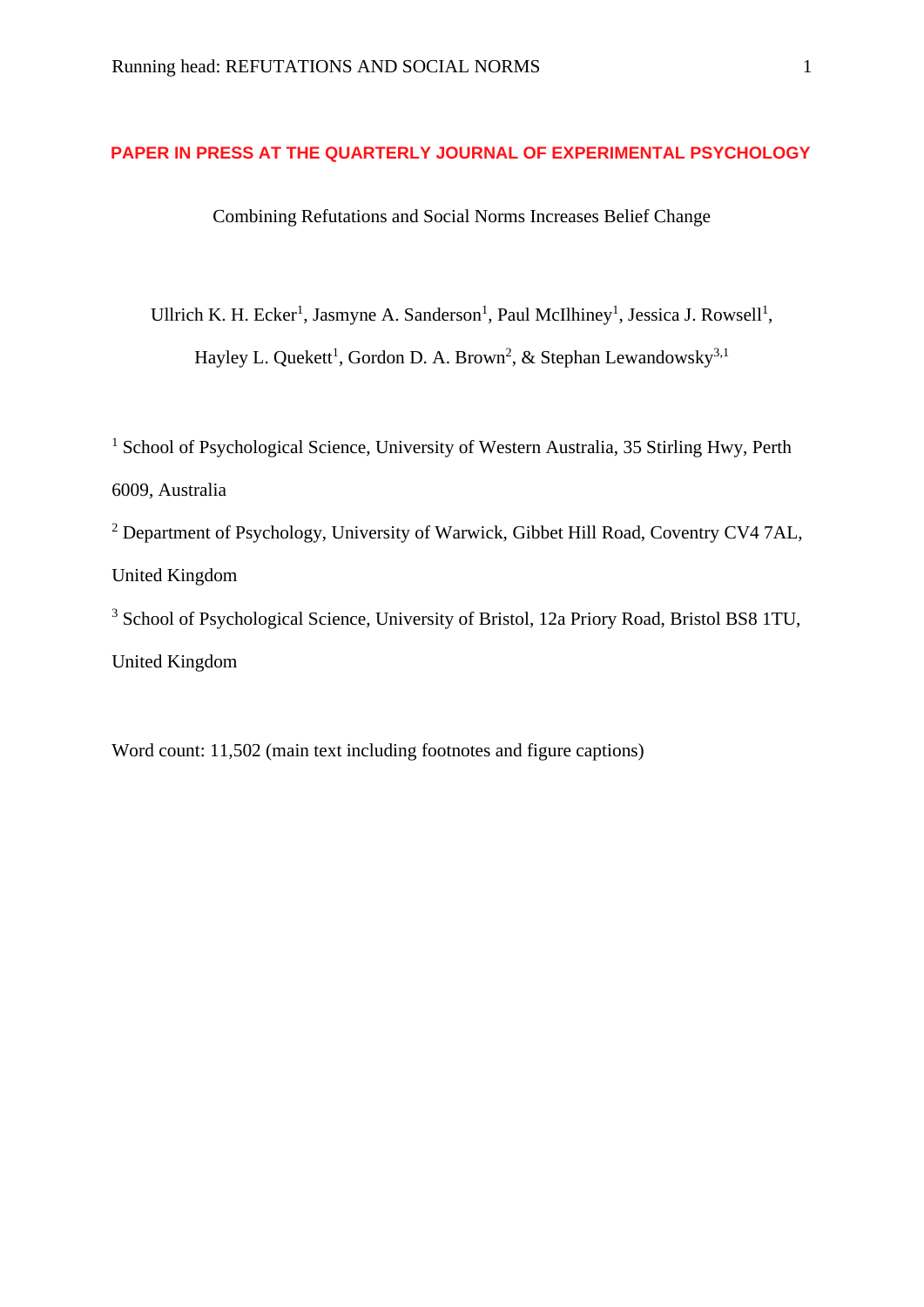## Abstract:

Misinformed beliefs are difficult to change. Refutations that target false claims typically reduce false beliefs, but tend to be only partially effective. In this study, a social norming approach was explored to test whether provision of peer norms could provide an alternative or complementary approach to refutation. Three experiments investigated whether a descriptive norm—by itself or in combination with a refutation—could reduce the endorsement of worldview-congruent claims. Experiment 1 found that using a single point estimate to communicate a norm affected belief but had less impact than a refutation. Experiment 2 used a verbally-presented distribution of four values to communicate a norm, which was largely ineffective. Experiment 3 used a graphically-presented social norm with 25 values, which was found to be as effective at reducing claim belief as a refutation, with the combination of both interventions being most impactful. These results provide a proof of concept that normative information can aid in the debunking of false or equivocal claims, and suggests that theories of misinformation processing should take social factors into account.

Keywords: misinformation; false beliefs; social norms; debunking; continued influence effect; belief change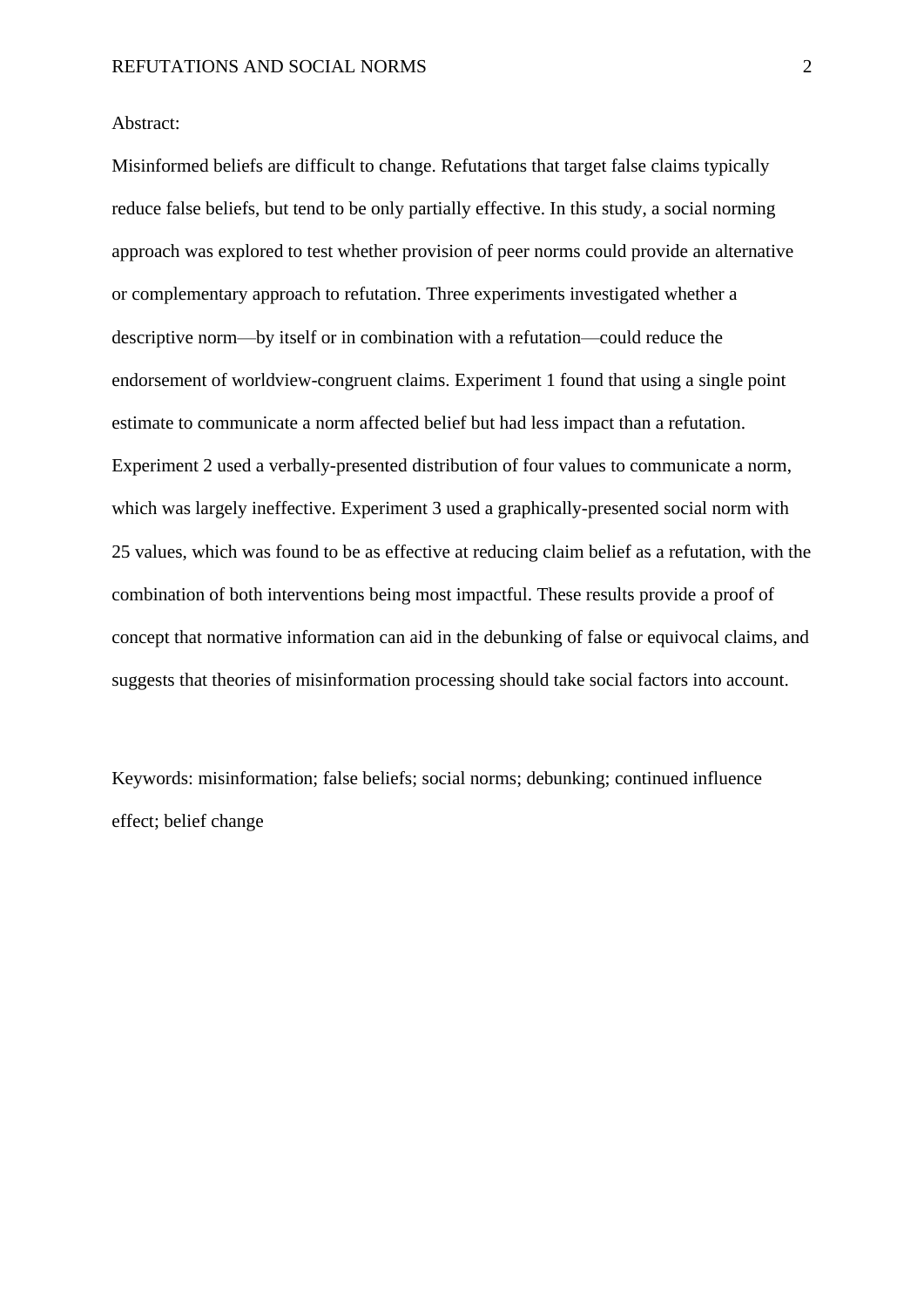Combining Refutations and Social Norms Increases Belief Change

Communicators and fact-checkers often face the challenge of reducing misconceptions in the contemporary media landscape (Graves & Amazeen, 2019; Hameleers & van der Meer, 2019). The primary method that has been used to reduce false beliefs is provision of factual corrections and counterarguments (e.g., Bode & Vraga, 2018; Ecker, Lewandowsky, Jayawardana, & Mladenovic, 2019; Ecker, O'Reilly, Reid, & Chang, 2020; van der Meer & Jin, 2020). Research into the efficacy of corrections has found that, by-andlarge, corrections reduce misconceptions but have limited effectiveness. That is, if people are exposed to an equivocal argument or outright falsehood, a subsequent rebuttal will typically reduce, but not reliably eliminate, the impact of the initially-provided misleading information (Chan, Jones, Hall Jamieson, & Albarracín, 2017; Ecker et al., 2022; Lewandowsky, Ecker, Seifert, Schwarz, & Cook, 2012; Walter & Tukachinsky, 2020).

Theoretical accounts of the impact of corrections have focussed mainly on cognitive factors, specifically breakdowns in information integration and memory updating processes, or selective retrieval (Ecker, Hogan, & Lewandowsky, 2017; Ecker, Lewandowsky, & Chadwick, 2020; Gordon et al., 2019; Kendeou, Butterfuss, Kim, & van Boekel, 2019; Kendeou, Walsh, Smith, & O'Brien, 2014; Swire, Ecker, & Lewandowsky, 2017; Walter & Tukachinsky, 2020). However, outside the laboratory information is rarely received without contextual social influences, and social context can thus be an important determinant of belief in contested claims and of the efficacy of corrections (Amin et al., 2017; Bode & Vraga, 2018; Hornsey & Fielding, 2017; Margolin, Hannak, & Weber, 2018; Mosleh, Martel, Eckles, & Rand, 2021; Trevors, 2021; Vlasceanu & Coman, 2021; Vlasceanu, Morais, Duker, & Coman, 2020). Some researchers have even argued that assessment of evidence, belief formation, and belief change are largely driven by social influences and are thus *primarily* functions of social cognition (Cohen, 2003; Kahan, Jenkins-Smith, & Braman, 2011).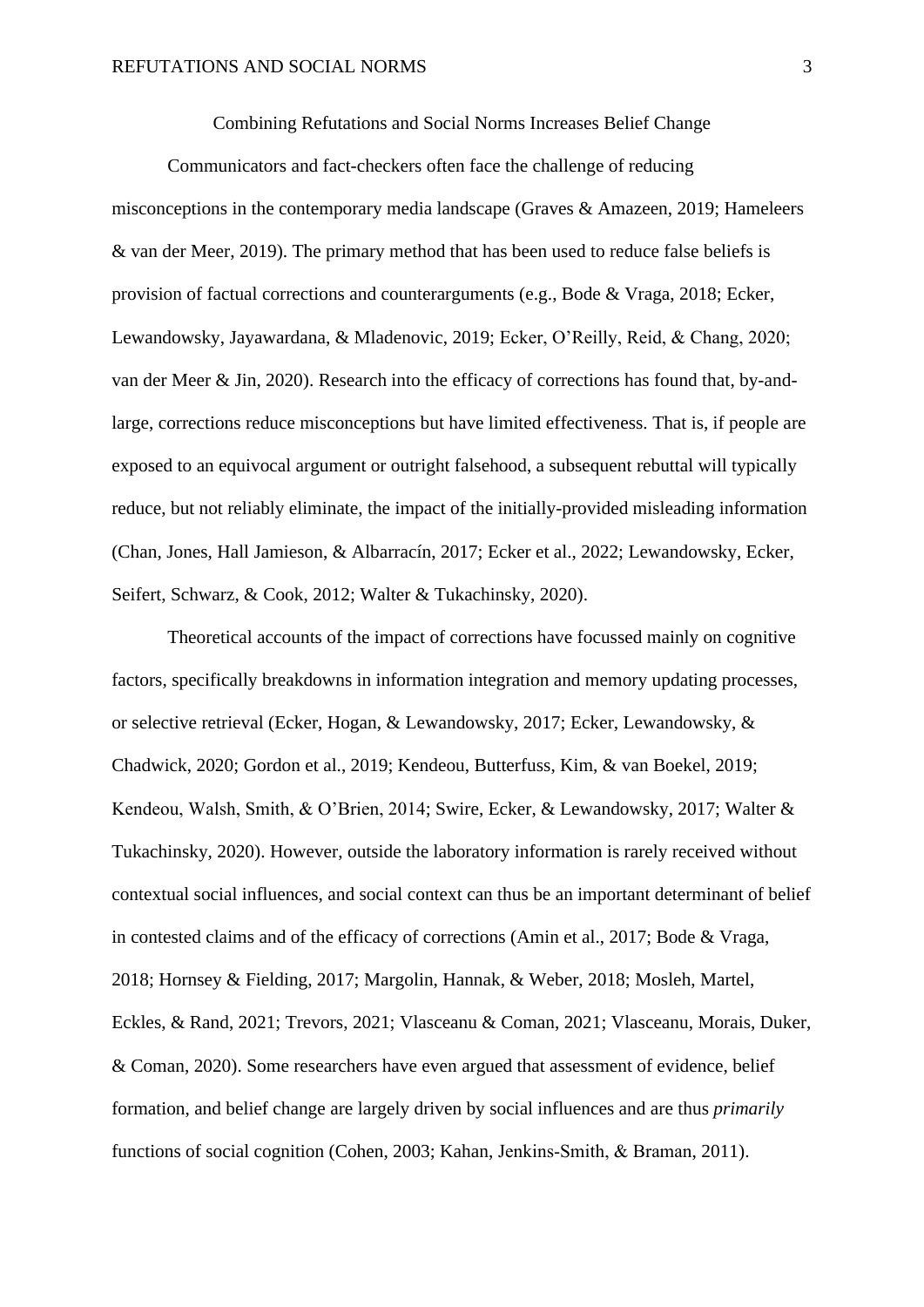To illustrate, some work assessing the efficacy of corrections has investigated the role of source credibility. This research has found that initially-provided (mis)information has a stronger influence if it originates from a credible source (e.g., Swire, Berinsky, Lewandowsky, & Ecker, 2017; Traberg & van der Linden, 2022; Walter & Tukachinsky, 2020; also see Pornpitakpan, 2004), although source credibility effects seem to depend on people paying attention to the source (e.g., Sparks & Rapp, 2011; also see Albarracín, Kumkale, & Poyner-Del Vento, 2017) and can be absent when the information comes from a news outlet and not a person or organization (Dias, Pennycook, & Rand, 2020; Pennycook & Rand, 2020). If a piece of misleading information is challenged by a correction, the credibility of the correction source also plays a role but seems to be less influential (e.g., Swire, Berinsky et al., 2017; Walter & Tukachinsky, 2020). More specifically, correction effectiveness seems to be influenced by the perceived trustworthiness of the correction source but not by its perceived expertise (Ecker & Antonio, 2021; Guillory & Geraci, 2013; also see Connor Desai, Pilditch, & Madsen, 2020; O'Rear & Radvansky, 2020; Vraga & Bode, 2017).

Other work has investigated the impact of worldview (i.e., a person's fundamental "ideology" and values) and group identity and membership. Those studies focus on whether a false belief aligns with a person's worldview, or whether a correction comes from an ingroup or out-group source. Some studies have reported a strong impact of worldview, reporting that worldview-threatening corrections (i.e., corrections of worldview-consistent misinformation through provision of worldview-inconsistent correct information) can be ineffective or even backfire (Ecker & Ang, 2019; Nyhan & Reifler, 2010). This effect has been interpreted as a cognitive bias in line with motivated reasoning accounts (Edwards & Smith, 1996; Sleegers, Proulx, & van Beest, 2019; also see Kunda, 1990). However, it has been difficult to replicate these findings (Wood & Porter, 2019), and other studies have found that corrections can be equally effective irrespective of the source of the misinformation or its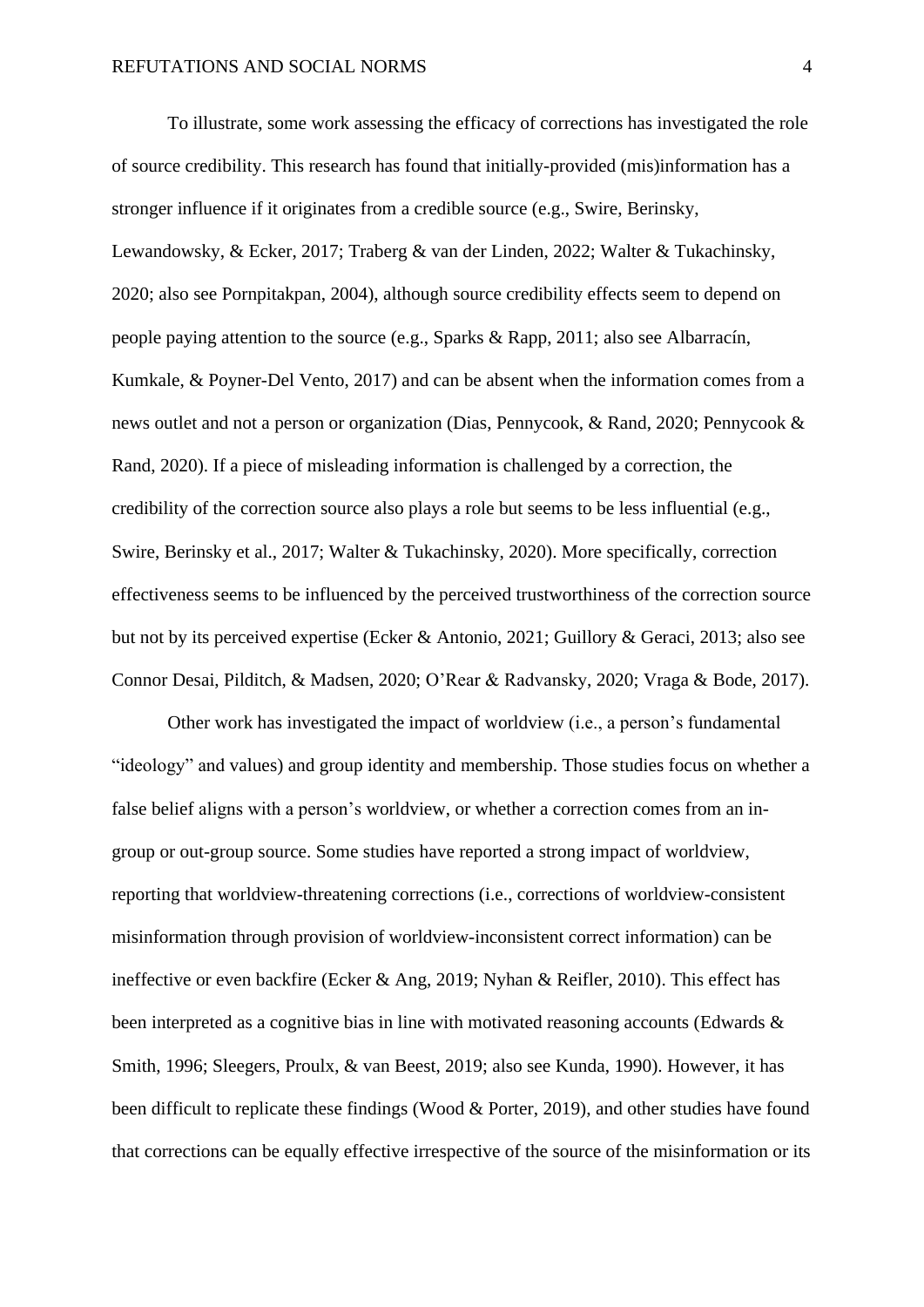worldview congruence (Ecker, Sze, & Andreotta, 2021; Swire-Thompson, Ecker, Lewandowsky, & Berinsky, 2020; Weeks, 2015). Berinsky (2017) found that corrections from unlikely partisan sources (i.e., sources sympathetic to the misinformation) can be particularly effective, whereas others have found that corrective messages are most persuasive when they come from (online) friends (Hannak, Margolin, Keegan, & Weber, 2014; Margolin et al., 2018) or from groups rather than individuals (Vlasceanu & Coman, 2021). To the best of our knowledge, no study has directly compared the efficacy of in-group versus out-group corrections, although it has been reported that corrections can be ineffective even when they come from an in-group source (Prasad et al., 2009). Overall, while the evidence is still inconclusive, the emerging consensus position seems to be that worldview and group membership affect consumption of and reliance on information generally, but do not have a specific and reliable impact on the effectiveness of corrections (Swire, Berinsky et al., 2017; Swire-Thompson, DeGutis, & Lazer, 2020; Swire-Thompson, Ecker et al., 2020; Swire-Thompson, Miklaucic, Wihbey, Lazer, & DeGutis, 2021; Vlasceanu & Coman, 2021).

One pertinent socio-cognitive factor that has so far not been systematically investigated in the area of reducing belief in contested information is the role of social norms. In general, people are fundamentally motivated to behave in ways that enhance the likelihood of creating positive social relationships. People are thus known to regulate expressed beliefs and behaviours in order to achieve social acceptance or avoid social exclusion (e.g., Asch, 1956; Brown, Lewandowsky, & Huang, 2021; Cialdini & Goldstein, 2004; Hornsey & Fielding, 2017; Kahan, 2013). If an individual is exposed to normative information that contradicts their current belief (e.g., information that the vast majority of people does not share the person's belief), this is likely to result in cognitive dissonance that individuals are motivated to reduce (Festinger, 1957; Moscovici, 1980). Individuals may adjust their own position to conform for two main reasons (e.g., see Kaplan & Miller, 1987): (1) information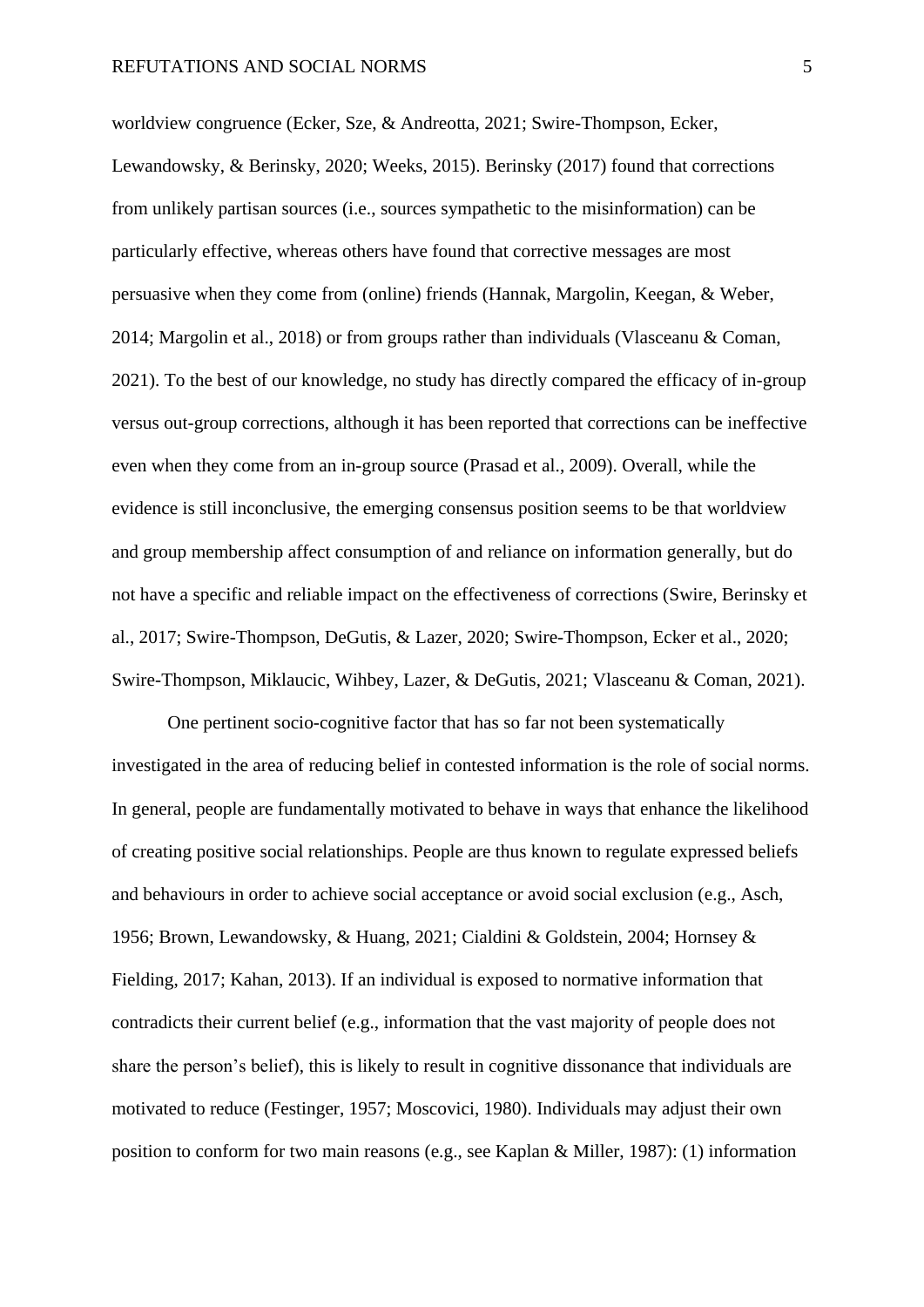obtained from others can be accepted as "evidence about reality" based on the assumption that a consensus is usually correct (i.e., *informational* influence); (2) people prefer social conformity and tend to show normatively acceptable belief expressions and behaviours because they desire social inclusion (i.e., *normative* influence).

Consistent with this, there is evidence that social peer norms can change attitudes, stereotypes, and behaviours, and enhance public conformity (e.g., Bolsen, Leeper, & Shapiro, 2014; Cialdini & Goldstein, 2004; Cialdini, Reno, & Kallgren, 1990; Cohen & Prinstein, 2006; Ferraro & Price, 2013; Goldberg, Linden, Leiserowitz, & Maibach, 2020; Lewandowsky, Cook, Fay, & Gignac, 2019; Moussaïd, Kämmer, Analytis, & Neth, 2013; Nolan, Schultz, Cialdini, Goldstein, & Griskevicius, 2008; Puhl, Schwartz, & Brownell, 2005; Schmiege, Klein, & Bryan, 2010; Schultz, Nolan, Cialdini, Goldstein, & Griskevicius, 2007; Sechrist & Milford, 2007; Stangor, Sechrist, & Jost, 2001; Tankard & Paluck, 2016). It is assumed that such normative influence is stronger if behaviours—including belief expressions—are public rather than private (Cialdini & Trost, 1998; Deutsch & Gerard, 1955; Lapinski & Rimal, 2005; MacDonald & Nail, 2005; but see Wood, 2000); this is in line with findings that participants take significantly longer to submit claim-belief ratings when they assume responses to be public rather than private (Quekett, 2016). It is also known that communicating an expert consensus is a powerful means by which to counter misconceptions (e.g., Lewandowsky, Gignac, & Vaughn, 2013: van der Linden, Leiserowitz, Feinberg, & Maibach, 2015; van der Linden, Leiserowitz, & Maibach, 2019). Finally, providing information about others' opinions can also be considered a social good per se, because it avoids distorted perception of public opinion and its potential impact on public discourse (Prentice & Miller, 1993; Sargent & Newman, 2021; Shamir & Shamir, 1997).

With regards to false beliefs, recent work has shown that perceived in-group norms can foster a person's conspiracy beliefs (Cookson et al., 2021), that a norming approach can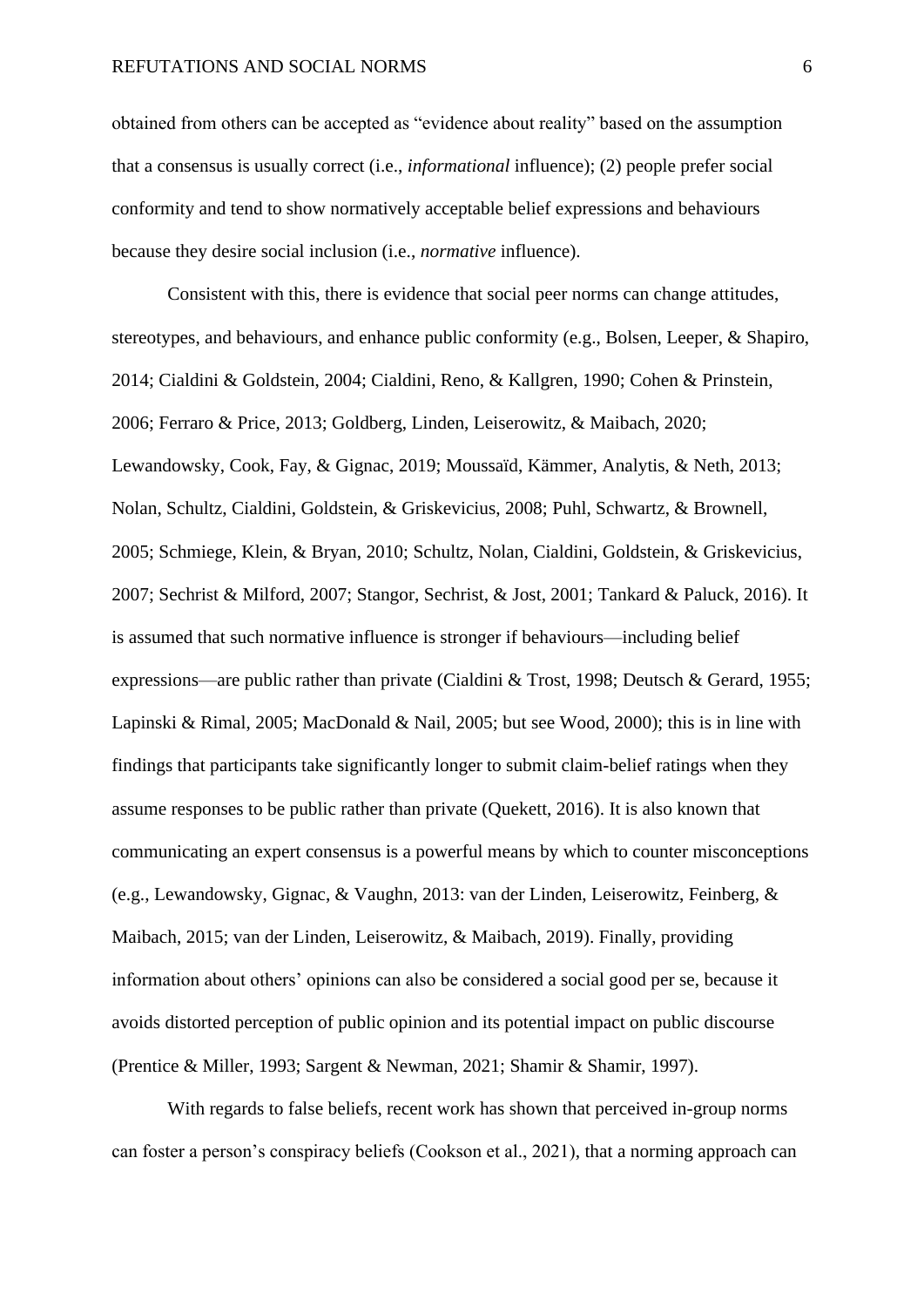decrease the sharing of online misinformation (Andı & Akesson, 2021) and increase the reporting of fake news (Gimpel, Heger, Olenberger, & Utz, 2021), and that evidence endorsed by others can induce stronger belief change (Vlasceanu & Coman, 2021). Here, in three experiments, we examined the potential of social norms to reduce belief in a contested claim. All experiments used claims that were worldview-congruent for most participants, as determined by a pilot rating. In Experiment 1, participants were provided with a claim refutation, as well as one or two (fictitious) descriptive point norms suggesting that a majority of peers did not endorse the claim. Claim belief was measured multiple times, with the belief expression being either private or public. A norm that was presented on its own was found to reduce claim belief somewhat. A subsequent refutation reduced claim belief further; the efficacy of that refutation was not significantly enhanced by a second, post-refutation norm, and the confidentiality manipulation had no substantial impact. Experiment 2 used only a public expression of belief, and a norm comprising four data points that were either narrowly or widely distributed (i.e., reflecting varying degrees of peer consensus). Norms were found to be ineffective. Experiment 3 replicated Experiment 2 but used graphically-displayed distributed norms comprising 25 data points. The norms were as effective as refutations at eliciting belief change, and there was some indication that the combination of a refutation and a norm intervention was most effective.

#### **Pilot Study**

Worldview-dissonant information is subject to enhanced scrutiny (Kahan et al., 2011), so belief change can be more difficult to achieve if a misconception supports an existing worldview (even though the evidence for this is mixed; for a recent discussion, see Ecker et al., 2021). Thus, norm effects may be most valuable with worldview-congruent (but false) beliefs. A claim was therefore selected that was generally endorsed in a pilot study but still amenable to belief reduction following a refutation. In the pilot study,  $N = 29$  undergraduate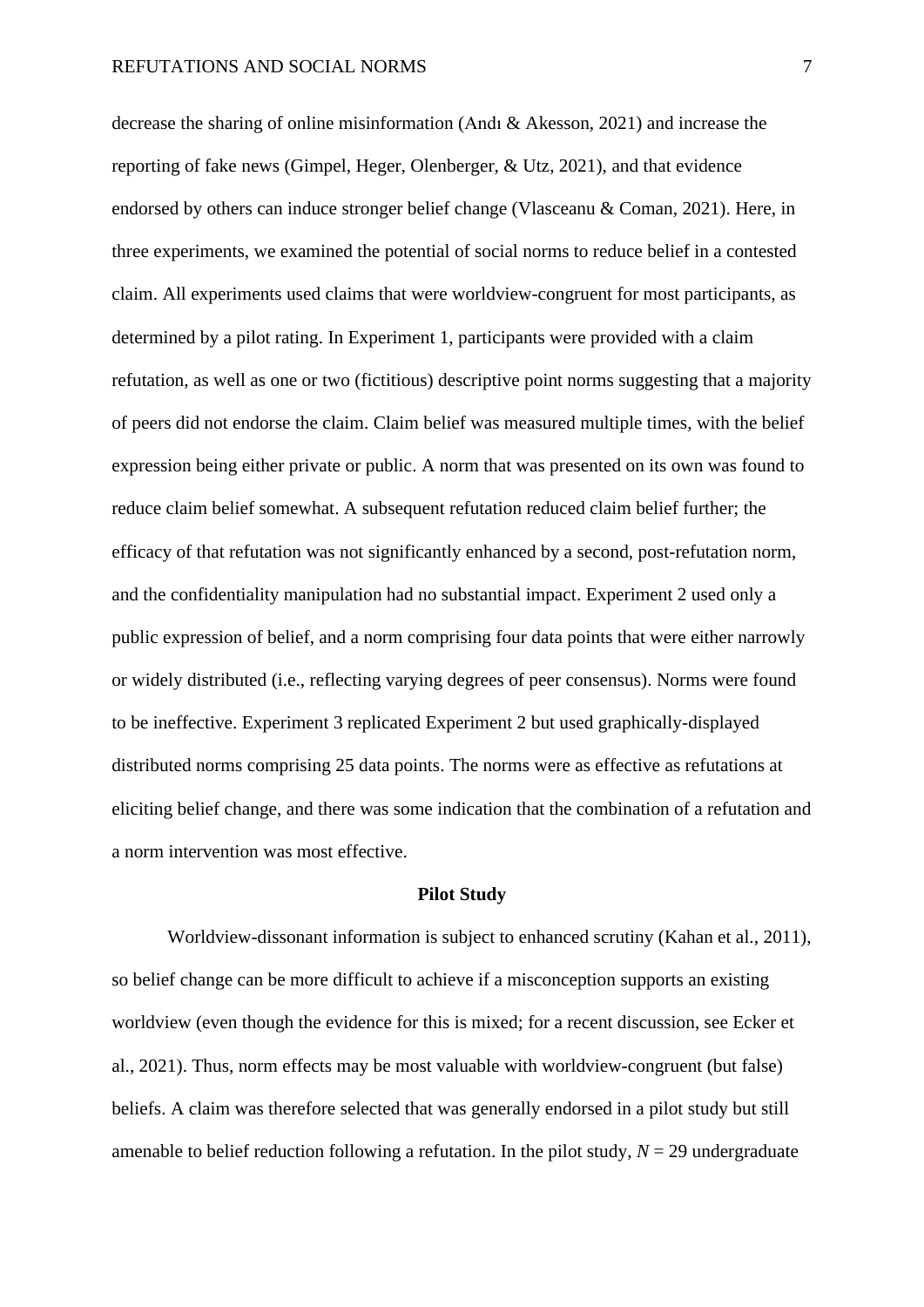students from the University of Western Australia (UWA) were presented with four claims; each was embedded in a short text that provided some background information, before an argument was made in support of the claim. Participants rated how confidently they agreed with each claim on a 1-10 scale, before being presented with refutations counterarguing each claim, and subsequently re-rating their agreement with the original claims. All pilot claims and refutations, as well as the associated descriptive statistics, are provided in the Supplement (available at [https://osf.io/ekxzy/\)](https://osf.io/ekxzy/). The claim selected for the main study was "*Accepting a slightly increased uptake of refugees will have a positive impact on the Australian economy within 20 years."* The claim itself was presented by an apparent expert and supported by an argument that most refugees integrate into society quickly. The refutation of this claim was provided by another apparent expert, referred to data from overseas, and stated that in reality "*each additional refugee comes at a certain long-term cost.*" The claim's mean pre-refutation belief rating was  $M = 6.62$  (*SD* = 2.53); its mean post-refutation belief rating was  $M = 4.97$  $(SD = 2.63)$ . This was a significant reduction,  $F(1, 28) = 21.69$ ,  $MSE = 1.83$ ,  $p < .001$ ,  $\eta_p^2 = .44$ .

### **Experiment 1**

Experiment 1 tested whether social norms can reduce belief in a contested claim, and whether such an effect is dependent on the public nature of belief expressions. Participants were tested in small groups, and were led to believe that their belief expressions would either remain confidential (private), or be shared with other participants in a group discussion at the end of the experiment (public). Participants' endorsement of the claim was measured at three time-points: (1) after initial reading of the claim (baseline); (2) after receiving a descriptive social norm indicating low peer endorsement of the claim; and (3) after receiving a refutation that was or was not combined with an additional post-refutation norm indicating even lower peer endorsement. Participants were told that the norm originated from a sample of their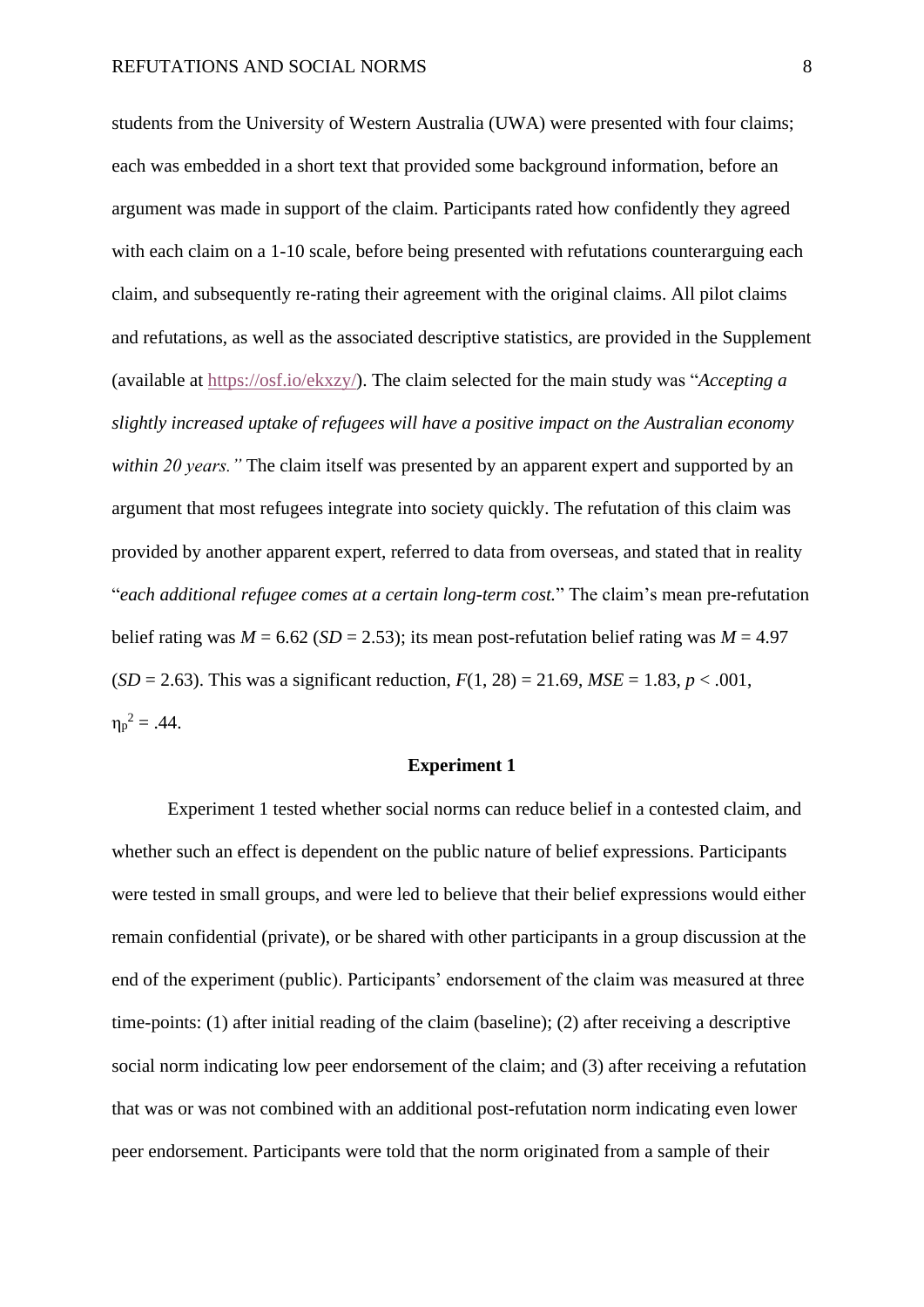peers (i.e., students at the same university), because the extent of normative influence may depend on the degree to which the individual views the comparison group as relevant to their social identity (Abrams, Wetherell, Cochrane, Hogg, & Turner, 1990; Terry & Hogg, 1996; Terry, Hogg, & White, 1999). Finally, and following precedent (e.g., Ecker, O'Reilly et al., 2020), a series of inference questions was given to participants as a more indirect measure of their claim belief. Measures of social assertiveness and need for authenticity were taken as covariates, as public belief expressions may be influenced by these traits (MacDonald & Nail, 2005; Santee & Maslach, 1982; Williams & Warchal, 1981; Wood, Linley, Maltby, Baliousis, & Joseph, 2008). It was hypothesized that both a pre-refutation descriptive norm and a refutation would reduce claim endorsement, and that the combination of the refutation with a post-refutation norm would be most effective. Further, it was hypothesized that norm effects would be greater in the public condition. $<sup>1</sup>$ </sup>

## **Method**

All experiments were approved by the Human Research Ethics Office of the University of Western Australia (approval number  $RA/4/1/8104$ ). Experiment 1 used a  $2 \times 2$ between-participants design with factors confidentiality (private vs. public) and postrefutation norm (absent vs. present).

**Participants.** An a-priori power analysis (using G\*Power; Faul, Erdfelder, Lang & Buchner, 2007) suggested that detecting an interaction effect of medium size ( $f = .25$ ;  $\alpha = .05$ ; 1 – β = .80) would require a minimum sample size of 128 participants. We recruited *N* = 143 UWA undergraduate students, who participated for course credit (99 females, 44 males; mean age  $M = 19.92$  years,  $SD = 4.41$ ). Participants were randomly assigned to one of the four

<sup>&</sup>lt;sup>1</sup> We note that assessing whether the interventions offset the impact of initial exposure to the claim text completely (i.e., assessing continued influence) would require an additional control condition in which participants are not exposed to the claim text. As our focus was on the question if normative information can reduce claim belief at all, such a control condition was deemed unnecessary.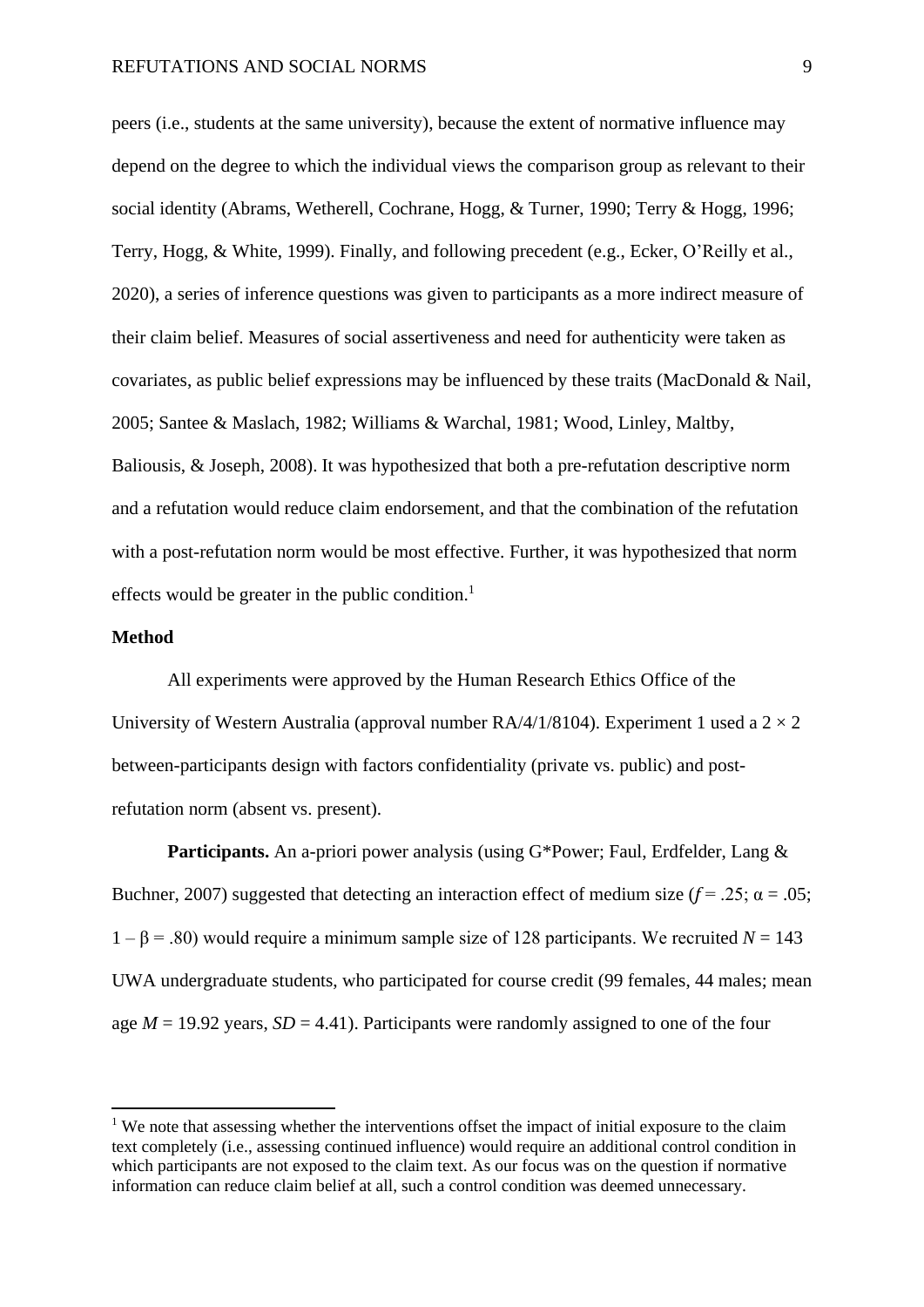conditions, subject to a constraint of keeping the number of participants in each condition roughly equal. Participants signed up individually using an online sign-up site, but were tested in a lab room in groups of up to five participants.

**Materials.** The experimental survey used Qualtrics software (Qualtrics, Provo, UT). It presented a brief fictional text on the subject of refugees in Australia: *"The great debate about how many refugees Australia should take in continues. The main aim is to keep refugees safe, and while there is some immediate cost, Jack Western from the Australian Refugee Resource Centre argued today that there was no reason to be concerned about economic consequences. 'Within a short period of time, most refugees integrate into society, and a moderate increase in refugees will have a positive impact on the Australian economy within two decades.'"* Following this was a specific claim that *"Accepting a slightly increased uptake of refugees will have a positive impact on the Australian economy within 20 years."*

A second text contained the refutation: "*Later today, Dr Michael Smith from the Centre for Independent Studies strongly refuted earlier statements regarding an economic benefit associated with asylum seekers. According to Smith, recent modelling by the Centre shows that there is 'no economic gain to be expected in the foreseeable future by increasing the intake of asylum seekers in Australia. Evidence also comes from Germany where the intake of asylum seekers over the years has been an economic drain. Unfortunately, the reality is that each additional refugee comes at a certain long-term cost.'"*

The first fictional norm of peer endorsement read: *"37 out of 100 UWA students endorsed this claim."* The second, post-refutation norm read *"After receiving the refutation, 19 out of 100 UWA students endorsed this claim."*

Claim endorsement was measured on an 11-point Likert scale ranging from "confidently disagree" (0) to "confidently agree" (10); in the following, these will be referred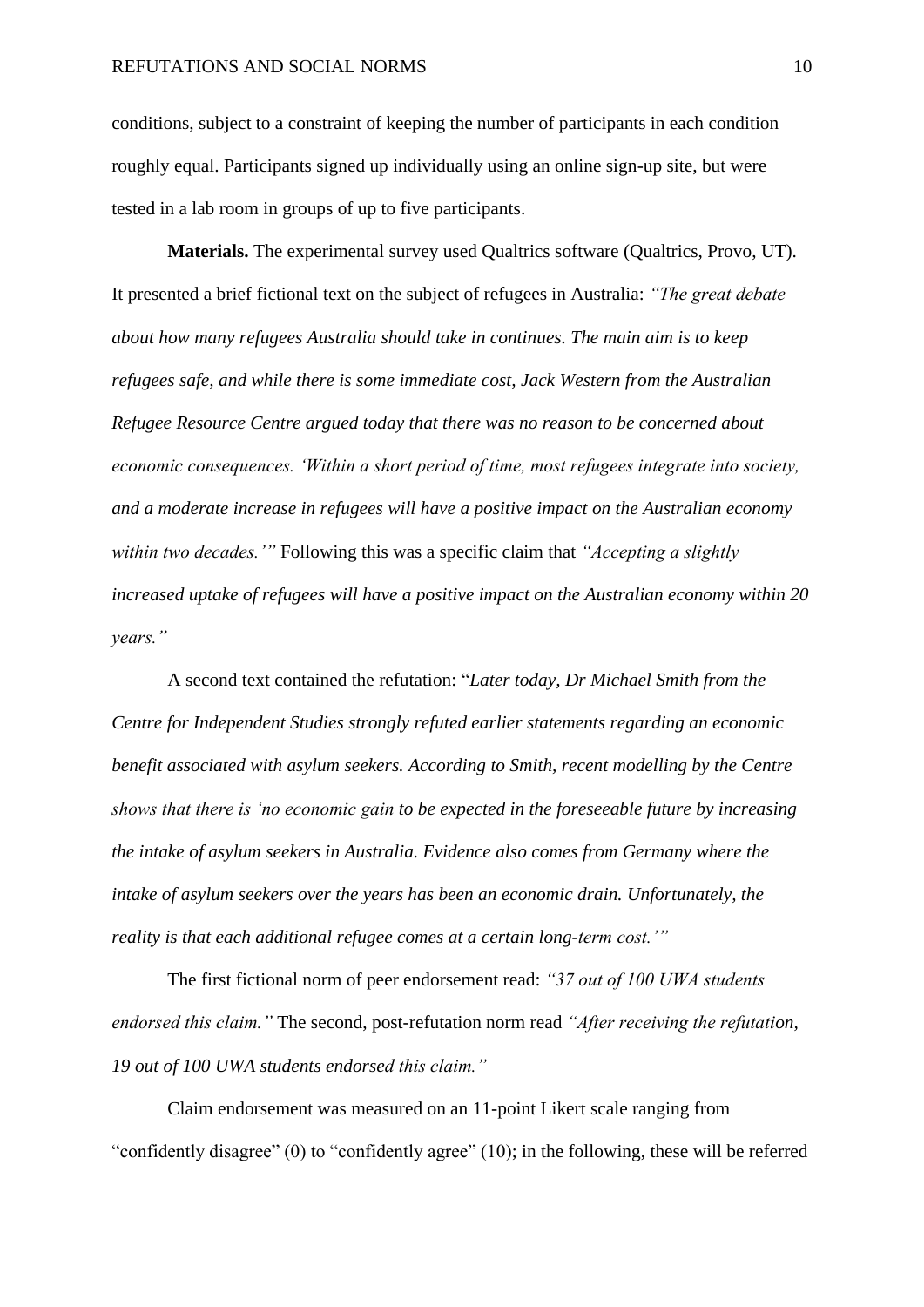to as "belief ratings." Additionally, six inference items were used to indirectly measure participants' endorsement of the claim. An example item is *"Australia is facing many costly issues and record-level debt; therefore we simply cannot afford the additional cost of taking on more refugees"* with agreement rated on a 10-point Likert scale ranging from "confidently disagree" to "confidently agree". Inference scores were calculated as the mean of the inference-item responses and transformed onto a quasi-continuous scale ranging from 0 to 1. A full list of the inference items can be found in the Supplement.

Social assertiveness (SA) was measured using 11 relevant items from the 50-item college self-expression scale (Galassi, DeLo, Galassi & Bastien, 1974). An example item is *"Do you freely volunteer information or opinions in class discussions?"* Responses were recorded on a five-point Likert scale, ranging from "rarely/never" (1) to "always/almost always" (5). A full list of the SA items can be found in the Supplement.

Need for authenticity (NFA) was measured using the need for authenticity scale (Wood et al., 2008). An example item is *"I am strongly influenced by the opinions of others."*  The scale comprises 12 items, and responses were recorded on a seven-point Likert scale ranging from "does not describe me at all" (1) to "describes me very well" (7). A full list of the NFA items can be found in the Supplement.

**Procedure.** Participants completed the experiment in a lab environment on individual computers, separated by privacy blinds. All participants provided written informed consent after reading an ethics-approved information sheet. Participants were informed that their beliefs regarding a topic of general interest would be measured. In the private condition, participants were told that all of their responses would be kept confidential. Conversely, participants in the public condition were told that their responses would be potentially disclosed to the other participants and the experimenter in a group discussion at the end of the experiment. Both groups received multiple reminders of this throughout the experiment.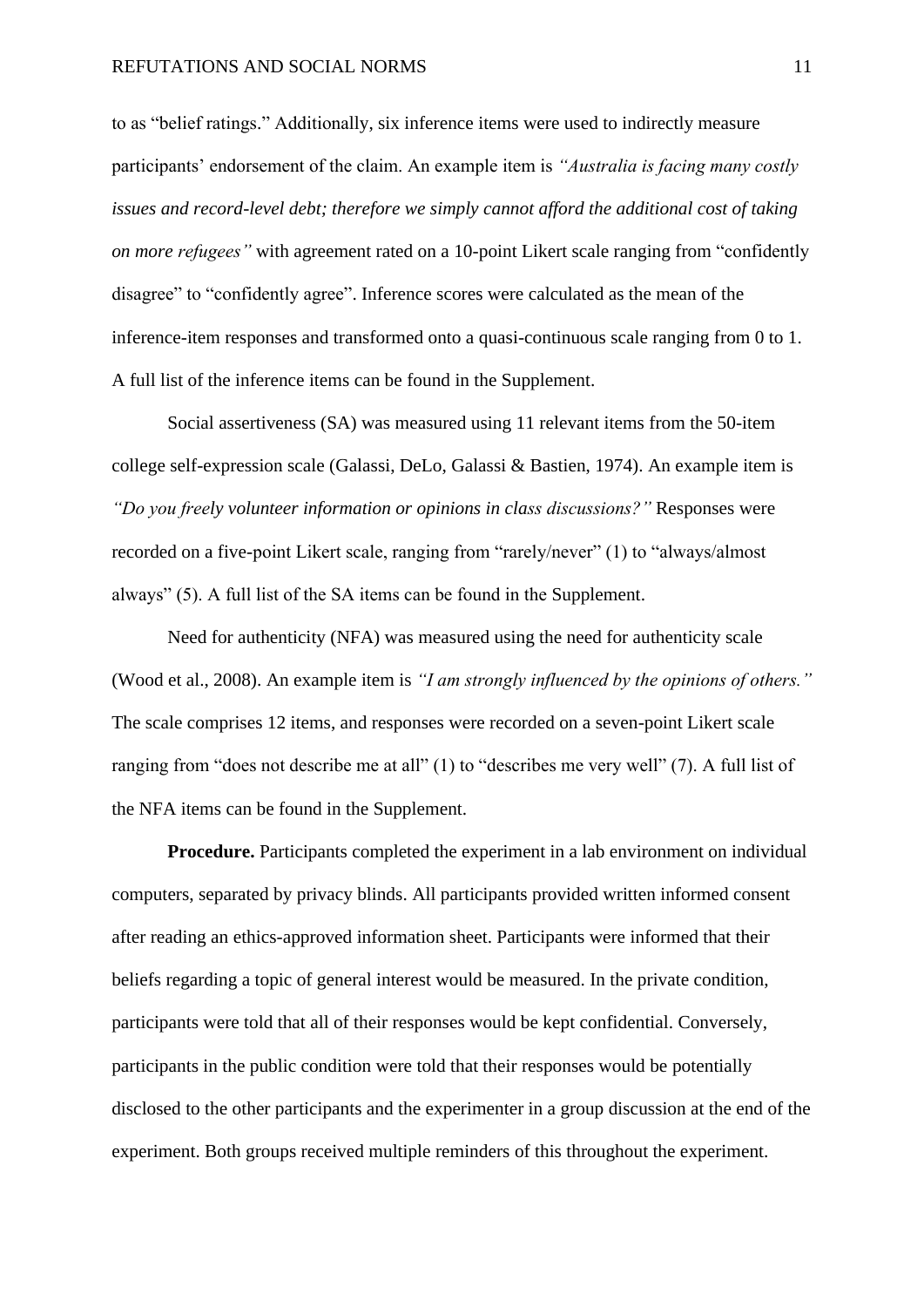The first text was then presented, including the critical claim. Participants then completed the first belief rating (time-point 1). Following this, the first norm was presented, after which participants completed the second belief rating (time-point 2). Subsequently, the second text containing the refutation was presented, followed by the second, post-refutation norm in the relevant conditions. Participants then completed an unrelated 1-minute distractor task (a word puzzle), followed by the six inference items, and the third and final belief rating (time-point 3). Finally, participants completed the social assertiveness and need for authenticity questionnaires. At the end of the experiment, participants in the public condition were engaged in a brief discussion; this was conducted simply to avoid deception of participants. All participants were then fully debriefed. The experiment lasted approx. 20 minutes; it was preceded by an unrelated experiment of the same approx. duration.

## **Results**

**Belief change.** Belief change across all three time-points is illustrated in Figure 1. Baseline claim belief was  $M = 6.14$  (*SD* = 2.49) and thus, as expected, above the midpoint. Regarding the impact of the pre-refutation norm, mean belief-change scores (belief rating  $2$ belief rating 1) differed significantly from zero in both the private condition,  $M = -0.29$  $(SD = 0.93)$ ,  $t(71) = -2.67$ ,  $d = 0.31$ ,  $p = .009$ , and the public condition,  $M = -0.37$  $(SD = 0.83)$ ,  $t(70) = -3.71$ ,  $d = 0.44$ ,  $p < .001$ . This demonstrated a small belief-reducing effect of the initial, pre-refutation norm. A one-way ANCOVA with confidentiality (private, public) as the between-subjects factor and social-assertiveness and need-for-authenticity *z*scores as covariates (in a full-factorial model) returned no other significant effects, all  $Fs(1, 135) < 2.37, p > .126.$ 

Regarding belief change from time-point 2 to time-point 3, there were four conditions defined by confidentiality (private, public) and post-refutation norm (absent, present) factors. Mean belief-change scores (belief rating 3 – belief rating 2) differed significantly from zero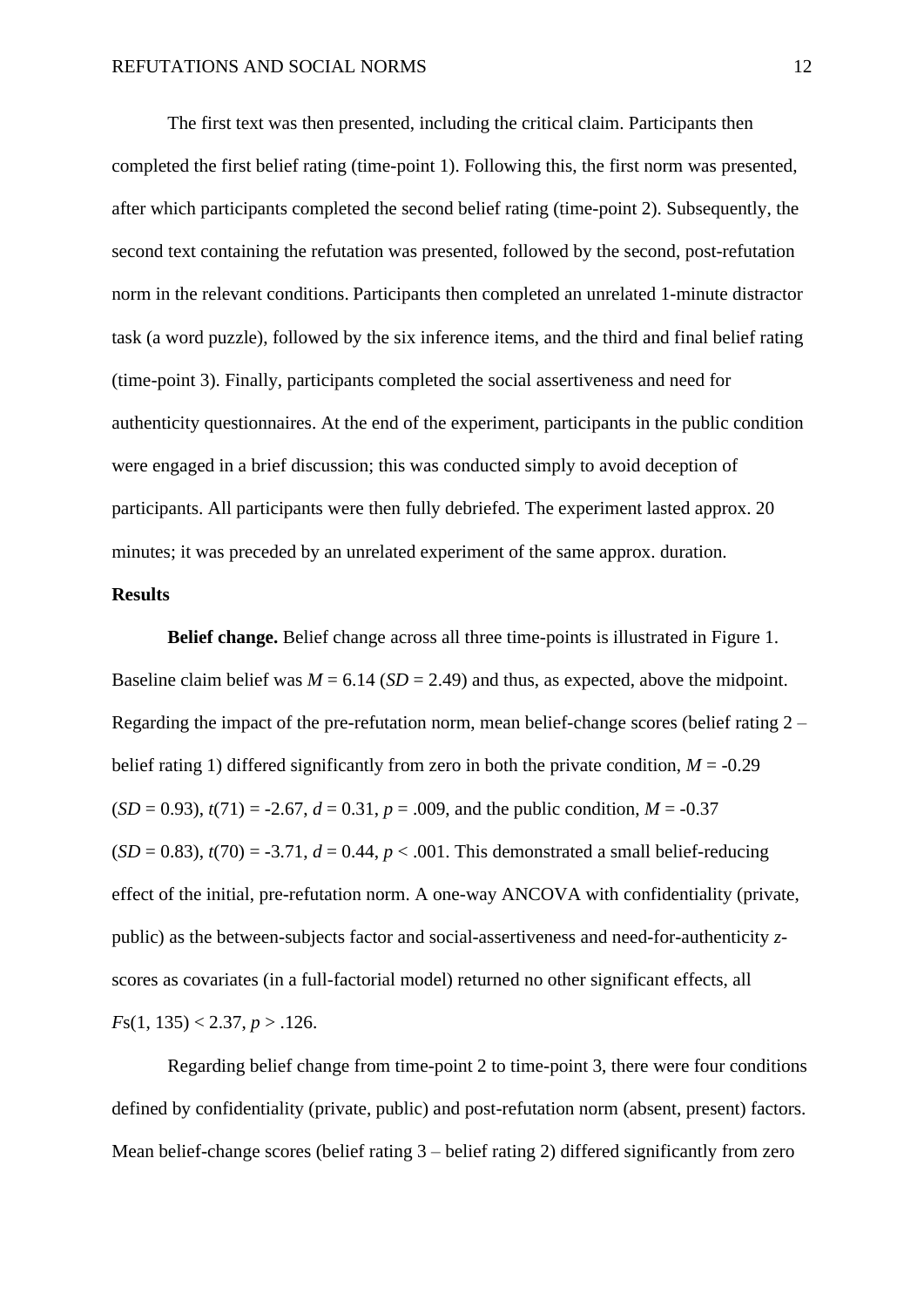in all four conditions (private, norm-absent:  $M = -1.14$  [ $SD = 1.13$ ],  $t[35] = -6.07$ ,  $d = 1.01$ , *p* < .001; private, norm-present: *M* = -0.97 [*SD* = 1.56], *t*[35] = -3.74, *d* = 0.62, *p* < .001; public, norm-absent: *M* = -0.94 [*SD* = 1.28], *t*[34] = -4.35, *d* = 0.74, *p* < .001; public, normpresent:  $M = -1.56$  [*SD* = 1.50],  $t$ [35] = -6.22,  $d = 1.04$ ,  $p < .001$ ), indicating that claim belief was reduced in response to a refutation.

## Figure 1





*Note.* Belief change from time-point 1 to time-point 2 reflects the impact of a descriptive prerefutation norm (collapsed across confidentiality conditions). Belief change from time-point 2 to time-point 3 reflects the impact of a refutation (collapsed across post-refutation norm and confidentiality conditions). Error bars show standard error of the mean. Dots show individual raw data points (jittered).

A two-way ANCOVA additionally yielded an interaction between confidentiality and post-refutation norm,  $F(1, 127) = 5.70$ ,  $MSE = 1.83$ ,  $p = .018$ ,  $\eta_p^2 = .04$ ; however, individual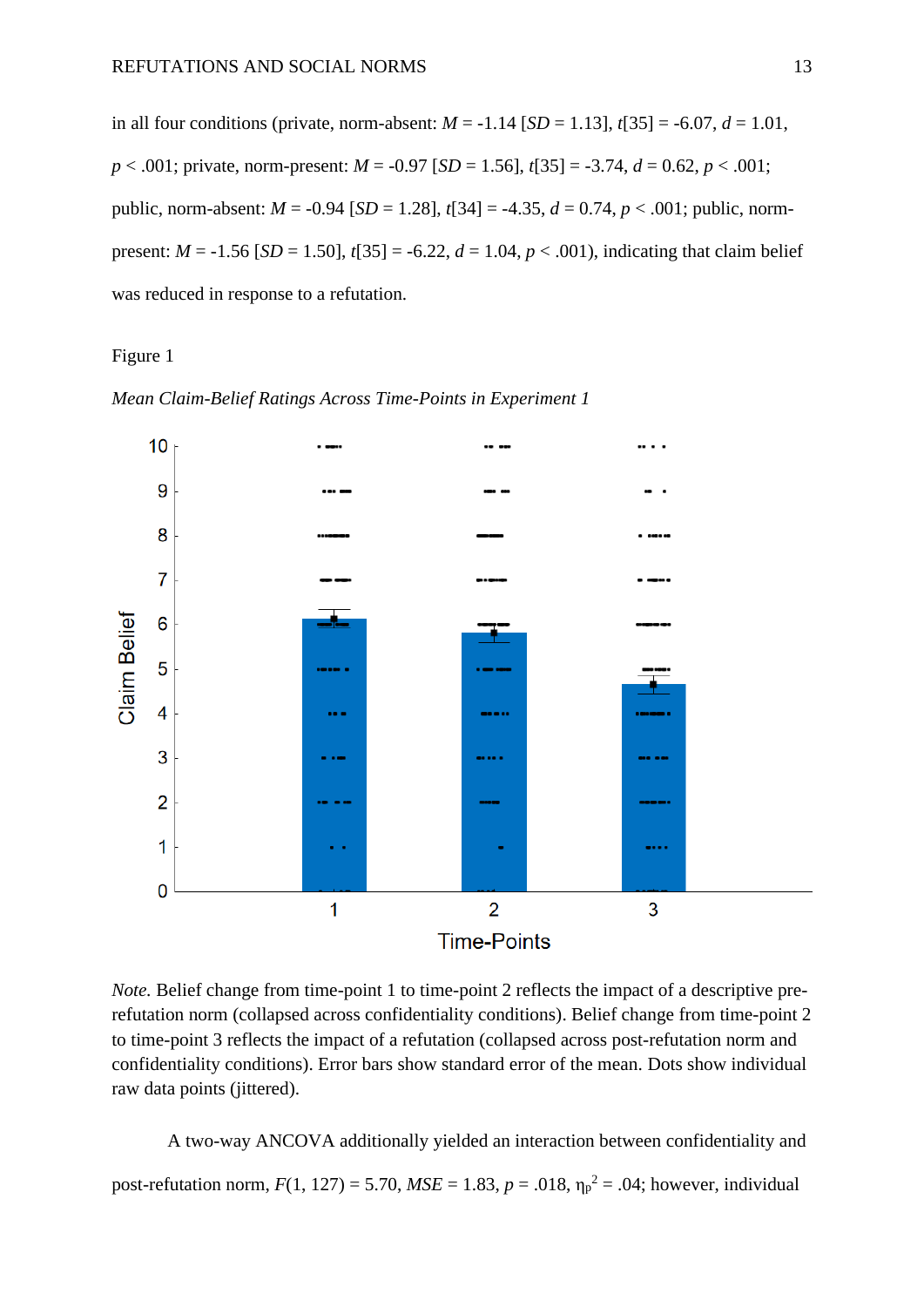contrasts between norm-absent and norm-present conditions were nonsignificant (private:  $F[1, 127] = 3.42, p = .067, \eta_p^2 = .03$ ; public:  $F[1, 127] = 2.30, p = .132, \eta_p^2 = .02$ ), and the interaction was no longer significant when covariates were removed from the model,  $F(1, 139) = 2.86$ ,  $MSE = 1.90$ ,  $p = .093$ ,  $\eta_p^2 = .02$ .<sup>2</sup> There was also a three-way interaction of post-refutation norm and both covariates,  $F(1, 127) = 10.68$ ,  $p = .001$ ,  $\eta_p^2 = .08$ , which was difficult to interpret.<sup>3</sup> All other effects were nonsignificant, all  $F(1, 127) \le 2.47$ ,  $p > .118$ .

**Inference scores.** A confidentiality  $\times$  post-refutation norm ANCOVA including both covariates revealed no significant effects, all  $F(1, 127) \le 3.79$ ;  $p \ge .054$ ).

## **Discussion**

The results from Experiment 1 demonstrated that descriptive norms can reduce belief in a claim. This provides support for the general hypothesis that social norms can play a role in belief change, and more specifically, that norms can be used—like a refutation—to directly reduce people's reliance on previously endorsed information. This is in line with other studies investigating the effects of social consensus (e.g., Bolsen et al., 2014; Lewandowsky et al., 2019; Puhl et al., 2005; Stangor et al., 2001). However, the effect did not differ substantially between private and public conditions, and there was no meaningful difference in belief change between participants who were highly assertive with high need for authenticity, and participants who were unassertive with low authenticity needs. This suggests that the norm effect was largely driven by informational influence rather than normative influence per se.

In line with this, it could be argued that participants may have been generally uncertain about their belief in the claim, which required them to predict economic impacts (of accepting more refugees). Predicting such impacts is a difficult task (e.g., Angner, 2006), and

 $2$  Throughout the paper, results from analyses including vs. excluding the covariates were equivalent unless otherwise noted.

<sup>&</sup>lt;sup>3</sup> Visual inspection suggested larger norm effects in participants with either low social assertiveness and low need for authenticity or high social assertiveness and high need for authenticity.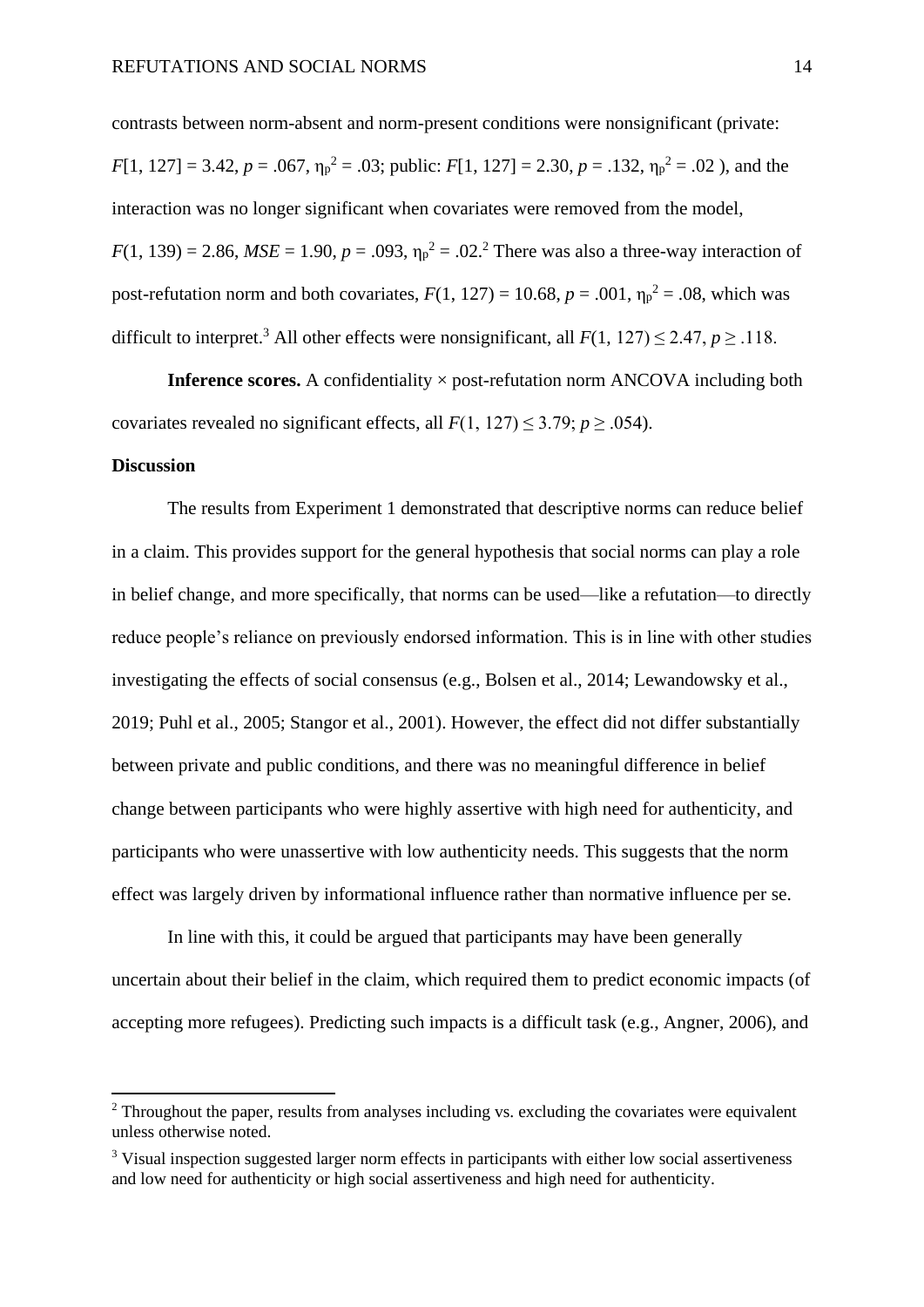most participants arguably had only a surface level of relevant knowledge. Thus, if participants lacked confidence in their initial belief rating, receiving a norm that suggested their peers largely disagreed with the claim may have led participants to assume that their peers were better informed, prompting them to lower the subsequent rating. Indeed, social influence tends to increase as tasks get more difficult and an objectively correct response becomes harder to determine (Jaeger, Lauris, Selmeczy, & Dobbins, 2012; Koop, King, & Kauffman, 2021). If this account is correct, it could help explain why belief ratings decreased in response to the descriptive norm largely independently of confidentiality and participants' social assertiveness and need for authenticity. Future research could aim to implement a stronger confidentiality manipulation (e.g., individuals entering their own responses in closed cubicles vs. group testing with verbal responses entered by the experimenter).

Consistent with previous research (see Chan et al., 2017; Lewandowsky et al., 2012; Walter & Tukachinsky, 2020), a refutation was found to additionally reduce claim belief, with the effect being greater than that of the descriptive norm. A key ingredient of a successful refutation is specification of reasons why a claim is wrong, alongside provision of an alternative account (e.g., Ecker, Lewandowsky & Apai, 2011; Paynter et al., 2019; Seifert, 2002; Swire, Ecker et al., 2017). Experiment 1 demonstrated that such an approach can also be successful when refuting a prediction, which by definition cannot utilize already-observed direct evidence regarding the specific outcome. Providing a supporting descriptive norm with a refutation did not significantly increase the refutation's overall effectiveness. This questions the general utility of a norming approach; however, it is worth keeping in mind that Experiment 1 presented participants with two successive peer norms, and it is possible that the first stand-alone norm weakened the effect of the second, post-refutation norm. In other words, the initial norm already communicated a perhaps unexpectedly low peer endorsement, and its post-refutation decrease (from 37 to 19 out of 100) may not have been perceived as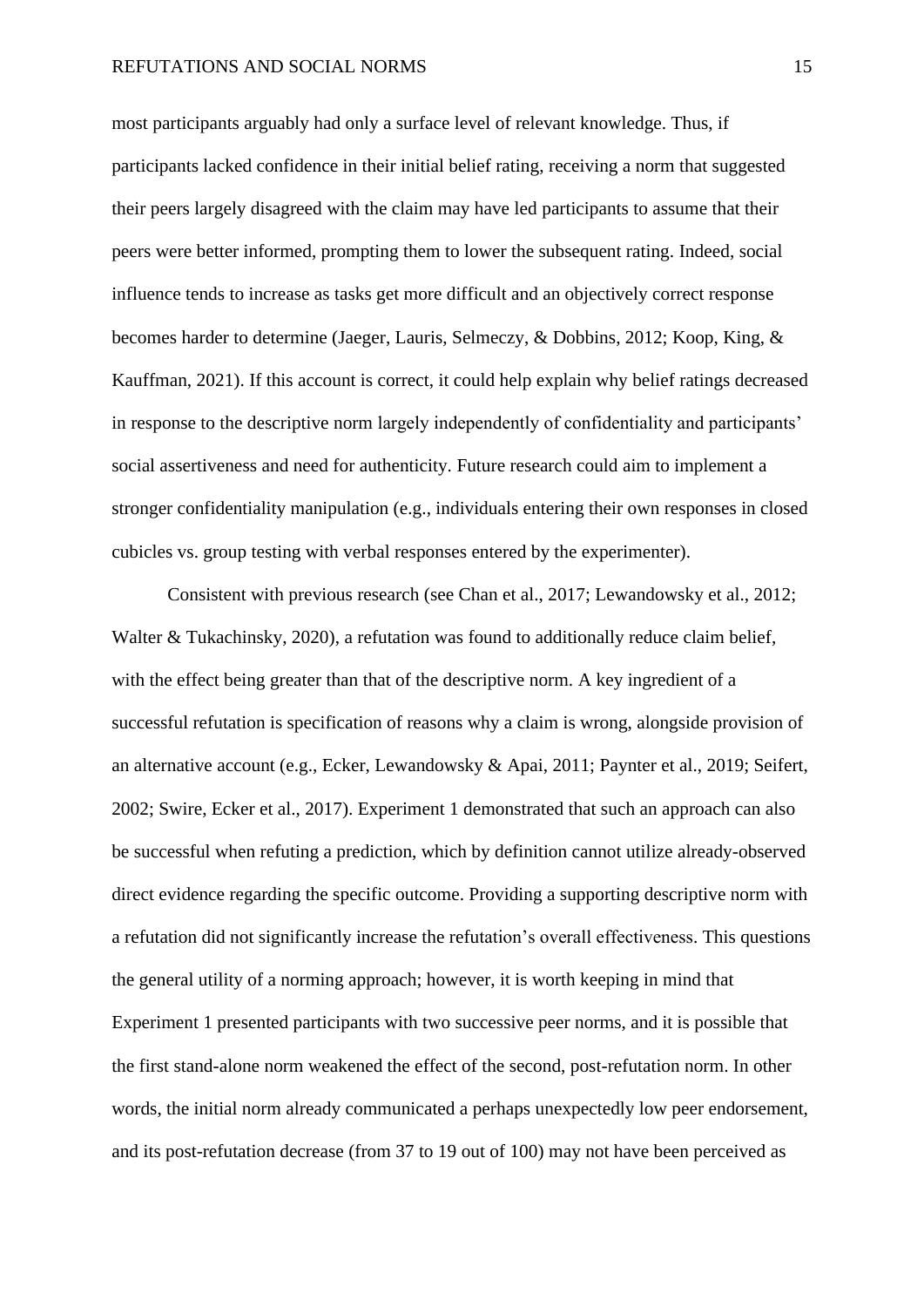particularly meaningful. In order to build a stronger evidence base and generalize to other claims, we ran Experiment 2.

#### **Experiment 2**

Experiment 2 again examined whether social norm information can reduce the endorsement of questionable worldview-congruent claims, either in isolation or in combination with a refutation. Moreover, Experiment 2 used a distribution rather than a point norm, and tested whether the shape of a norm distribution—namely whether it is narrow or wide, reflecting strong or weak consensus—would impact the effectiveness of the norm.

Much of the social norming literature has used mean-based point norms (e.g., average energy consumption in your neighbourhood is *x* kWh per day; Schultz et al., 2007). Similarly, Experiment 1 also used a point norm (*x* out of 100 peers endorsed the claim). However, individuals may be more concerned with their position in a distribution, rather than a comparison to a point norm (Brown et al., 2021). For example, a particular distance from the mean can have different implications depending on the shape of the underlying distribution using 3 kWh more a day than the average may be concerning if that puts a household at the  $95<sup>th</sup>$  percentile but less concerning if it puts them only at the  $55<sup>th</sup>$  percentile. Theoretical models of judgement and decision making such as range-frequency theory (Parducci, 1965) and the decision-by-sampling model (Stewart, Chater, & Brown, 2006) also suggest that individuals often base their actions on a series of smaller-than and larger-than comparisons within a social context, and their estimation of where they fall within a perceived distribution. Thus, Aldrovandi and colleagues proposed a distribution-based approach to social norming (Aldrovandi, Brown, & Wood, 2015; Aldrovandi, Wood, Maltby, & Brown, 2015). Normative information that highlights the position within a distribution relative to others has been found to better predict and influence healthy eating behaviours (Aldrovandi, Brown et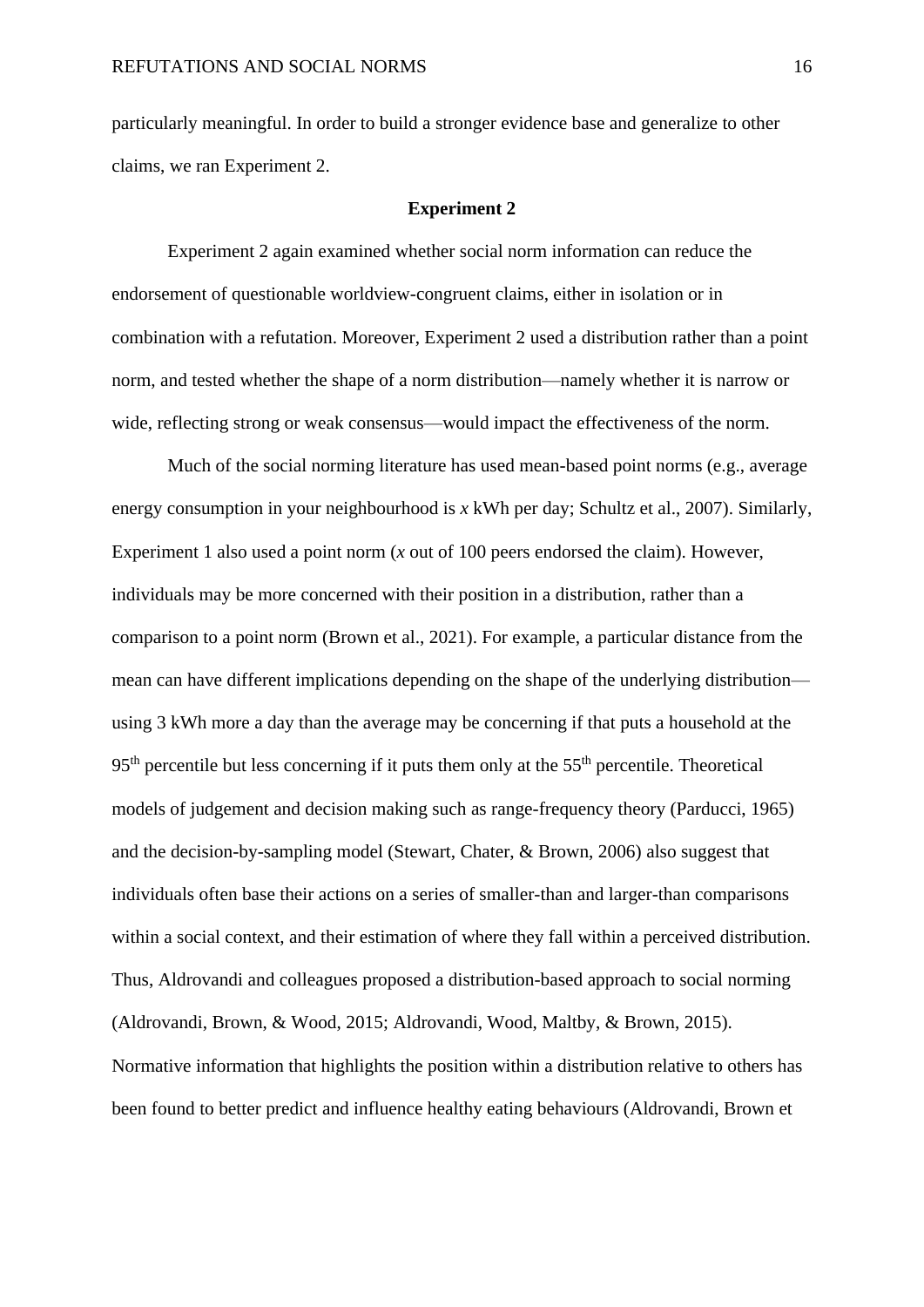al., 2015), alcohol consumption (Moore et al., 2016), and perception of indebtedness (Aldrovandi, Wood et al., 2015). Experiment 2 therefore used a distribution-based approach.

Participants were presented with predictive claims that were designed to be endorsed by the majority of participants. Unlike in Experiment 1, claims also included quantitative predictive estimates (e.g., specifying by how much an increased refugee uptake might boost the economy). Participants then received a refutation and/or fictional norming information ostensibly indicating that the last four participants had rejected the claim. Participants rated their endorsement of the claims both before and after the refutation/norming manipulation. For each claim, participants additionally provided their own predictive estimate and responded to a series of post-manipulation inference questions to indirectly measure claim support.<sup>4</sup> Participants were tested in small groups, and discussed their responses with the experimenter and other participants at the end of the experiment; this "public" context was chosen to maximize normative influence.

We hypothesized that receiving either norming information or a refutation would produce significant belief change, and that combining norm information and a refutation would be more effective in evoking belief change than either individually. We expected that the effect of the norm might depend on the norm's distribution: on the one hand, a narrow norm may provide objectively stronger evidence and should therefore be more convincing than a wide norm (Molleman et al., 2020); on the other hand, a wide norm may be more effective because it may foster belief change by making it easier (in comparison to a narrow norm) for individuals to find and express a compromise between their true belief and the

<sup>&</sup>lt;sup>4</sup> Given the equivocal covariate effects in Experiment 1, need for authenticity and social assertiveness measures were included in Experiments 2 and 3 only for the sake of consistency; in the remainder of the paper, following the a-priori analysis plan, we focus on analyses excluding covariates; analyses including the covariates are presented in the Supplement for the sake of completeness.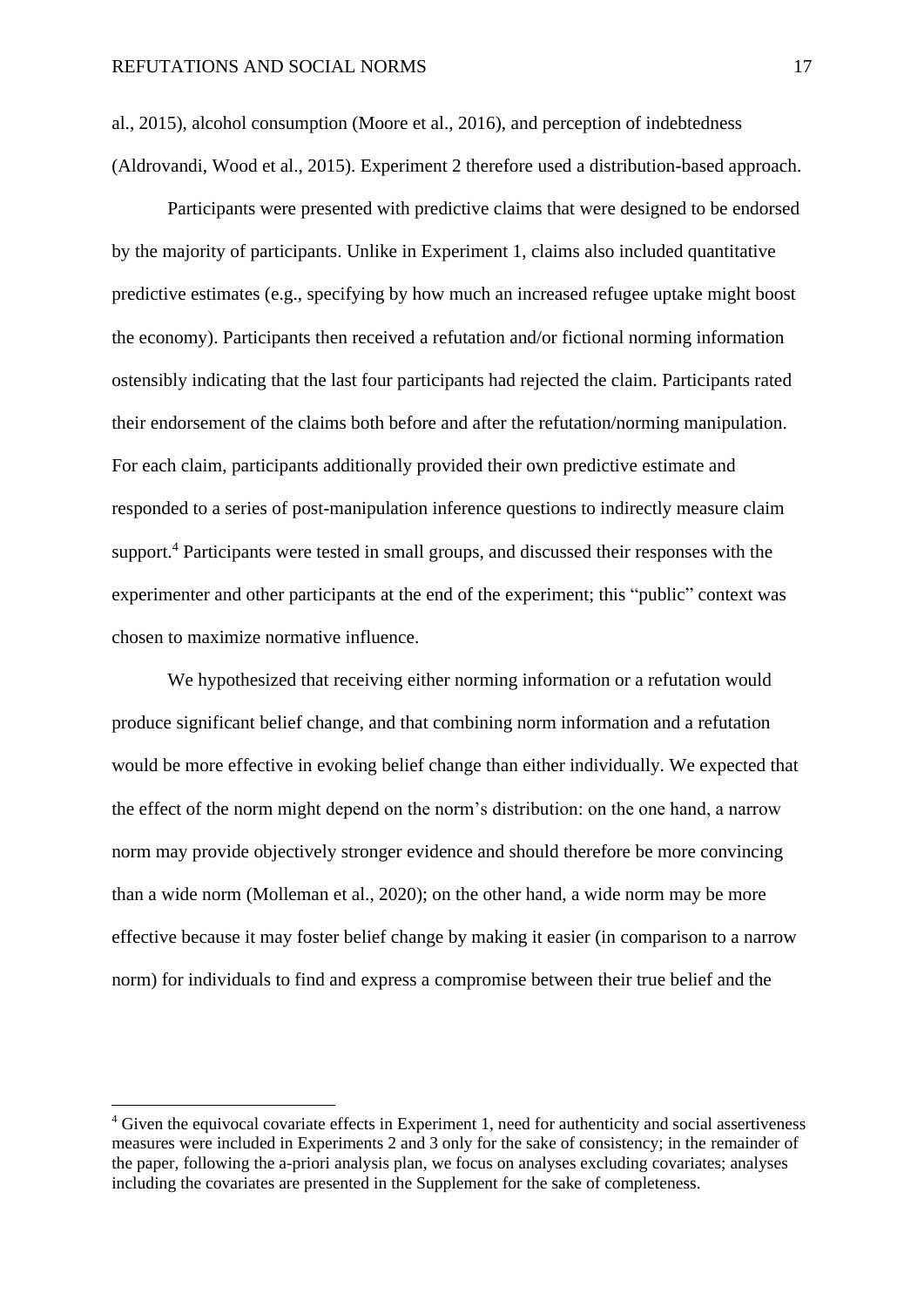norm (i.e., a response that is socially acceptable as well as sufficiently authentic; see Brown et al., 2021; Hornsey & Jetten, 2004; Santee & Maslach, 1982; Wood, 2000).

### **Method**

Experiment 2 comprised two parallel sub-experiments that we will refer to as Experiments 2A and 2B, each with three within-subjects conditions. Experiment 2A had refutation, narrow-norm, and wide-norm conditions. Experiment 2B combined norms and refutations, and thus compared a refutation condition (which was identical to Experiment 2A) with refutation-plus-narrow-norm and refutation-plus-wide-norm conditions.<sup>5</sup> Thus, each participant received three claims that were then challenged by a refutation and/or norm. Both experiments additionally included a no-refutation filler claim to reduce the build-up of refutation expectations.

**Participants.** A total of  $N = 144$  first-year psychology students from UWA participated in the current research in exchange for course credit (*n* = 72 in Experiment 2A;  $n = 72$  in Experiment 2B). The sample comprised 95 females, 48 males, and one participant of undisclosed gender; mean age was  $M = 20.63$  years (*SD* = 5.15), ranging from 17 to 45 years. Participants signed up individually but were tested in small groups with up to 5 participants. Groups were randomly assigned to Experiments 2A and 2B (with the constraint of roughly equal participant numbers). Sensitivity analyses suggested that sample size was sufficient to detect an effect of  $f = 0.26$  in each sub-experiment, or  $f = 0.24$  for a  $2 \times 2$  withinbetween interaction ( $\alpha = .05$ ; 1 –  $\beta = .80$ ).

### **Materials.**

*Claims.* Three experimental claims and one filler claim were used. As in Experiment 1, selected claims were predictive in nature, concerned currently debated topics,

<sup>&</sup>lt;sup>5</sup> It was decided not to run Experiment 2 as a fully-crossed  $2 \times 3$  (or  $1 \times 5$ ) design for pragmatic reasons to do with the number of required claims (including additional filler claims), and testing-time constraints.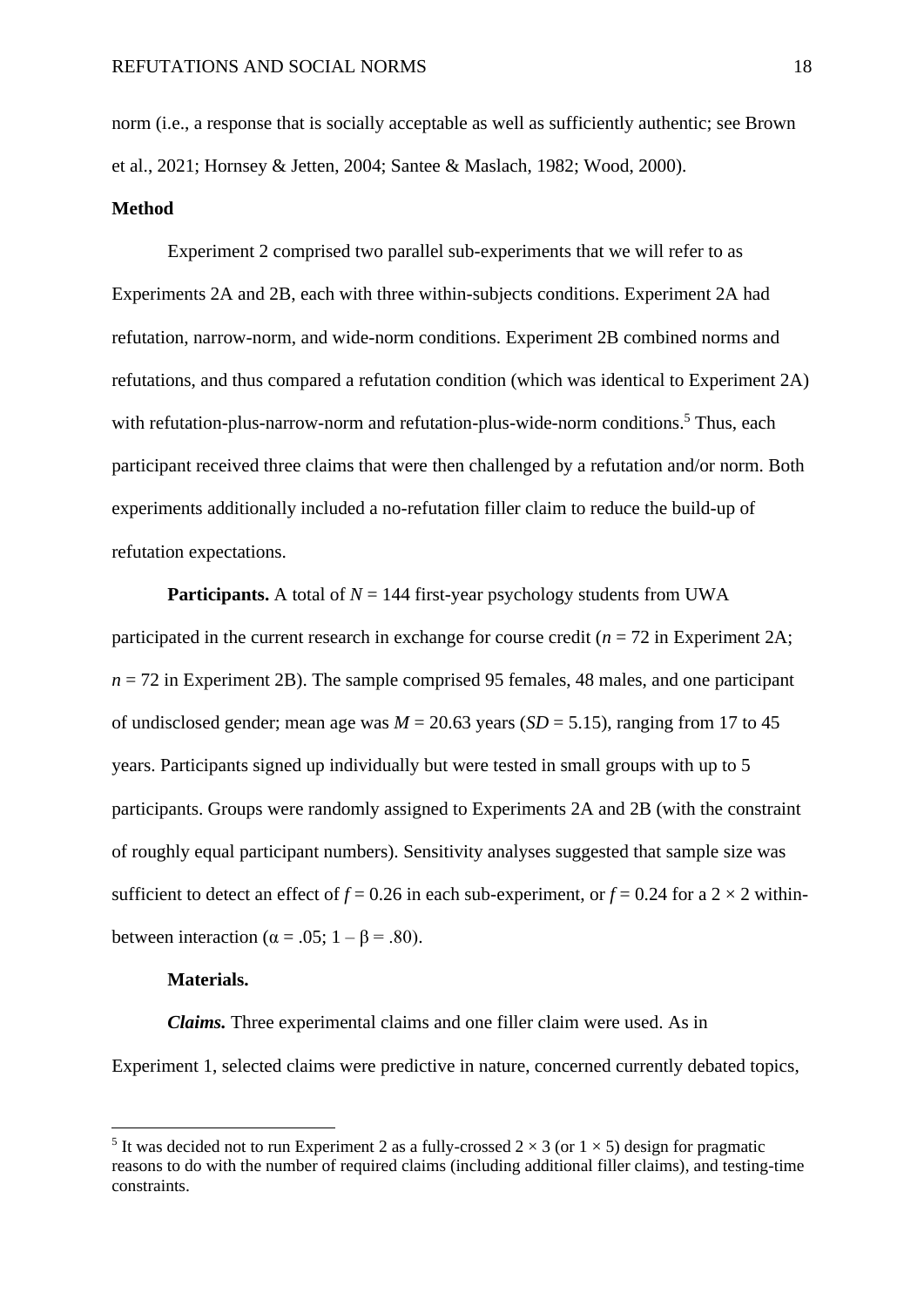and could be assumed to be endorsed by the majority of participants. The four topics chosen were (i) refugee intake and its effect on the Australian economy (as in Experiment 1); (ii) a move towards renewable energy and its effect on the Australian job market; (iii) the introduction of medicinal cannabis and its effect on the Australian healthcare system; and (iv) the provision of government-funded shelter to reduce homelessness (filler claim). Claims included a specific prediction (e.g., that a slight increase in refugees would boost the economy by an estimated 2% of annual GDP). Assignment of claims to conditions was counterbalanced across participants, and condition order was randomized (with the constraint that the filler claim always came second).

As in Experiment 1, each claim was countered by a refutation that provided some background information, followed by an explicit statement refuting the respective claim. In the filler condition, a neutral statement was provided that merely suggested the issue was complex. All claims and refutations can be found in the Supplement.

*Norms.* For each claim, fictional norming information was generated in the form of a distribution of four values, allegedly coming from the last four participants. The four values were calculated by multiplying the claim value (e.g., economic boost of 2%) by -1/6, -1/12,  $1/12$ , and  $1/6$  (narrow distribution) or  $-2/3$ ,  $-1/3$ ,  $1/3$ , and  $2/3$  (wide distribution), respectively. A small jitter of  $1/20<sup>th</sup>$  of the claim value was added to the distribution values such that the distribution was roughly centred on zero, without pairs of distribution values having the same absolute value. Finally, values were rounded. For example, the norming information for the refugee topic read "*The original claim was: 'A slightly increased uptake of refugees will have a positive impact on the Australian economy. The estimated effect of a moderate increase in refugee intake on the Australian economy will be +2%.' The true effect on the Australian economy was estimated by the last four participants as: -0.2%* / *-0.1%* / *+0.3%* / *+0.4%"* (in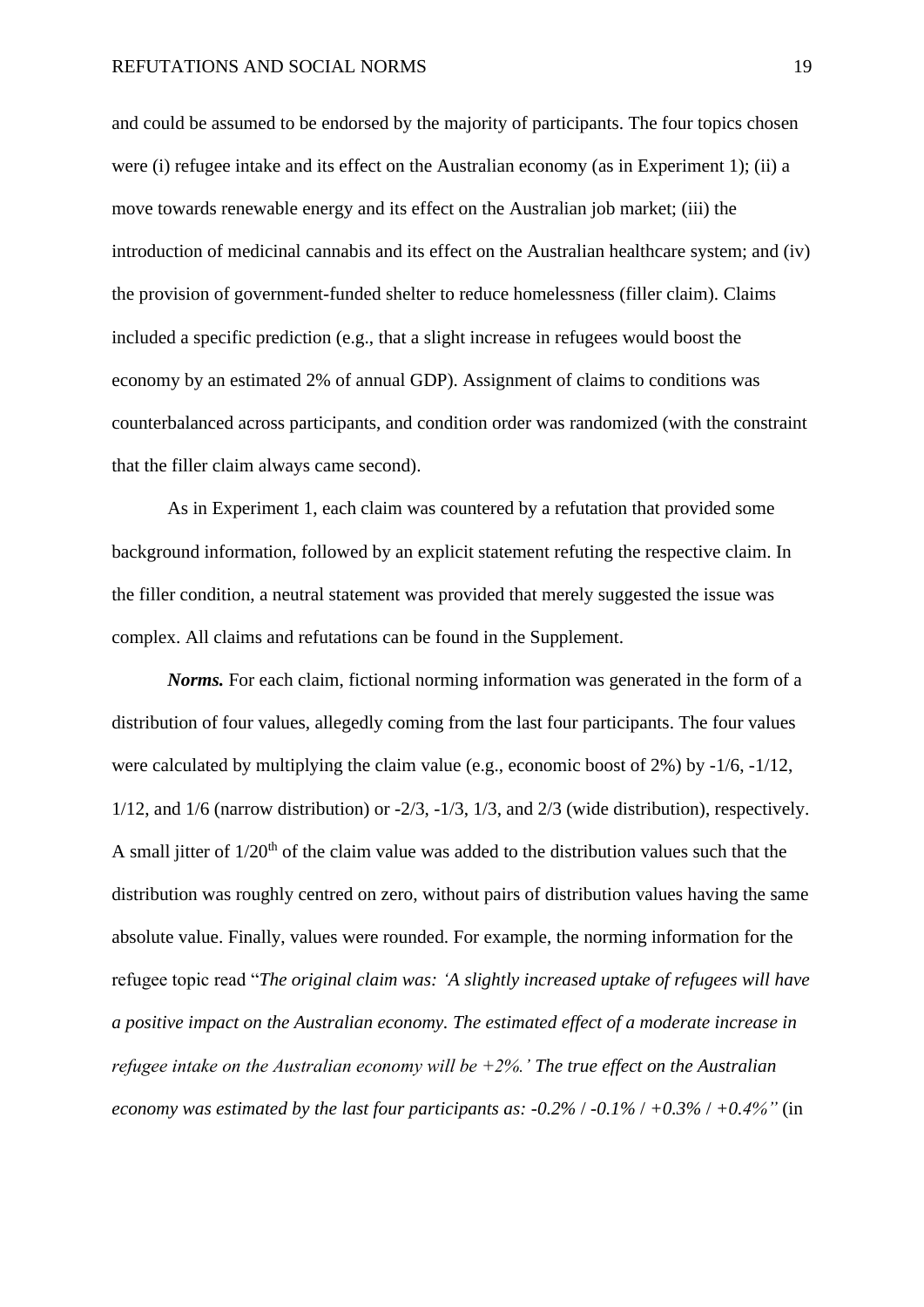the narrow-norm conditions) or " $-1.2\%$  /  $-0.6\%$  /  $+0.8\%$  /  $+1.4\%$ " (in the wide-norm conditions).

*Belief ratings.* Participants indicated their claim belief on a 0 (confidently disagree) to 10 (confidently agree) Likert scale. Belief rating 1 followed initial presentation of the claim; belief rating 2 was given after presentation of the refutation and/or norm.

*Predictive estimates.* For each topic, participants provided a post-manipulation estimate of the effect specified in the claim. Responses were given on 16-point or 21-point scales; the scale range included the claim value. For example, for the refugee claim, participants read "*If Australia were to slightly increase its refugee uptake, what do you estimate the effect to be on the Australian economy over the next 20 years (in percentage terms)?*" with response options ranging from -3% to +3% in 0.3% increments. All estimation scales are provided in the Supplement. For analysis, estimate values were divided by the respective claim value to make them comparable across the different claim scales, such that a predictive-estimate score of 1 reflected full endorsement of the claim value, and a score of 0 reflected a fully effective refutation/norm manipulation, with scores < 0 reflecting hypercorrection (scores > 1 would reflect *increased* belief).

*Inference questions.* Participants completed a set of four inference questions per claim to indirectly measure claim belief. These used 10 or 11-point Likert scales and either measured agreement with a statement (e.g., "*Within a few decades, refugees contribute more to the economy than they take out*" – *confidently disagree* [1] to *confidently agree* [10]) or asked for a policy-related decision (e.g., *How would you change the rate of refugee intake?* [- 50% to +50%, in 10% increments]). Inference scores were again calculated as the mean of the inference-question responses and transformed onto a quasi-continuous scale ranging from 0 to 1. All inference questions are provided in the Supplement.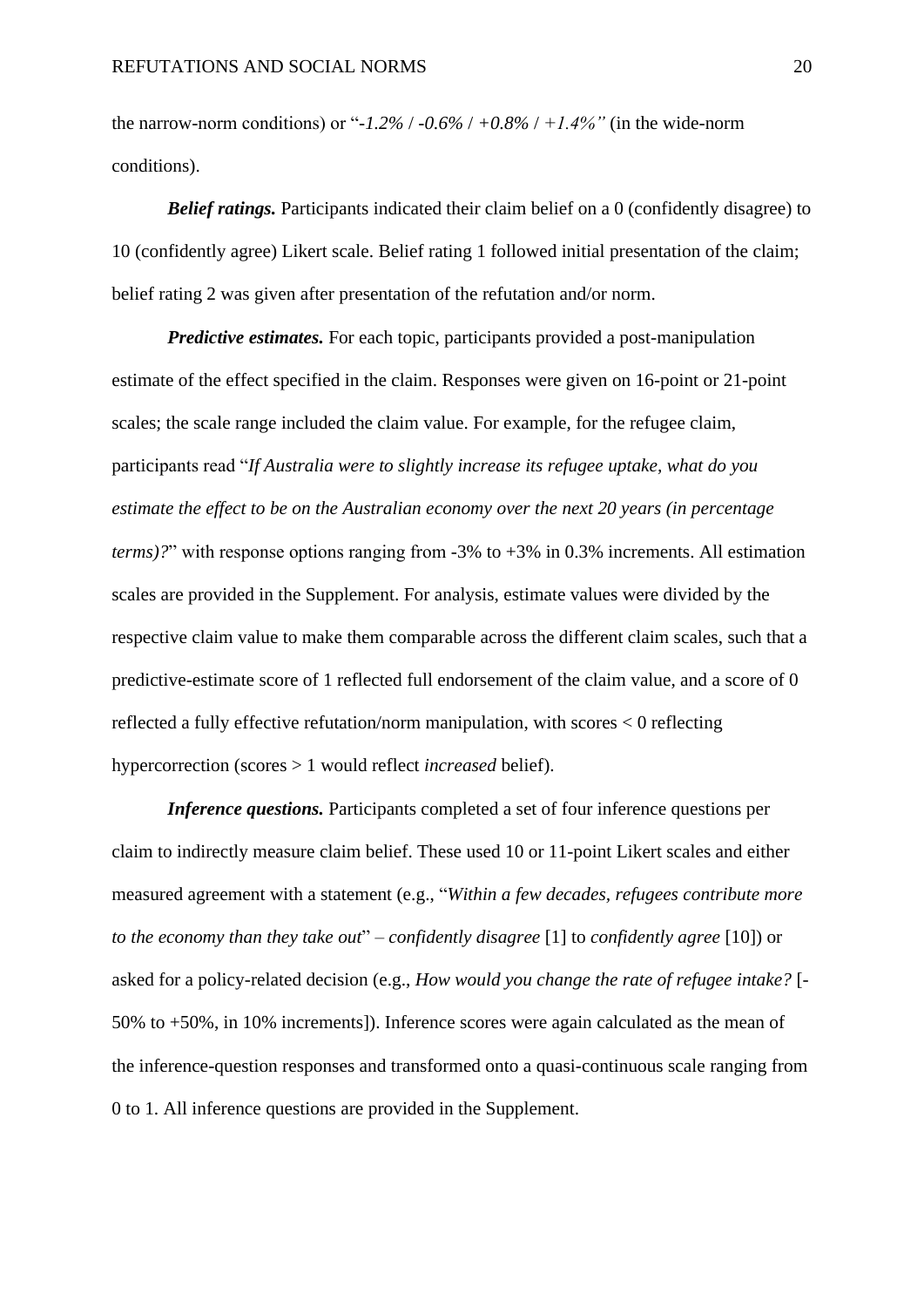**Procedure.** Participants read an ethics-approved information sheet and provided written informed consent. For each topic, participants first read the claim statement and provided their initial endorsement (belief rating 1). Then, depending on experimental condition, they received a refutation and/or norm information (or the neutral statement for the filler claim; in the refutation-plus-norm conditions of Experiment 2B, the refutation preceded the norm information). This was followed by belief rating 2, and participants' estimation of the true effect. Participants then responded to the four inference questions. This sequence was repeated for all four topics. Finally, participants completed the authenticity and socialassertiveness questionnaires, partook in a brief discussion, and were then fully debriefed. The experiment lasted approx. 20 minutes; it was preceded by an unrelated experiment of the same approx. duration.

## **Results**

**Belief change.** Belief-change scores (belief rating 2 – belief rating 1) are shown in Figure 2.<sup>6</sup> Change scores were significantly different from zero in the refutation condition of Experiment 2A,  $M = -1.53$ ,  $SD = 1.76$ ,  $d = 0.87$ , and all conditions of Experiment 2B (refutation:  $M = -1.75$ ,  $SD = 1.98$ ,  $d = 0.89$ ; refutation-plus-narrow-norm:  $M = -1.61$ , *SD* = 2.14, *d* = 0.75; refutation-plus-wide-norm:  $M = -1.15$ , *SD* = 1.77, *d* = 0.65), all  $t(72) \leq -5.54$ , all  $p < .001$ . There was no significant belief change in the norm-only conditions of Experiment 2A (narrow: *M* = -0.21, *SD* = 1.15, *d* = 0.18; wide: *M* = -0.10, *SD* = 1.15,  $d = 0.08$ ),  $t(72) \ge -1.54$ ,  $p \ge 0.129$ . This established that claim belief was reduced significantly by a refutation (either with or without an additional norm) but not a stand-alone norm.

 $6$  Note that for both Experiment 2 and Experiment 3, additional figures showing dependent measures across conditions by topic are provided in the Supplement.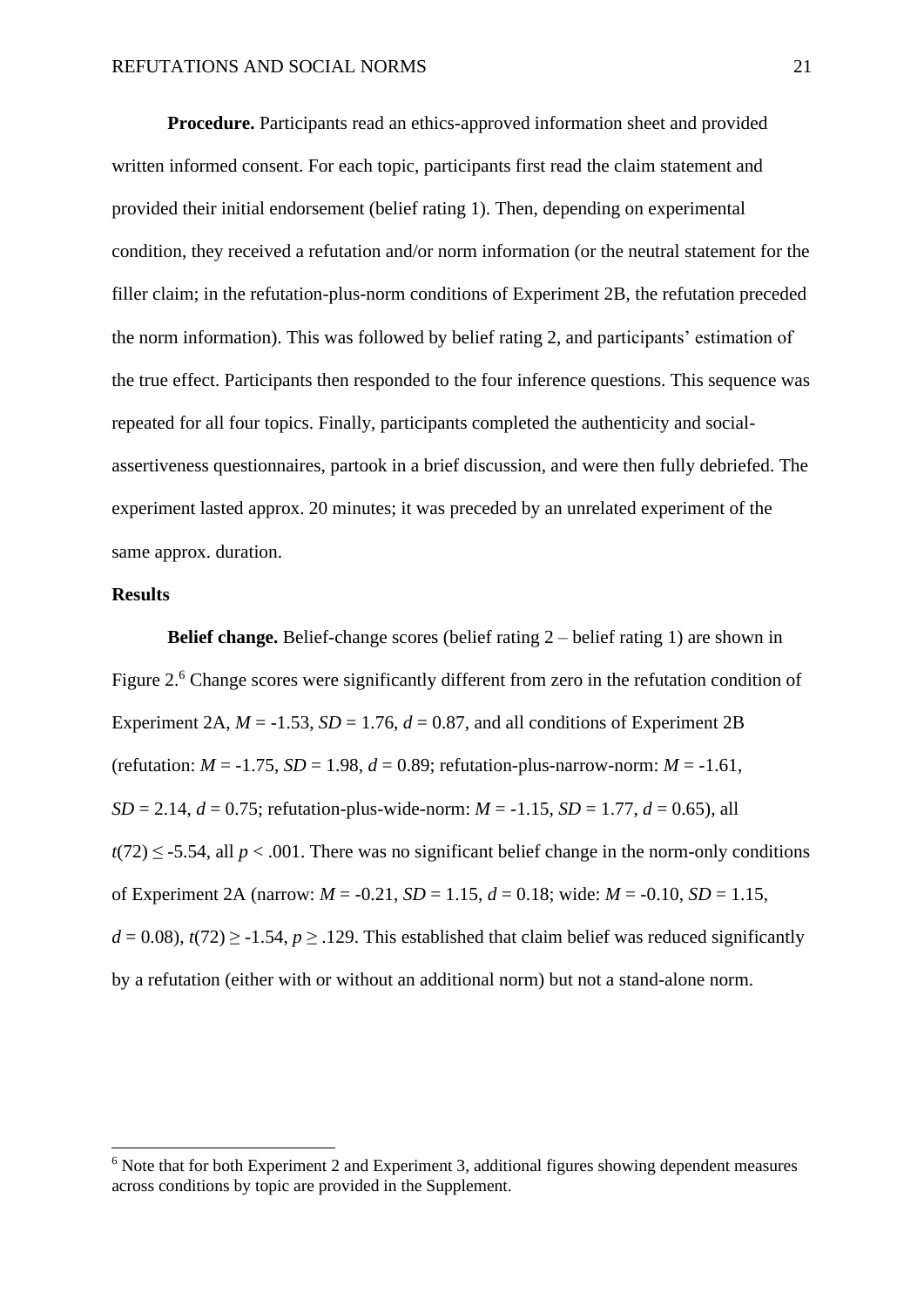#### REFUTATIONS AND SOCIAL NORMS 22

### Figure 2



*Mean Belief-Change Scores Across Conditions in Experiment 2*

*Note.* Claim beliefs were measured on 0-10 scales. Norm information was only provided in narrow and wide norm conditions, either by itself (Experiment 2A) or together with the refutation (Experiment 2B). The two refutation conditions were identical. Error bars show standard error of the mean. Dots show individual raw data points (jittered).

In Experiment 2A, a repeated measures ANOVA on belief-change scores yielded a significant main effect of condition,  $F(2, 142) = 21.57$ ,  $MSE = 2.11$ ,  $p < .001$ ,  $\eta_p^2 = .23$ . Planned contrasts confirmed significant differences between the refutation condition and both the narrow-norm,  $F(1, 71) = 28.56$ ,  $MSE = 2.19$ ,  $p < .001$ ,  $\eta_p^2 = .29$ , and the wide-norm condition,  $F(1, 71) = 29.92$ ,  $MSE = 2.46$ ,  $p < .001$ ,  $\eta_p^2 = .30$ . The effect of norm width was nonsignificant,  $F < 1$ . The analogous ANOVA in Experiment 2B showed no significant effect of condition,  $F(2, 142) = 2.14$ ,  $MSE = 3.28$ ,  $p = .121$ ,  $\eta_p^2 = .03$ .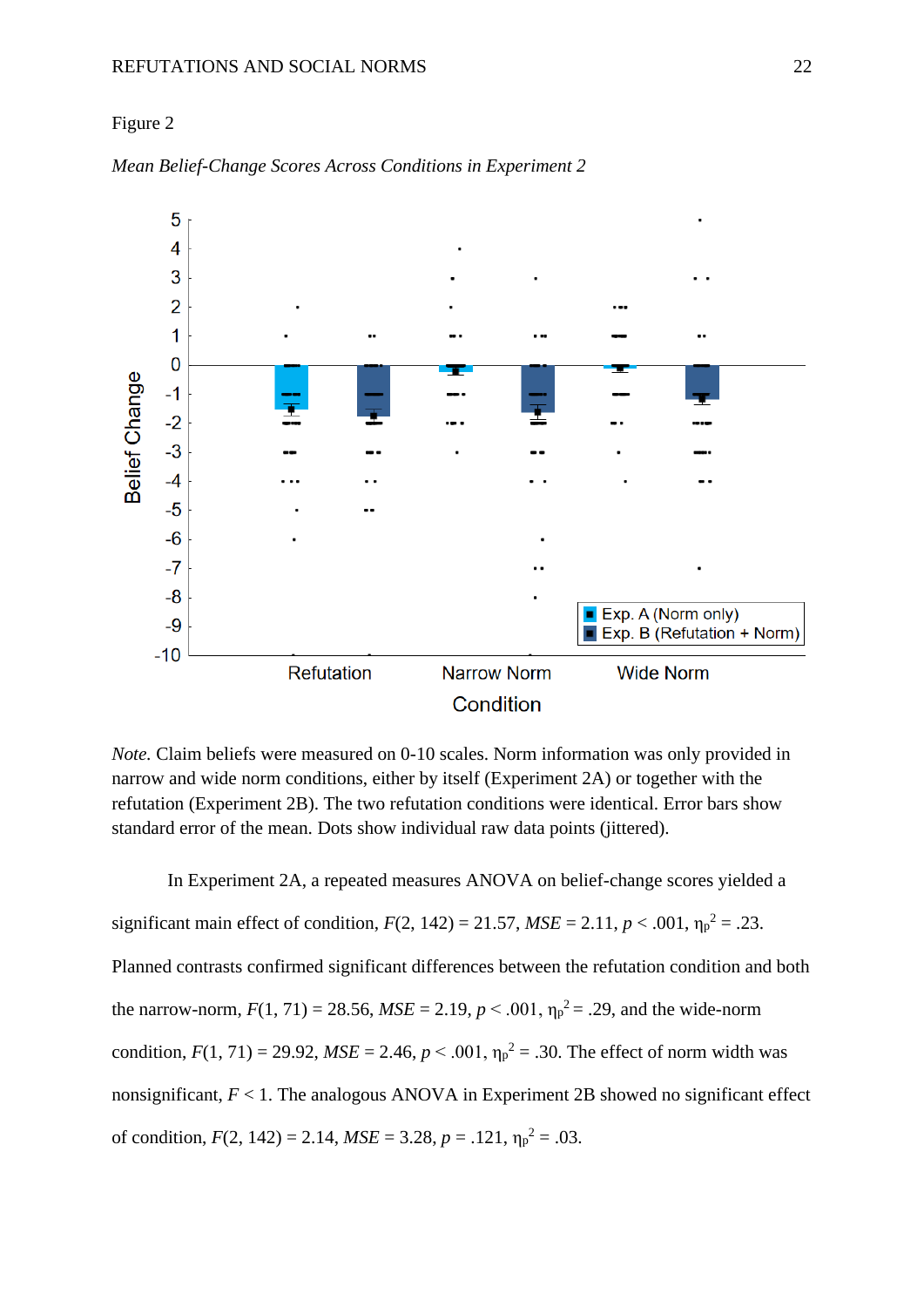#### REFUTATIONS AND SOCIAL NORMS 23

## Figure 3



*Mean Predictive Estimate Scores Across Conditions in Experiment 2*

*Note.* Predictive estimate scores of 1 indicate full claim endorsement; scores of 0 reflect fully-effective intervention; scores < 0 indicate hypercorrection; scores > 1 reflect increased belief. Norm information was only provided in narrow and wide norm conditions, either by itself (Experiment 2A) or together with the refutation (Experiment 2B). The two refutation conditions were identical. Error bars show standard error of the mean. Dots show raw data points (jittered).

## **Predictive estimate scores.** Predictive estimate scores are shown in Figure 3. In

Experiment 2A, a repeated measures ANOVA yielded a significant main effect of condition,  $F(2, 142) = 16.77$ ,  $MSE = 0.20$ ,  $p < .001$ ,  $\eta_p^2 = .19$ . Planned contrasts revealed significant differences between the refutation condition ( $M = -0.03$ ,  $SD = 0.52$ ) and both the narrownorm condition ( $M = 0.20$ ,  $SD = 0.40$ ),  $F(1, 71) = 9.18$ ,  $MSE = 0.21$ ,  $p = .003$ ,  $\eta_p^2 = .11$ , and the wide-norm condition ( $M = 0.40$ ,  $SD = 0.49$ ),  $F(1, 71) = 27.29$ ,  $MSE = 0.25$ ,  $p < .001$ ,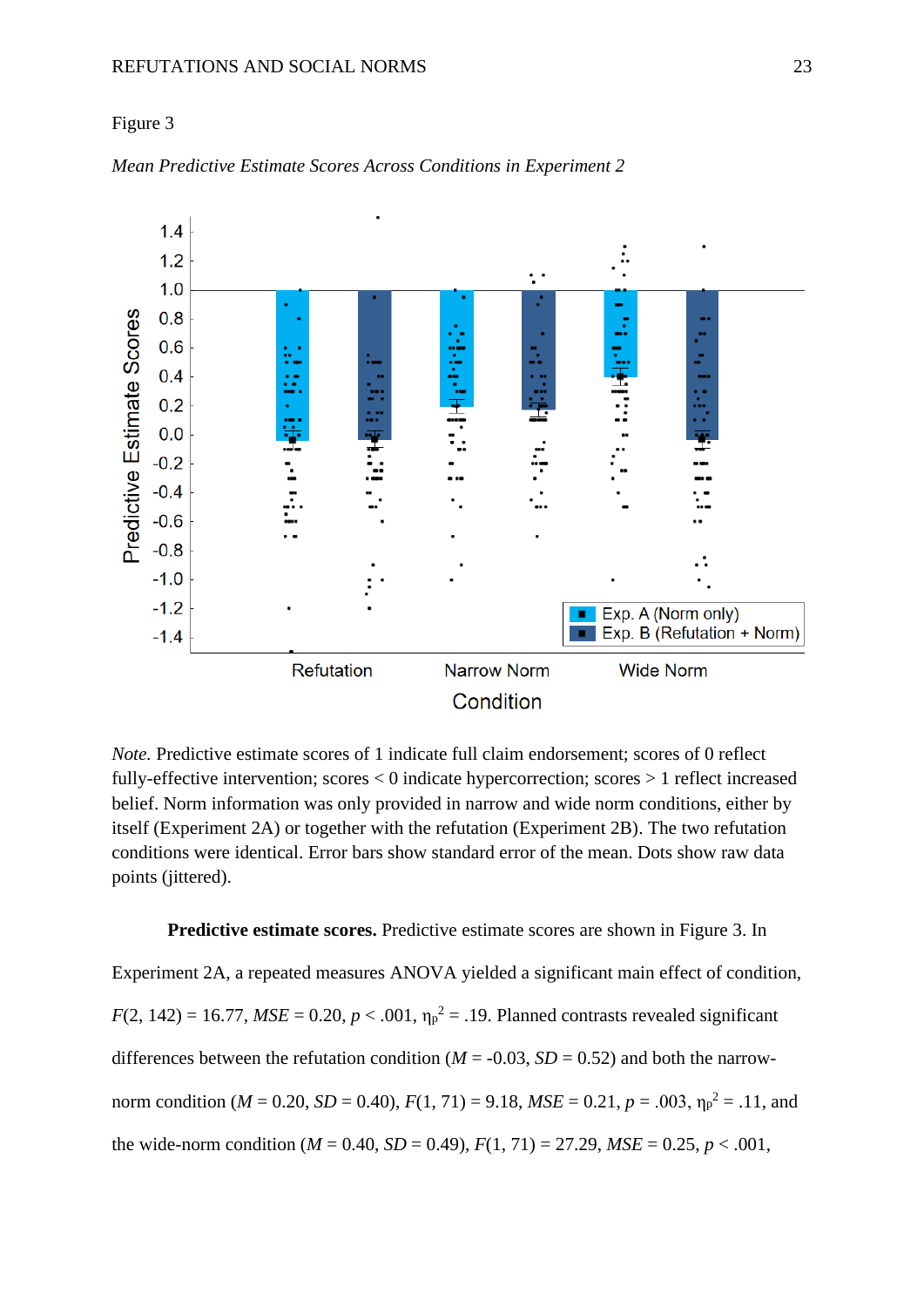$\eta_p^2$  = .28. Mirroring the belief change analysis, this indicated that a refutation reduced beliefs more than either norm alone. There was also a significant difference between narrow-norm and wide-norm conditions,  $F(1, 71) = 9.91$ ,  $MSE = 0.15$ ,  $p = .002$ ,  $\eta_p^2 = .12$ , indicating that the narrow norm was more effective than the wide norm at reducing predictive estimates.

In Experiment 2B, there was a significant main effect of condition,  $F(2, 142) = 5.44$ ,  $MSE = 0.19$ ,  $p = .005$ ,  $\eta_p^2 = .07$ . Planned contrasts revealed significant differences between the refutation condition ( $M = -0.03$ ,  $SD = 0.48$ ) and the narrow-norm condition ( $M = 0.17$ ,  $SD = 0.40$ ,  $F(1, 71) = 10.47$ ,  $MSE = 0.14$ ,  $p = .002$ ,  $\eta_p^2 = .13$ . There was no difference between the refutation and the wide-norm condition ( $M = -0.03$ ,  $SD = 0.49$ ),  $F < 1$ . There was, however, a significant difference between narrow and wide-norm conditions,  $F(1, 71) = 8.30, MSE = 0.18, p = .005, \eta_p^2 = .10$ . This indicated that the refutation and refutation-plus-wide-norm conditions had similar impacts on predictive estimates, and that the wide norm was more effective than the narrow norm when combined with a refutation.

A 2 (norm width; within-subjects)  $\times$  2 (refutation; between-subjects) ANOVA across experiments returned no significant main effect of norm width,  $F < 1$ , but a significant main effect of refutation,  $F(1, 142) = 16.02$ ,  $MSE = 0.23$ ,  $p < .001$ ,  $\eta_p^2 = .10$ , as well as a significant interaction,  $F(1, 142) = 18.05$ ,  $MSE = 0.17$ ,  $p < .001$ ,  $\eta_p^2 = .11$ , indicating that the refutation effect was stronger in the wide-norm condition. A post-hoc comparison confirmed a significant effect of a refutation in the wide-norm condition (i.e., lower estimates in the refutation-plus-wide-norm condition than the stand-alone wide-norm condition),  $F(1, 142) = 27.85$ ,  $MSE = 0.24$ ;  $p < .001$ ,  $\eta_p^2 = .16$ ; this was absent in the narrow-norm condition,  $F < 1$ .

**Inference scores.** Inference scores are shown in Figure 4. In Experiment 2A, there was a significant main effect of condition,  $F(2, 142) = 10.46$ ,  $MSE = 0.02$ ,  $p < .001$ ,  $\eta_p^2 = .13$ . Planned contrasts revealed significant differences between the refutation condition (*M* = 0.54,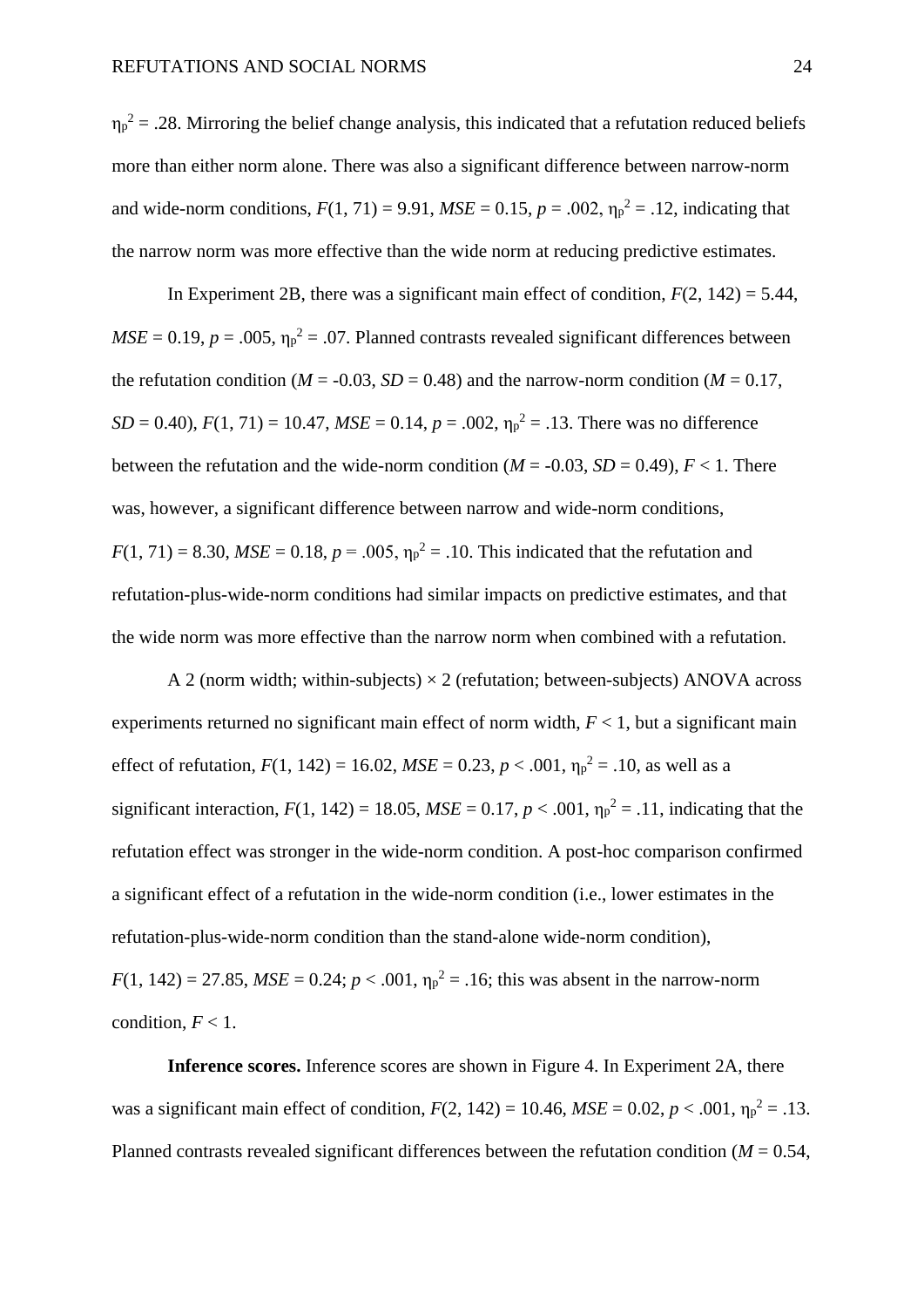*SD* = 0.19) and both the narrow-norm condition ( $M = 0.61$ , *SD* = 0.18),  $F(1, 71) = 10.08$ ,  $MSE = 0.02$ ,  $p = .002$ ,  $\eta_p^2 = .12$ , and the wide-norm condition (*M* = 0.64, *SD* = 0.16),  $F(1, 71) = 19.02$ ,  $MSE = 0.02$ ,  $p < .001$ ,  $\eta_p^2 = .21$ . There was no significant difference between narrow and wide-norm conditions,  $F(1, 71) = 1.51$ ,  $MSE = 0.02$ ,  $p = .224$ ,  $\eta_p^2 = .02$ . Mirroring the belief-change and predictive-estimates analyses, this indicated that the refutation condition resulted in lower inference scores than the stand-alone norm conditions.

## Figure 4

*Mean Inference Scores Across Conditions in Experiment 2*



*Note.* Greater inference scores indicate greater claim endorsement. Norm information was only provided in narrow and wide norm conditions, either by itself (Experiment 2A) or together with the refutation (Experiment 2B). The two refutation conditions were identical. Error bars show standard error of the mean. Dots show individual raw data points (jittered).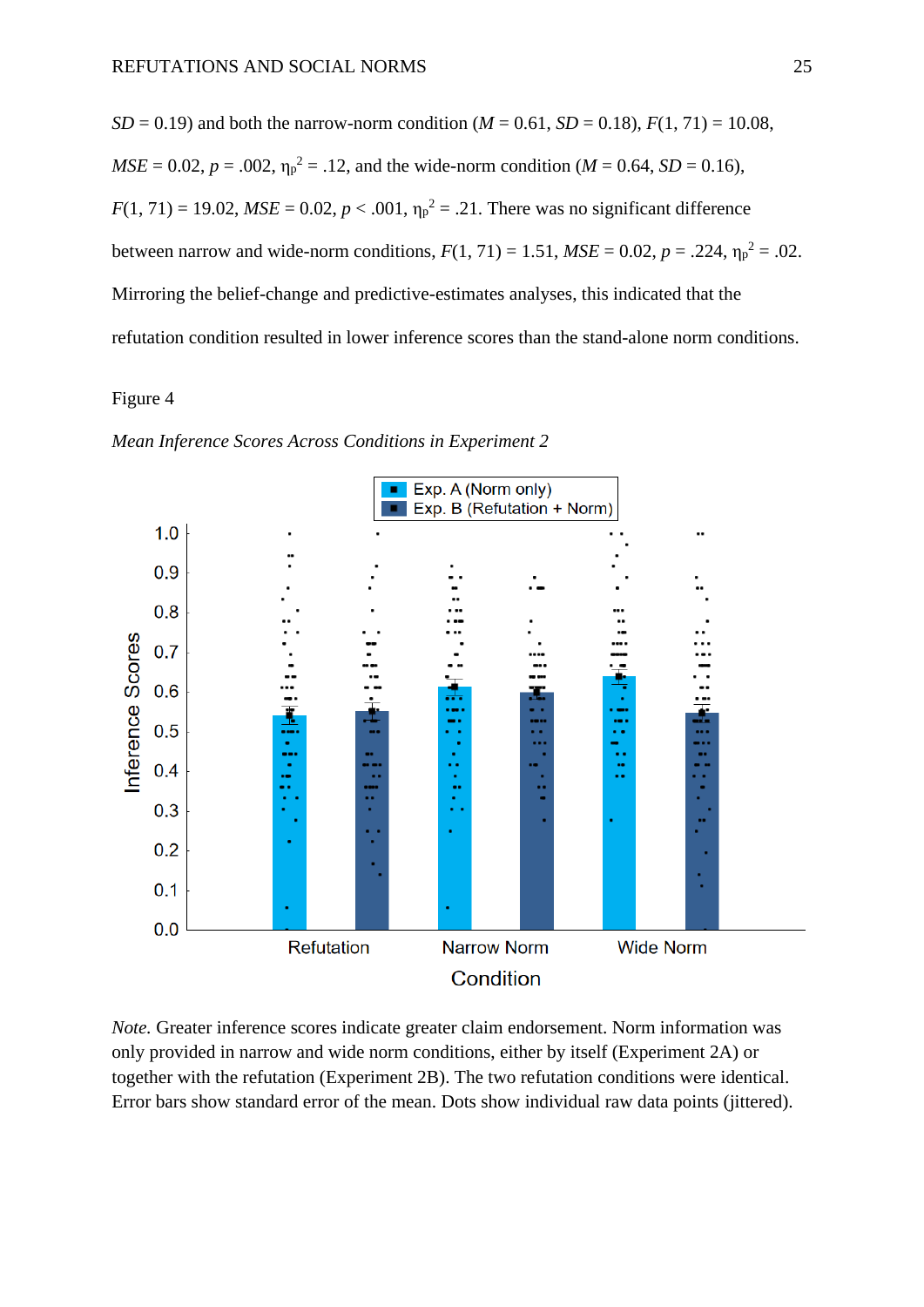In Experiment 2B, there was no significant main effect of condition,  $F(2, 142) = 2.68$ ,  $MSE = 0.02$ ,  $p = .072$ ,  $\eta_p^2 = .04$ . Planned contrasts showed that the narrow-norm condition  $(M = 0.60, SD = 0.14)$  differed marginally from the refutation condition  $(M = 0.55,$  $SD = 0.18$ ,  $F(1, 71) = 4.05$ ,  $MSE = 0.02$ ,  $p = .048$ ,  $\eta_p^2 = .05$ , as well as the wide-norm condition ( $M = 0.55$ ,  $SD = 0.19$ ),  $F(1, 71) = 4.67$ ,  $MSE = 0.02$ ,  $p = .034$ ,  $\eta_p^2 = .06$ . There was no significant difference between refutation and wide-norm conditions, *F* < 1. This mirrors the predictive-estimates analysis, suggesting that refutation and refutation-plus-wide-norm conditions had slightly greater impact than the refutation-plus-narrow-norm condition. However, these marginal effects were nonsignificant in the analysis including covariates (see Supplement).

A 2 (norm width; within-subjects)  $\times$  2 (refutation; between-subjects) ANOVA across experiments showed a nonsignificant main effect of norm width, *F* < 1. However, the main effect of refutation was significant,  $F(1, 142) = 5.37$ ,  $MSE = 0.04$ ,  $p = .022$ ,  $\eta_p^2 = .04$ , and so was the interaction,  $F(1, 142) = 5.90$ ,  $MSE = 0.02$ ,  $p = .016$ ,  $\eta_p^2 = .04$ , indicating again that the refutation effect was stronger with a wide norm than a narrow norm. A post-hoc comparison confirmed a significant effect of a refutation in the wide-norm condition,  $F(1, 142) = 9.88$ ,  $MSE = 0.03$ ,  $p = .002$ ,  $\eta_p^2 = .07$ .

#### **Discussion**

Experiment 2 investigated whether social norm information would reduce the acceptance of equivocal, worldview-congruent claims, either in isolation or in combination with a refutation. Moreover, it investigated whether the shape of the norm distribution narrow or wide—would impact the effectiveness of the norm. As in Experiment 1, a refutation effected belief change, whether measured directly, via more indirect inferential reasoning questions, or predictive estimates. Again, this result is consistent with previous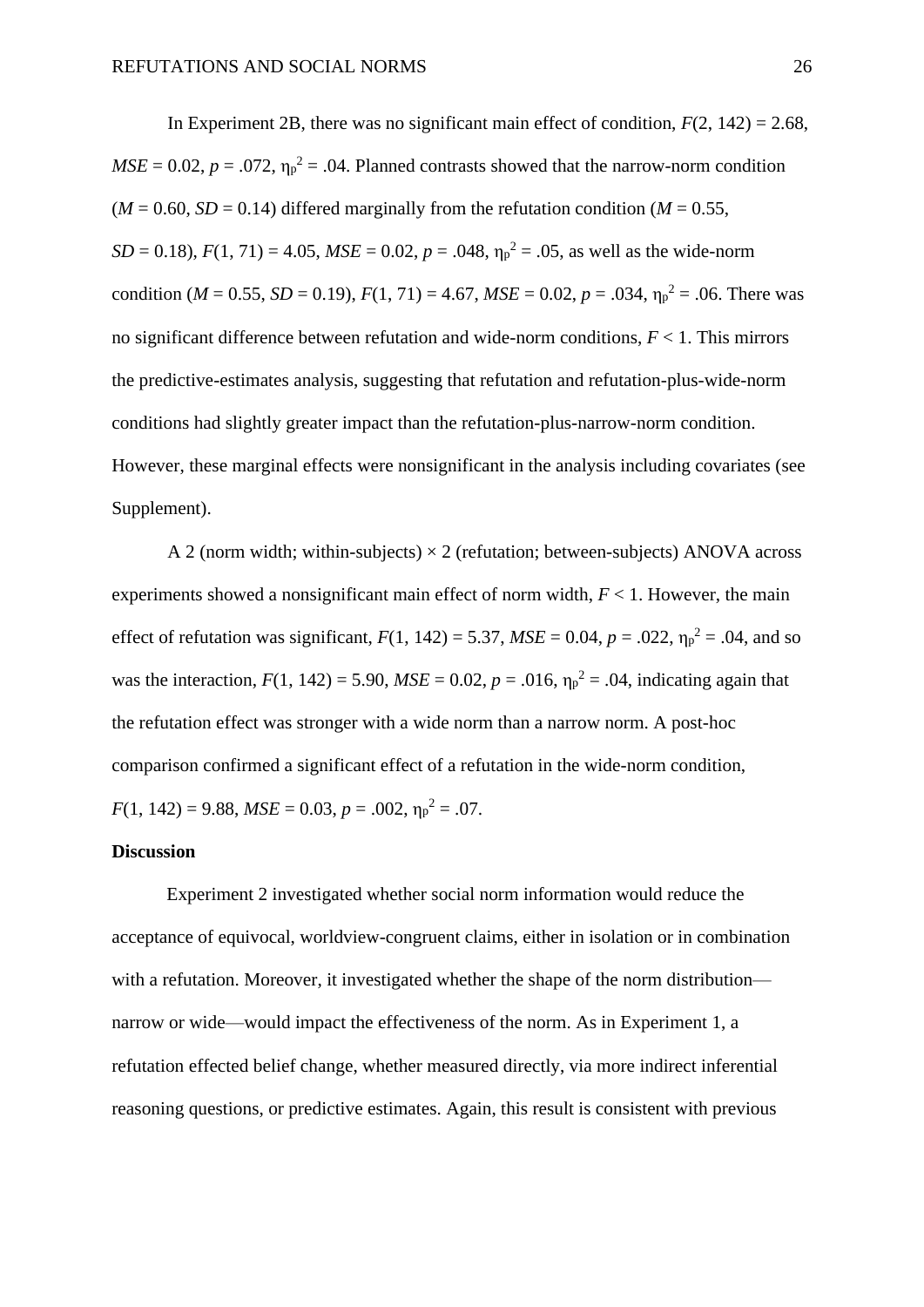findings of refutations reducing misconceptions (e.g., Ecker et al., 2011; Paynter et al., 2019; Seifert, 2002; Swire, Ecker et al., 2017).

Contrary to predictions, however, Experiment 2 found that social norms, both individually and when combined with a refutation, did not significantly reduce participants' claim beliefs. While stand-alone norms produced predictive-estimate scores that were substantially lower than the claim values, this cannot be interpreted as a corrective effect, as there was no no-intervention control condition. Regarding the norm's distribution width, there was some indication that a stand-alone norm more effectively reduced predictive estimates when it was narrow rather than wide; this is consistent with the prediction that a narrow distribution should provide objectively stronger evidence and may therefore be more convincing than a wide distribution, especially in the case of a stand-alone norm. However, a wide norm was found more impactful than a narrow norm when combined with a refutation, which is consistent with the prediction that a wide norm could make it is easier to find a compromise between one's true belief and the norm when one receives strong counterevidence from a refutation. This could suggest that in isolation, the stronger consensus signal associated with a narrow norm is particularly persuasive, but that a wider norm becomes more influential when paired with a refutation that highlights reasons for disagreement about a matter, perhaps because a wider norm then appears more plausible, thus providing a more credible signal. Without replication, however, this interpretation remains speculative. Overall, while these findings lend some preliminary support to the notion that the effect of a social norm on an individual's beliefs may be influenced by the shape of its underlying distribution (Aldrovandi, Brown et al., 2015; Stewart et al., 2006), the effects should be interpreted with caution given their inconsistent nature.

The relative ineffectiveness of social norms we observed is somewhat inconsistent with the norming literature (e.g., Cialdini et al., 1990; Deutsch & Gerard, 1955; Schultz et al.,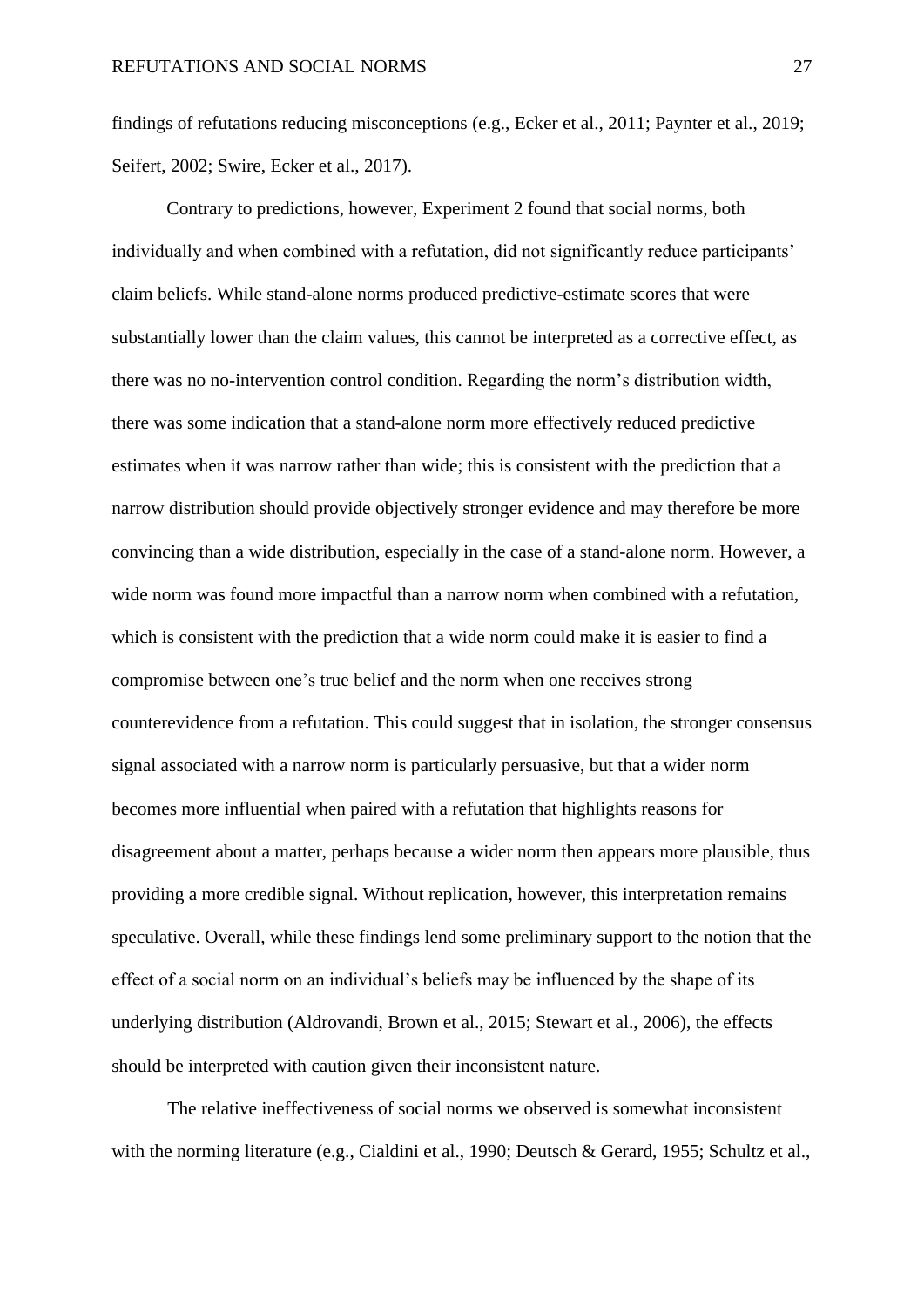2007), especially research using a distribution-based approach to social norming (e.g., Aldrovandi, Brown et al., 2015; Aldrovandi, Wood et al., 2015). However, it is important to point out that these studies largely focused on behaviour change, not belief change, and that not all research in this domain has found norms to be effective. For example, Silva and John (2017) found a descriptive norm about students' payments of tuition fees ineffective in improving payment rates (also see Thombs, Dotterer, Olds, Sharp, & Raub, 2004).

Given that social norming relies on the reference group being relevant to a person's social identity (Abrams et al., 1990; Terry & Hogg, 1996; Terry et al., 1999), one reason for their observed ineffectiveness in Experiment 2 may be that participants only weakly identified with the reference group—a plausible notion given the heterogeneous nature of the student body enrolled in first-year psychology<sup>7</sup> (Silva & John, 2017). Alternatively, the lack of effect may be related to the norms' specific implementation in Experiment 2. Norms may have lacked credibility because they were based on only four values, and participants may have assumed that the last four participants lacked relevant knowledge. Perceived credibility is an important determinant of persuasive communication (Aronson, Turner, & Carlsmith, 1963; Jaccard, 1981; Thombs et al., 2004), and research on the wisdom-of-crowds heuristic shows that people consider judgements of larger groups more accurate than judgements of smaller groups (Darke et al., 1998; Mannes, 2009). Thus, the norms may have not provided the strength of evidence required to change public belief expressions (Jellison & Mills, 1969). Moreover, the norms used in Experiment 2 focused on the predicted estimates associated with the claims (e.g., the estimated size of the effect of an additional refugee uptake on future GDP), rather than directly on peer endorsement of the claims, which may be a more persuasive approach.

 $<sup>7</sup>$  First-year psychology units are taken as broadening units by UWA students from multiple degrees.</sup>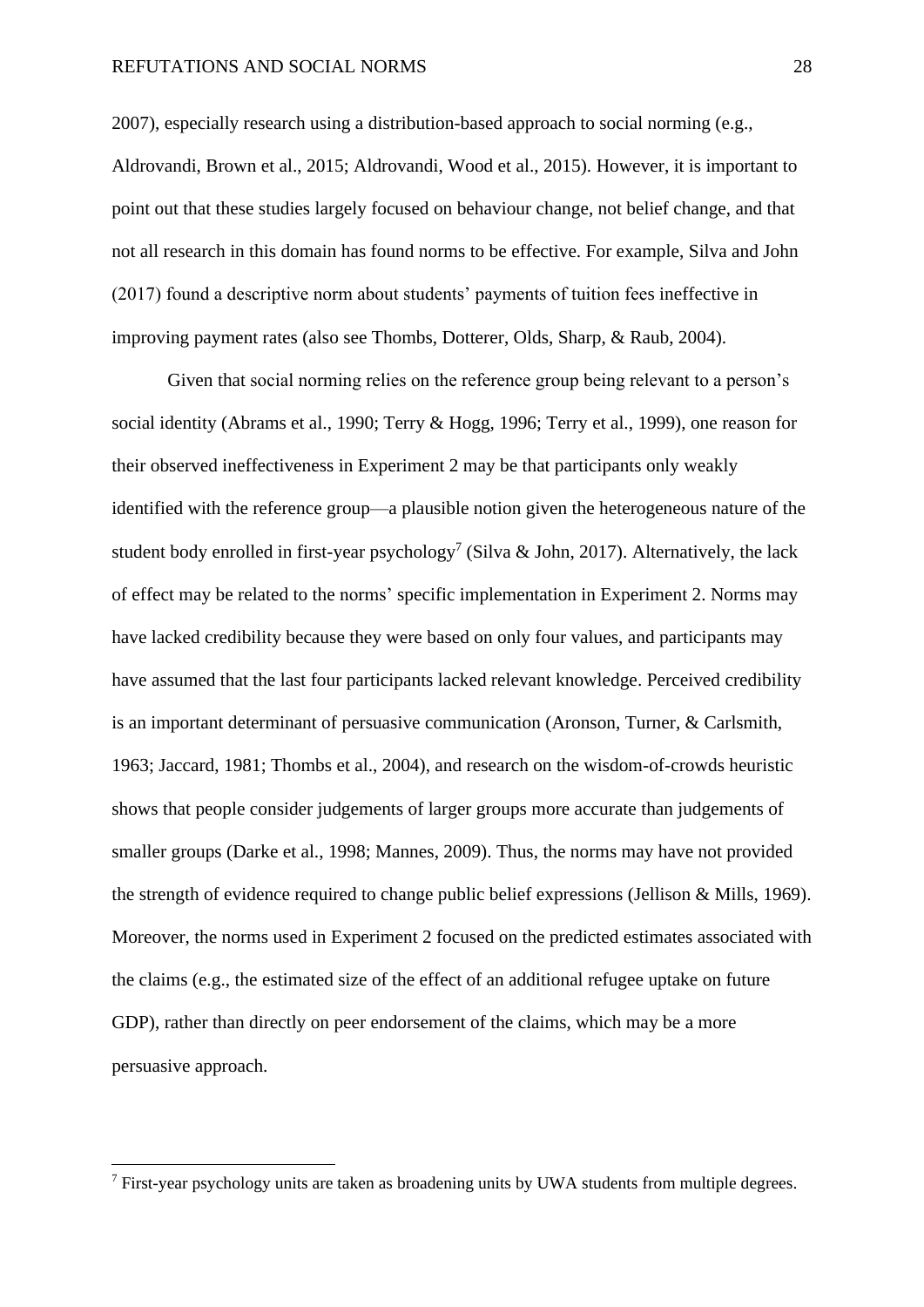For the next step, it was therefore decided to focus on norm persuasiveness. To this end, Experiment 3 presented both claim-endorsement and predicted-estimates norms. Both norms again used a distribution-based approach but with a larger number of data points; to facilitate this, a graphical presentation format was employed (Ancker, Senathirajah, Kukafka, & Starren, 2006; Eberhard, 2021; Gelman, Pasarica, & Dodhia, 2002; Meyer, Shamo, & Gopher, 1999).

#### **Experiment 3**

Experiment 3 was a conceptual replication of Experiment 2, and thus again involved two parallel sub-experiments (3A and 3B). However, instead of using a norm comprising four verbally-communicated values, ostensibly obtained from the previous 4 participants, Experiment 3 presented two norms, each using a graphical representation of 25 values, ostensibly obtained from a representative peer sample.

## **Method**

**Participants.** A total of  $N = 154$  first-year psychology students from UWA participated in exchange for course credit. The sample comprised 101 females, 52 males, and 1 participant of undisclosed gender; mean age was *M* = 22 years (*SD* = 7.40), with age range 17 to 55 years. Participants signed up individually, but were tested in groups of up to 5 participants. Participants were randomly assigned to one of the two experimental groups, with the constraint of achieving approximately equal numbers across Experiments 3A ( $n = 76$ ) and 3B (*n* = 78). Sensitivity analyses suggested that sample size was sufficient to detect an effect of  $f = 0.26$  in each sub-experiment, or  $f = 0.23$  for a 2  $\times$  2 within-between interaction ( $\alpha = .05$ ;  $1 - \beta = .80$ ).

## **Materials.**

*Claims.* Claims were largely identical to Experiment 2; for some claims, additional information on specific predicted outcomes was added, to allow for more concrete estimates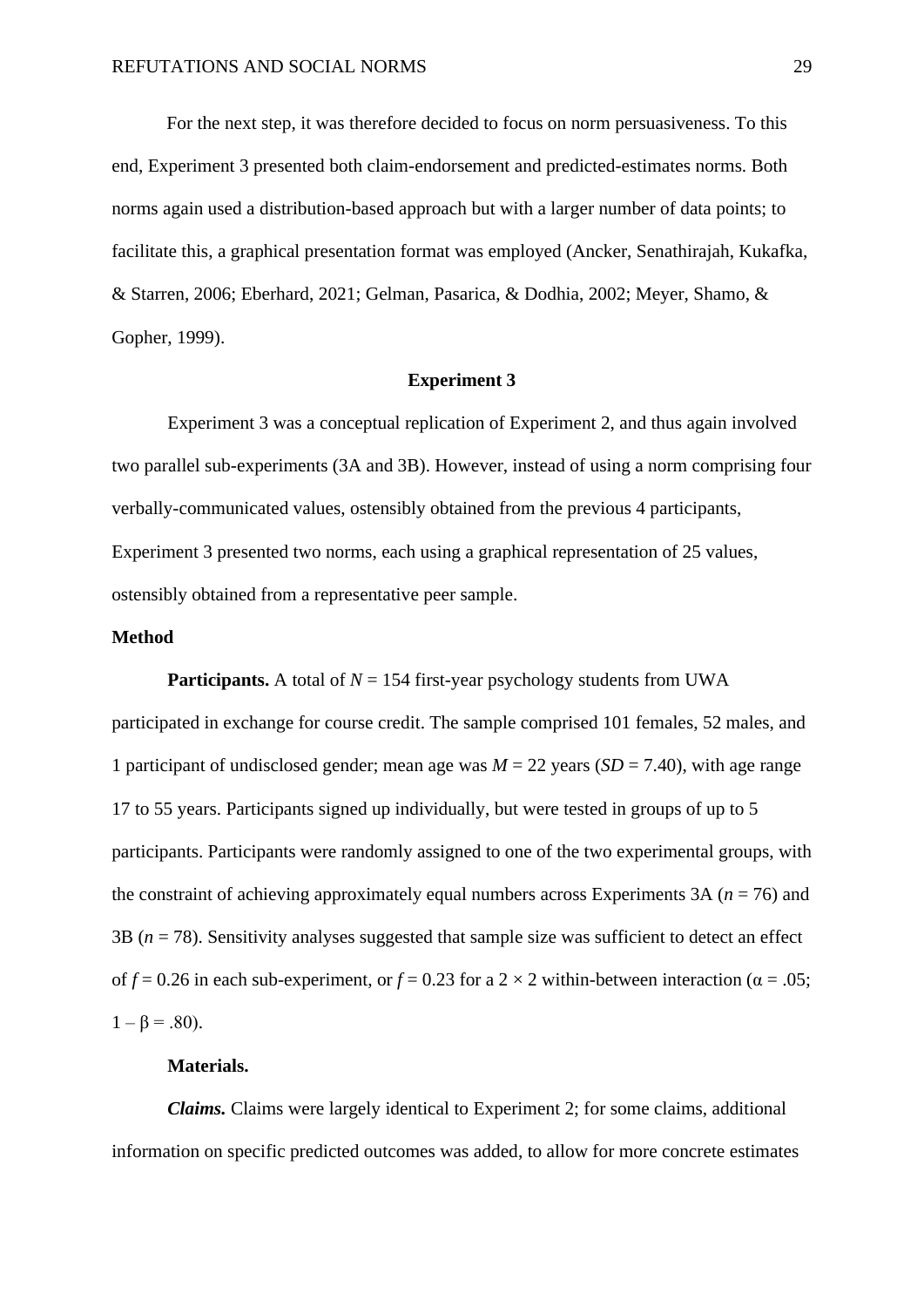(e.g., instead of stating merely that refugee intake would boost the Australian economy by an estimated 2% of GDP, additionally stating that this was approximately \$1,300 per person in per-capita GDP terms).

*Norms.* Distributed claim-endorsement norms were presented as a graphical representation of 25 individual ratings, on a 0-100 scale, ostensibly collected from a representative sample of 25 UWA students. In reality, the distributions were obtained by drawing a random sample of 25 values from a normal distribution with pre-determined mean and variance (truncated at 0). For each claim, the distribution mean was set at  $0.25 \times$  the mean claim endorsement obtained from a pilot rating (approx. 60/100). The standard deviations used for the narrow and wide norms were set at  $SD = 5$  and  $SD = 15$ , respectively. The samples thus formed either a narrow cluster or a wide cluster around the mean. If necessary, sampling was repeated until the means of the narrow and wide sample distributions approximated each other (actual sample means were approximately 17). Sampling and plotting was performed using the *rtruncnorm* and *plot* functions of the R programming language (R Core Team, 2013); the resulting plot was a simple graph of semitransparent blue circles, which allowed for a visualisation of sample density (i.e., overlapping samples resulted in a more saturated colour; see Figure 5). The graphical norms were presented together with the corresponding original claims and the statement *"We surveyed a representative sample of 25 UWA students […] this is how your peers rated their belief in the claim."*

Predictive-estimate norms were also presented as a graphical representation of 25 individual predictions. These were again ostensibly collected from a representative sample of UWA students, but in actual fact represented a random draw from a pre-specified normal distribution. For each claim, the mean of the normal distribution was set at  $0.10 \times$  the respective claim value (i.e., the estimate mentioned in the claim; e.g., a predicted \$1300 boost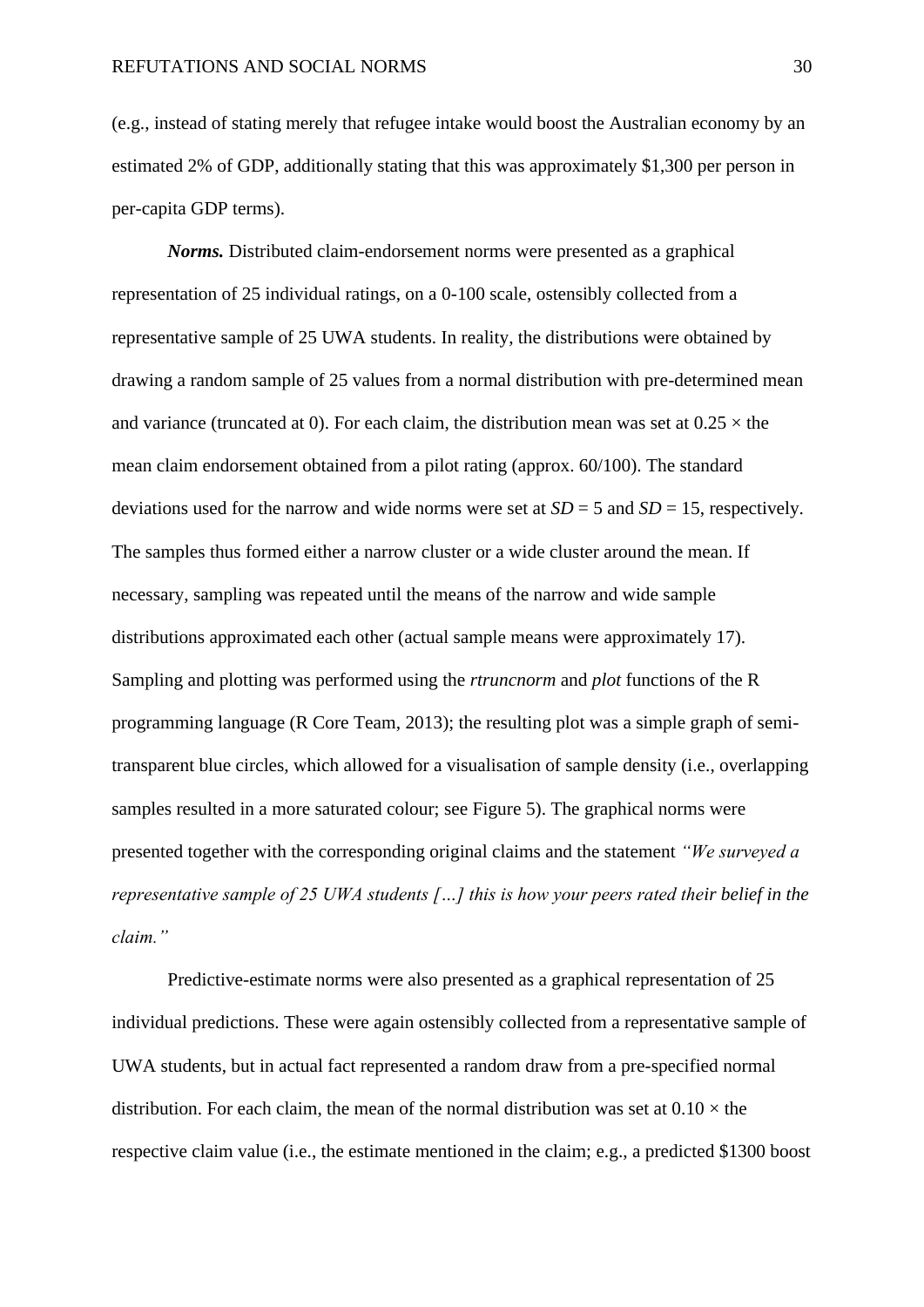to the economy). The standard deviations were set at  $SD = 0.05 \times$  the claim value (narrow norm) and  $SD = 0.15 \times$  the claim value (wide norm), respectively. The presented scale was claim-specific; each scale used the range from 0 to the claim value, with a buffer on either side spanning approximately 15-20 percent of the claim value. Figure 5 illustrates this using the example of the refugees claim, where the claim value was \$1300, and the range was set as -\$200 to \$1600. Samples were presented in red to differentiate the prediction norms from the endorsement norms. The norms were presented alongside the statement *"Let us look at what the representative sample of your peers thought. […] The true effect […] was estimated by your peers to be…"* Prior to commencing the task, participants were provided with examples and detailed explanations regarding how to interpret the graphical norm representations. All norms are provided in the Supplement.

## Figure 5

*Graphical Norm Representations in Experiment 3*



*Note.* Illustration of narrow (top panel) and wide (bottom panel) claim-endorsement (left panel) and predictive-estimate (right panel) norm distributions; each circle ostensibly represents one individual peer rating.

*Belief ratings.* Unlike Experiment 2, participants indicated their claim belief on 0-100 scales, to match the scale used for presenting claim-endorsement norms. An interactive slider rating scale was used with the slider centred on neutral (50) to minimize potential anchoring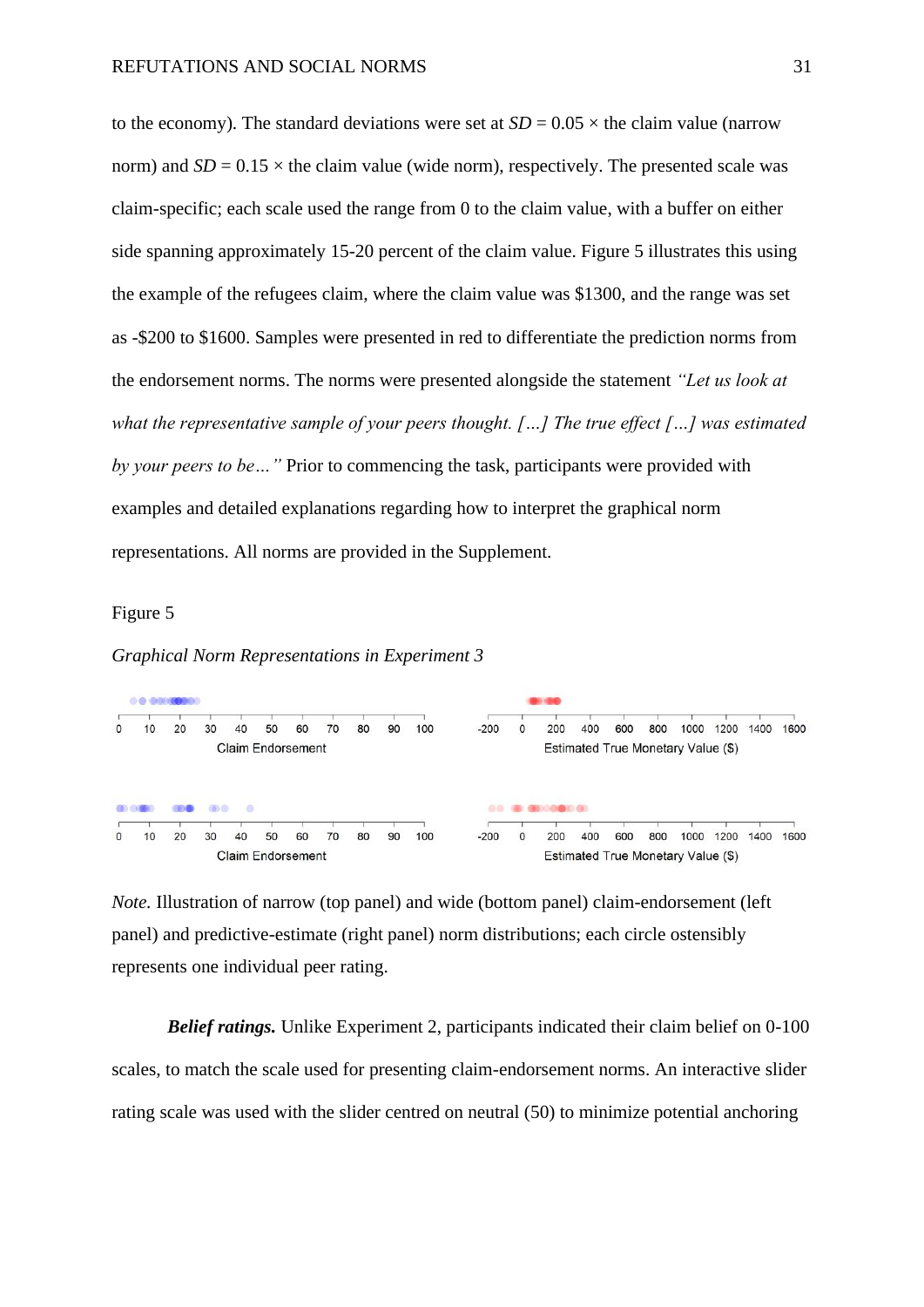effects. Again, belief rating 1 followed initial presentation of the claim; belief rating 2 was given after presentation of the refutation and/or claim-endorsement norm.

*Predictive estimates.* Predictive estimates were again obtained post-manipulation. Participants indicated their "true effect" estimates on claim-specific scales identical to the scales used for the predictive-estimate norms (e.g., "*If Australia were to slightly increase its refugee uptake now, what do you estimate the effect to be on the Australian economy over the next 20 years, in \$-per-resident terms?*" [scale -200 to 1600]). Again, this used a slider anchored at the scale mid-point.

*Inference questions.* Inference questions were identical to Experiment 2.

**Procedure.** Procedure was identical to Experiment 2. The only meaningful difference regarded the presentation of the norms: the relevant claim-endorsement norm was presented before the second belief rating (i.e., in the same position as the norm in Experiment 2); the relevant predictive-estimate norm immediately preceded the estimation of the true effect. The experiment lasted approx. 30 minutes; it was run as a stand-alone experiment.

## **Results**

**Belief change.** Belief-change scores (belief rating 2 – belief rating 1) are shown in Figure 6. Belief change was significantly different from zero in all conditions of Experiment 3A (refutation: *M* = -8.93, *SD* = 9.71, *d* = 0.92; narrow-norm: *M* = -8.11, *SD* = 10.54,  $d = 0.77$ ; wide-norm:  $M = -6.55$ ,  $SD = 10.15$ ,  $d = 0.65$ ), as well as all conditions of Experiment 3B (refutation:  $M = -10.00$ ,  $SD = 18.45$ ,  $d = 0.54$ ; refutation-plus-narrow-norm:  $M = -18.66$ ,  $SD = 17.29$ ,  $d = 1.08$ ; refutation-plus-wide-norm:  $M = -15.04$ ,  $SD = 14.36$ ,  $d = 1.05$ ), all  $t(75/77) \le -4.79$ , all  $p < .001$ , establishing that claim belief was reduced significantly by a refutation or either type of norm.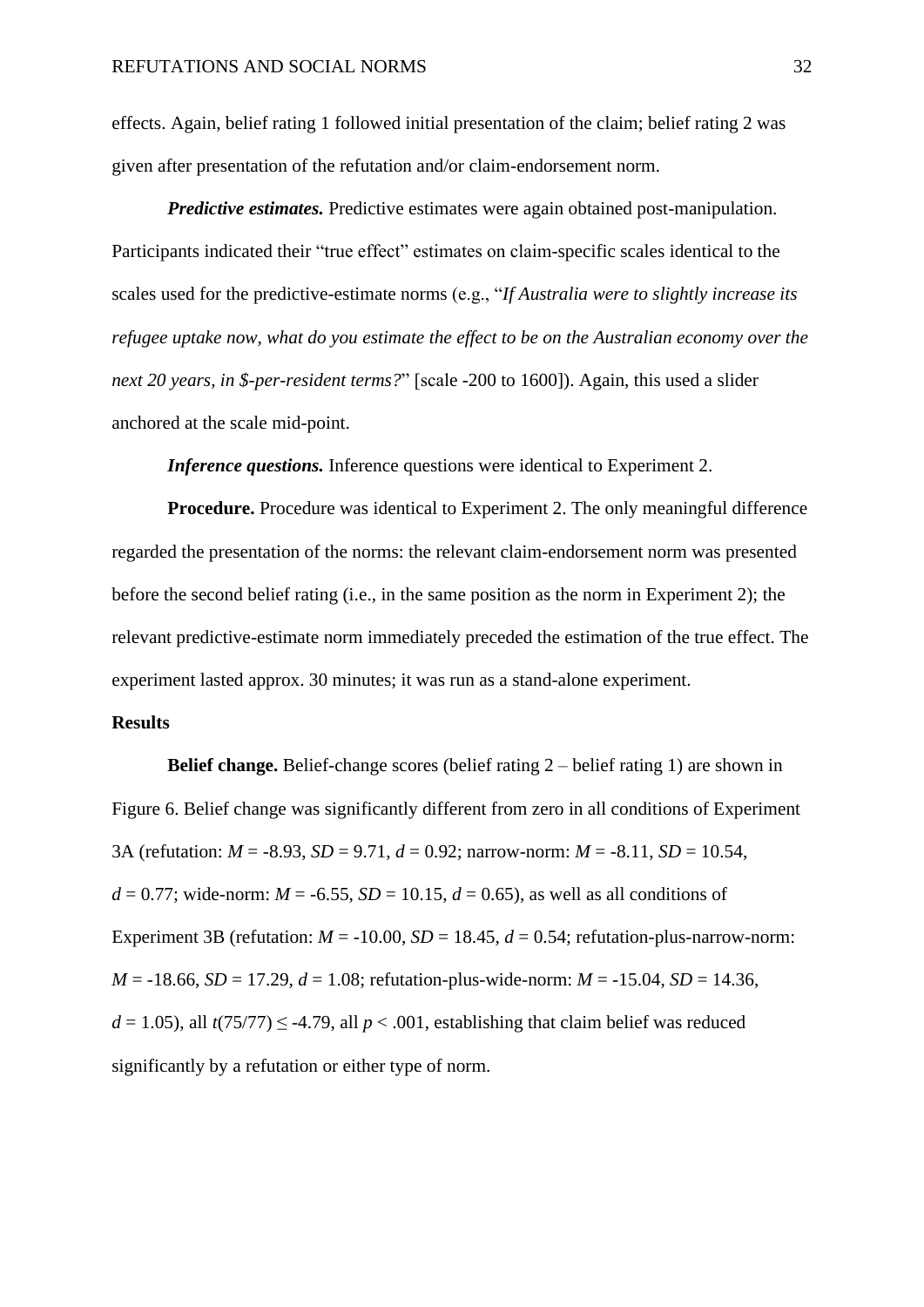### Figure 6



*Mean Belief-Change Scores Across Conditions in Experiment 3*

*Note.* Claim beliefs were measured on 0-100 scales. Norm information was only provided in narrow and wide norm conditions, either by itself (Experiment 3A) or together with the refutation (Experiment 3B). The two refutation conditions were identical. Error bars show standard error of the mean. Dots show individual raw data points (jittered; "95" labels a data point not shown in its actual y-axis position).

In Experiment 3A, a repeated measures ANOVA on belief-change scores yielded no significant main effect of condition,  $F(2, 150) = 1.16$ ,  $MSE = 95.98$ ,  $p = .317$ ,  $\eta_p^2 = .02$ , suggesting comparable belief-reducing effects of the refutation and the norms. In Experiment 3B, the ANOVA returned a main effect of condition, *F*(2, 154) = 7.19, *MSE* = 205.14,  $p = .001$ ,  $\eta_p^2 = .09$ . Planned comparisons showed that compared to the refutation condition, there was greater belief change in both the refutation-plus-narrow-norm condition,  $F(1, 77) = 12.54$ ,  $MSE = 233.27$ ,  $p < .001$ ,  $\eta_p^2 = .14$ , and the refutation-plus-wide-norm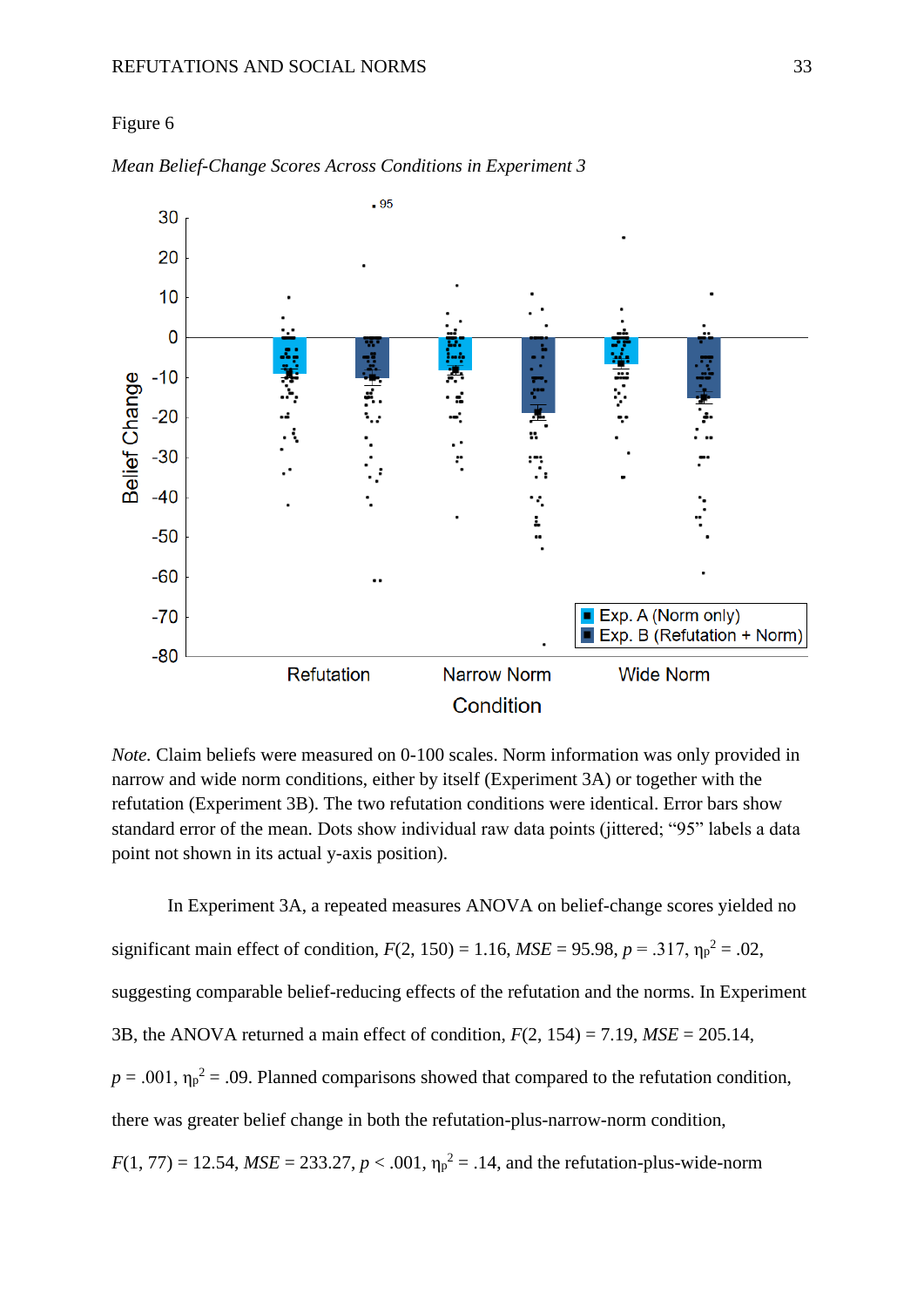condition,  $F(1, 77) = 4.72$ ,  $MSE = 209.45$ ,  $p = .033$ ,  $p_p^2 = .06$ . The two norm conditions did not differ significantly,  $F(1, 77) = 2.97$ ,  $MSE = 172.70$ ,  $p = .089$ ,  $\eta_p^2 = .04$ . This provides some evidence that a refutation and a social norm can have additive effects.<sup>8</sup>

A between-experiment  $2 \times 2$  within-between ANOVA with the within-subjects factor norm width (narrow, wide) and the between-subjects factor refutation (no refutation [Exp. A], refutation [Exp. B]) returned a significant main effect of refutation,  $F(1, 152) = 31.28$ ,  $MSE = 223.07$ ,  $p < .001$ ,  $\eta_p^2 = .17$ . There was no significant main effect of norm width,  $F(1, 152) = 3.73$ ,  $MSE = 138.42$ ,  $p = .055$ ,  $\eta_p^2 = .02$ , nor an interaction,  $F < 1$ . This demonstrates that addition of a refutation boosted the belief change associated with a norm.

**Predictive estimate scores.** Mean predictive estimate scores are shown in Figure 7. In Experiment 3A, a repeated measures ANOVA returned a significant main effect of condition,  $F(2, 150) = 3.38$ ,  $MSE = 0.07$ ,  $p = .037$ ,  $\eta_p^2 = .04$ .<sup>10</sup> Planned contrasts showed lower estimates (i.e., greater belief reduction) in the wide-norm compared to the narrow-norm condition,  $F(1, 75) = 7.61$ ,  $MSE = 0.07$ ,  $p = .007$ ,  $\eta_p^2 = .09$ . Neither norm condition differed from the refutation condition, both  $F(1, 75) \le 2.15$ ,  $p > .147$ . Overall, this suggested that provision of either a refutation or a norm had comparable impact on predictive estimates, with some benefit of a wide compared to a narrow norm.

In Experiment 3B, the ANOVA returned a significant main effect of condition,  $F(2, 154) = 6.06$ ,  $MSE = 0.07$ ,  $p = .003$ ,  $\eta_p^2 = .07$ . Planned comparisons showed that relative to the refutation condition, estimates were lower (i.e., belief reduction greater) in both the refutation-plus-narrow-norm condition,  $F(1, 77) = 10.15$ ,  $MSE = 0.08$ ,  $p = .002$ ,  $\eta_p^2 = .12$ , and the refutation-plus-wide-norm condition,  $F(1, 77) = 4.76$ ,  $MSE = 0.08$ ,  $p = .032$ ,  $\eta_p^2 = .06$ .<sup>11</sup>

<sup>&</sup>lt;sup>8</sup> The significance levels for the latter two contrasts were reversed in an analysis including covariates, suggesting a benefit for the combination of a refutation only with a narrow norm; see Supplement. <sup>9</sup> This effect was significant in an analysis with covariates, see Supplement.

 $10$  This effect was nonsignificant in an analysis with covariates; see Supplement.

 $11$  This contrast was nonsignificant in an analysis with covariates; see Supplement.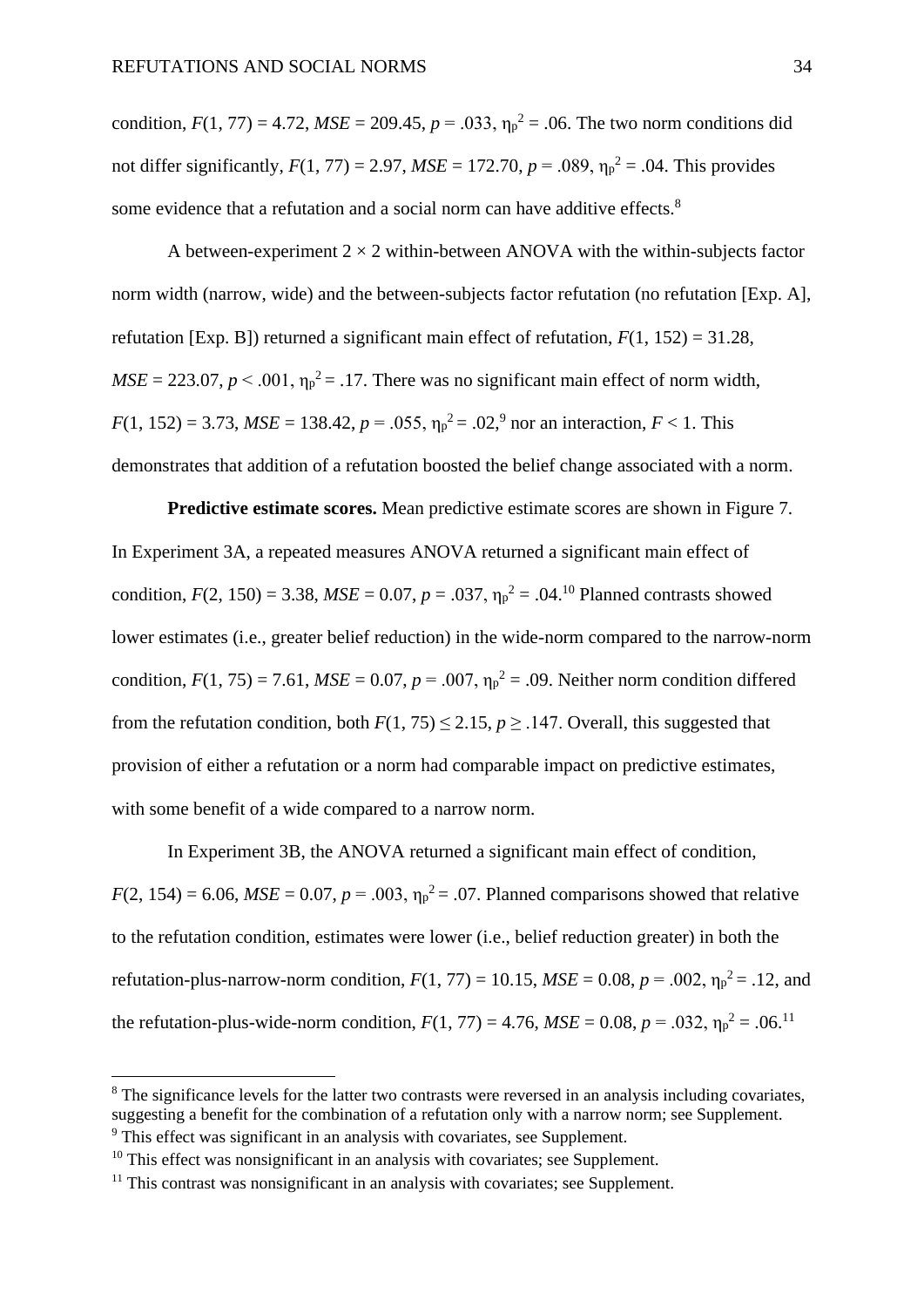The two norm conditions did not differ from each other,  $F(1, 77) = 1.71$ ,  $MSE = 0.05$ ,  $p = .194$ ,  $\eta_p^2 = .02$ . This suggested that provision of a norm enhanced the impact of a refutation.

## Figure 7





*Note.* Predictive estimate scores of 1 indicate full claim endorsement; scores of 0 reflect fully-effective intervention; scores < 0 indicate hypercorrection. Norm information was only provided in narrow and wide norm conditions, either by itself (Experiment 3A) or together with the refutation (Experiment 3B). The two refutation conditions were identical. Error bars show standard error of the mean. Dots show individual raw data points (jittered).

An across-experiments  $2 \times 2$  within-between ANOVA was conducted on estimate

scores with factors norm width (narrow, wide) and refutation (no refutation, refutation).

There was no main effect of norm width,  $F(1, 152) = 1.45$ ,  $MSE = 0.06$ ,  $p = .230$ ,  $\eta_p^2 = .01$ ,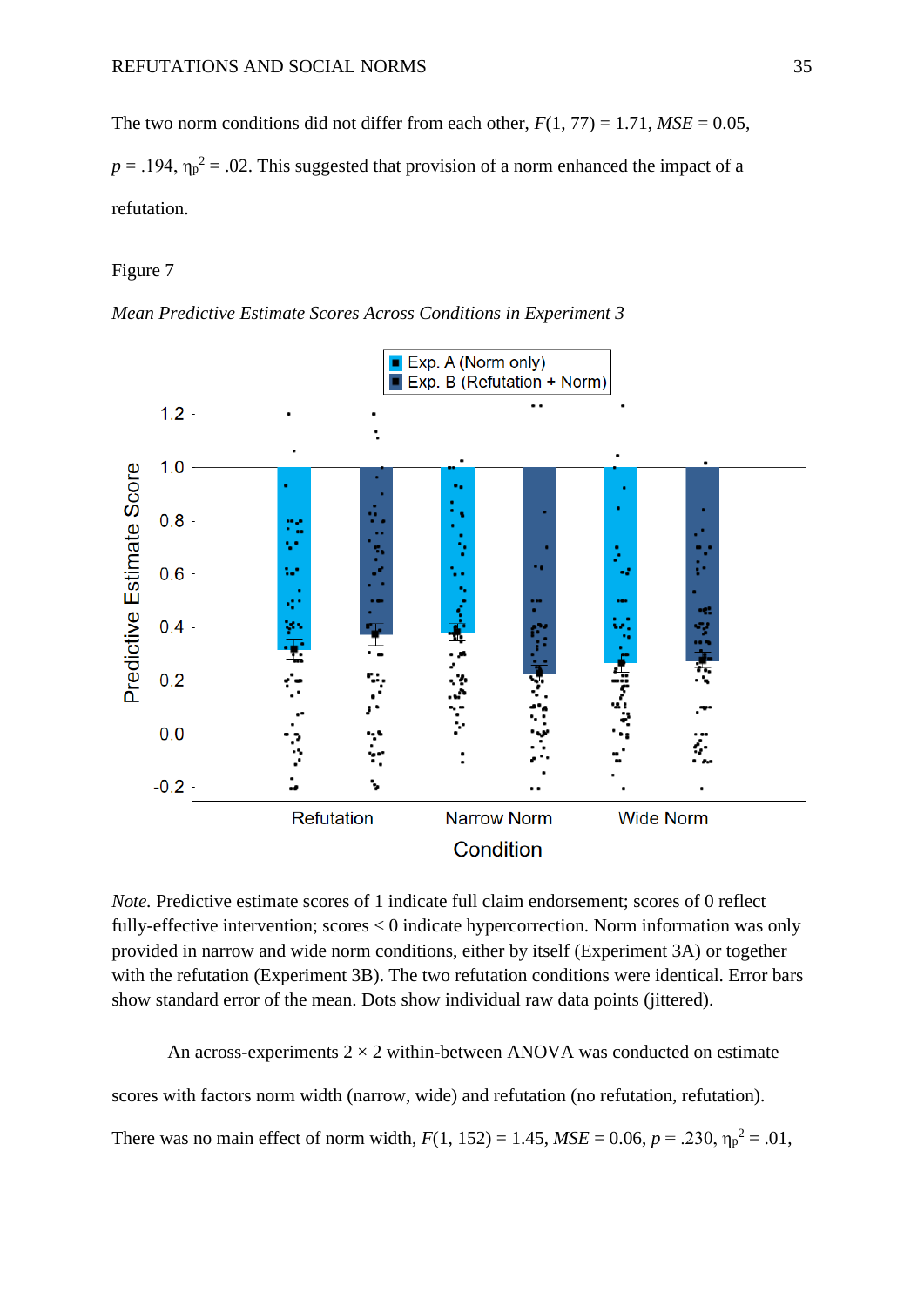but a marginal main effect of refutation,  $F(1, 152) = 4.02$ ,  $MSE = 0.10$ ,  $p = .047$ ,  $\eta_p^2 = .03$ ,  $^{12}$ and a significant interaction between norm width and refutation,  $F(1, 152) = 8.64$ ,  $p = .004$ ,  $\eta_p^2$  = .05. This indicated that the effect of a narrow norm on estimates was weakened by the absence of a refutation, unlike the effect of a wide norm.

## Figure 8





*Note.* Greater inference scores indicate greater claim endorsement. Norm information was only provided in narrow and wide norm conditions, either by itself (Experiment 3A) or together with the refutation (Experiment 3B). The two refutation conditions were identical. Error bars show standard error of the mean. Dots show individual raw data points (jittered).

**Inference scores.** Inference scores are provided in Figure 8. In Experiment 3A, there was a significant main effect of condition,  $F(2, 150) = 3.84$ ,  $MSE = 0.02$ ,  $p = .024$ ,  $\eta_p^2 = .05$ .

 $12$  This effect was nonsignificant in an analysis with covariates; see Supplement.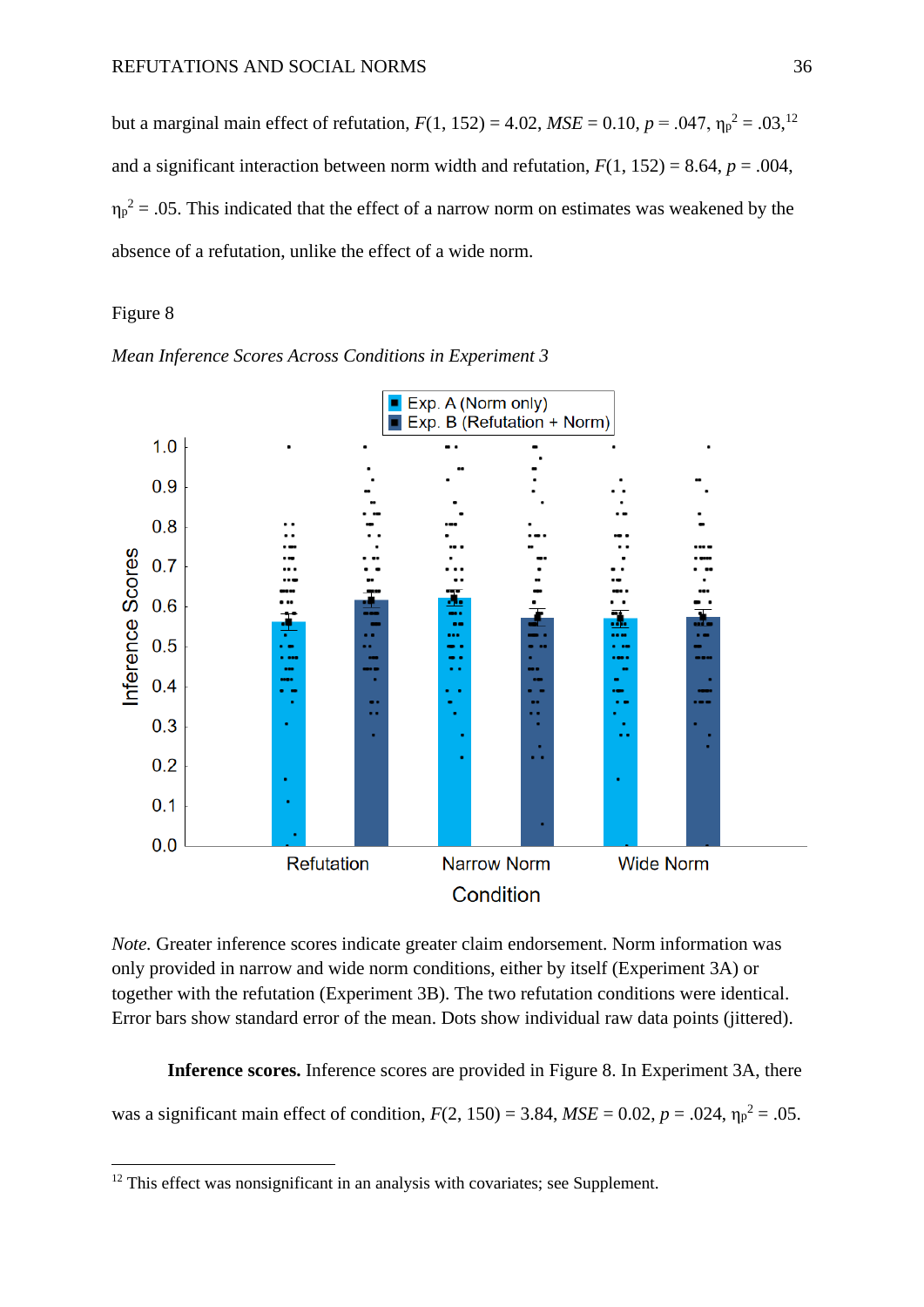Planned contrasts revealed significant differences between the narrow-norm condition  $(M = 0.62, SD = 0.18)$  and both the refutation condition  $(M = 0.56, SD = 0.18)$ ,  $F(1, 75) = 5.54$ ,  $MSE = 0.03$ ,  $p = .021$ ,  $\eta_p^2 = .07$ , and the wide-norm condition (*M* = 0.57,  $SD = 0.19$ ,  $F(1, 75) = 5.17$ ,  $MSE = 0.02$ ,  $p = .026$ ,  $\eta_p^2 = .06$ . There was no significant difference between refutation and wide-norm conditions,  $F < 1$ . This pattern suggests that a refutation or a wide norm led to lower inference scores and thus less reliance on the disputed claim compared to a narrow norm. In Experiment 3B, there was no significant main effect of condition,  $F(2, 154) = 2.39$ ,  $MSE = 0.02$ ,  $p = .095$ ,  $\eta_p^2 = .03$ .

A 2 (norm width; within-subjects)  $\times$  2 (refutation; between-subjects) ANOVA across experiments showed nonsignificant main effects of norm width,  $F(1, 152) = 2.44$ ,  $MSE = 0.02$ ,  $p = .121$ ,  $\eta_p^2 = .02$ ,  $^{13}$  and refutation,  $F < 1$ , as well as a nonsignificant interaction,  $F(1, 152) = 2.64$ ,  $p = .106$ ,  $\eta_p^2 = .02$ .

## **Discussion**

Experiment 3 was a conceptual replication of Experiment 2, with a stronger norm manipulation. Specifically, Experiment 3 used two norms—one specific to claim endorsement, one specific to the predictive estimate—that were expressed through a graphical representation of 25 values, ostensibly obtained from a representative peer sample. With this operationalization, it was found that belief in a predictive claim was reduced significantly not only by a refutation but also by a (either narrow or wide) norm, and that the combination of both interventions was most impactful. Providing either a refutation or an (additional) norm also had comparable impact on participants' predictive estimates, while there was again some evidence that the combination of norm and refutation achieved the greatest impact. Both in terms of predictive estimates and inference scores, there seemed to be slightly greater influence of wide norms compared to narrow ones.

<sup>&</sup>lt;sup>13</sup> This effect was significant in an analysis with covariates; see Supplement.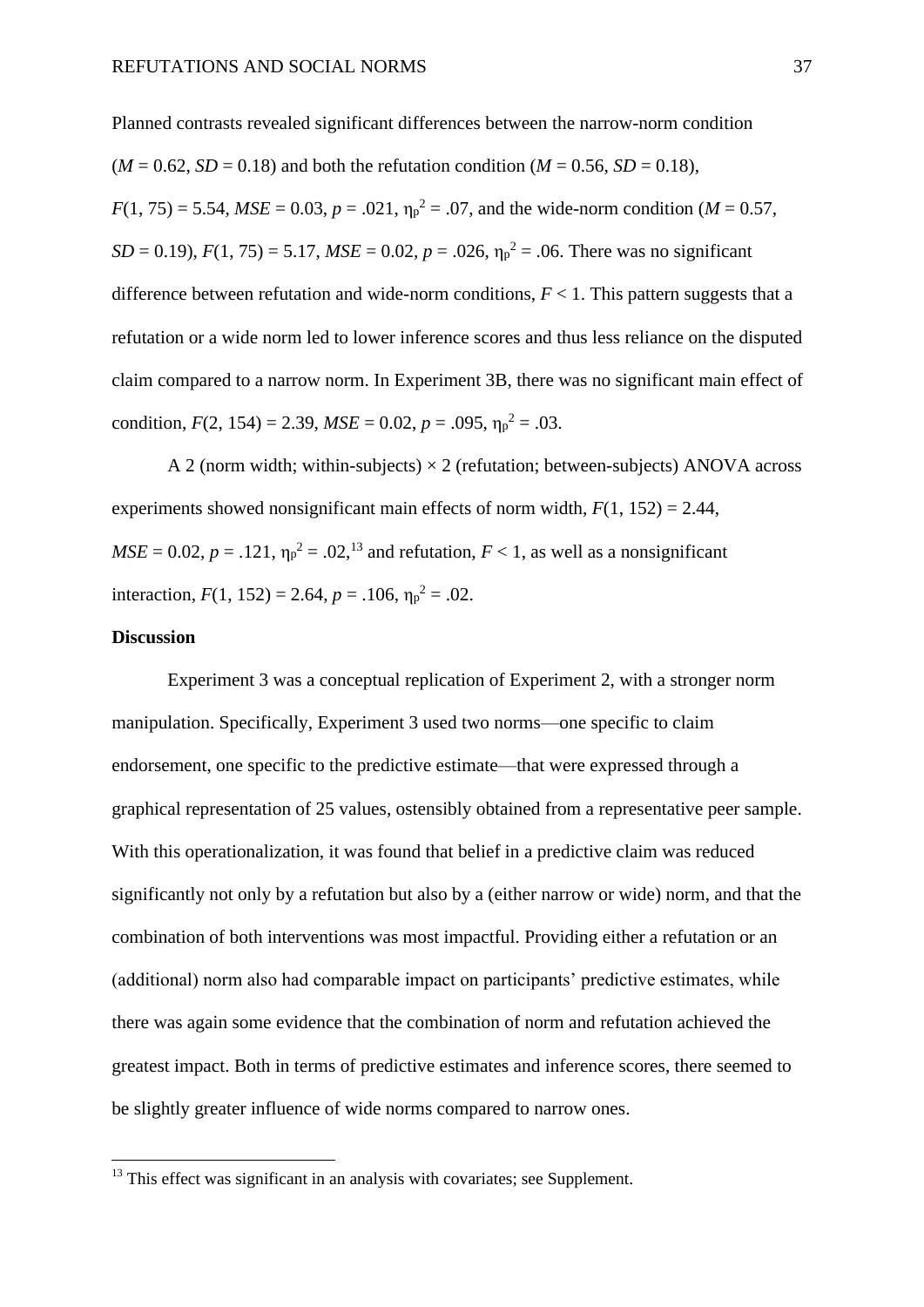Thus, Experiment 3 established that descriptive, distributed peer norms, when sufficiently strong and communicated in a salient manner, can significantly reduce belief in potentially false claims. The experiment provided some evidence that the combination of a refutation and a peer norm can achieve the strongest belief reduction, even though it should be noted that the apparent additive nature of refutation and norm effects observed in the direct belief-change scores was much weaker in predictive-estimate and inference scores, and should thus be interpreted and applied with caution. The data regarding norm width suggests that wider norms may be more effective than narrow norms; this may reflect greater ease finding a compromise between one's authentic belief and the norm (Brown et al., 2021), although it could also be that participants simply perceived the wider norms to be more plausible than the narrow ones. We hasten to add that the evidence for an effect of norm width was weak, and that we only compared a very limited set of distribution shapes, which of course vary much more widely in the real world. Future research could use a more diverse set of distribution shapes, to explore whether the size of the norm group or the shape of the distribution is more influential, and also whether norm effects depend on the visual presentation modality.

## **General Discussion**

The present study set out to explore the question of whether descriptive social-norm information may aid in reducing beliefs in potentially false claims, either in isolation or in combination with a refutational intervention. It was hypothesized that social norms should be able to reduce beliefs in equivocal claims, based both on the wider norming literature (e.g., Cialdini & Goldstein, 2004) and the proposition that social factors are influential when it comes to the continued influence that false claims can have after they have been corrected (see Ecker et al., 2022).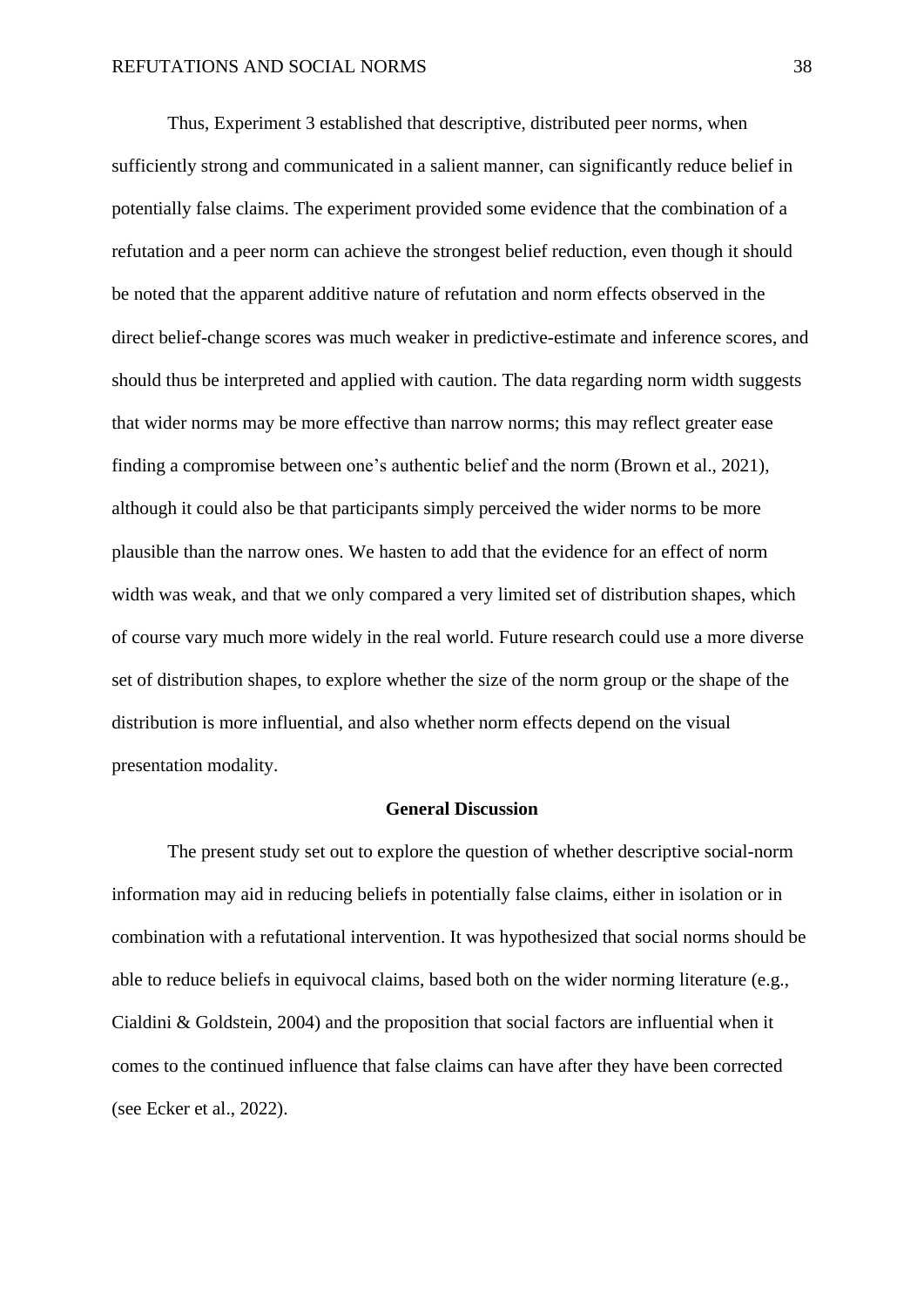Overall, results demonstrated that descriptive peer norms can reduce potentially false attitude-congruent beliefs. Norms can also affect down-stream reasoning (i.e., predictive estimates, responses to inferential reasoning items). This suggests that individuals will express reduced false-claim belief if they perceive the claim to be rejected by their peers (Cohen, 2003; Kahan et al., 2011). In terms of post-correction misinformation reliance more specifically, it suggests that continued influence effects will be smaller if a correction aligns with a perceived social norm. However, results from Experiment 2 also highlighted that such norm influence can be small or even entirely absent if the normative information is perceived to be weak or is poorly communicated (also see Silva & John, 2017). In this context, one limitation of the research is that norm information was fictitious and arbitrary, such that norms may not have been perceived as plausible; moreover, no manipulation checks were implemented to ascertain that norm interventions had the intended effect on perceived consensus.

This study adds to the evidence that refutations that present relevant counterevidence, rather than just stating that a claim is false, cause substantive belief reductions (e.g., Ecker, O'Reilly et al., 2020; Swire, Ecker et al., 2017). One might argue that the 15-20% belief reduction achieved was not sufficient to eliminate the influence of the initially presented equivocal information entirely—in other words, there may have been continued influence of the initial information—however, due to the absence of a baseline from a control group not exposed to the initial claim, no strong conclusions regarding continued influence can be drawn.

The implications of this research are straightforward. At a theoretical level, results suggest that models of post-correction misinformation reliance should take social context factors into account, similar to theories of persuasion and belief change more generally (e.g., Burns & Gomoliñska, 2001; Hornsey & Fielding, 2017; Jaccard, 1981; Kahan et al., 2011;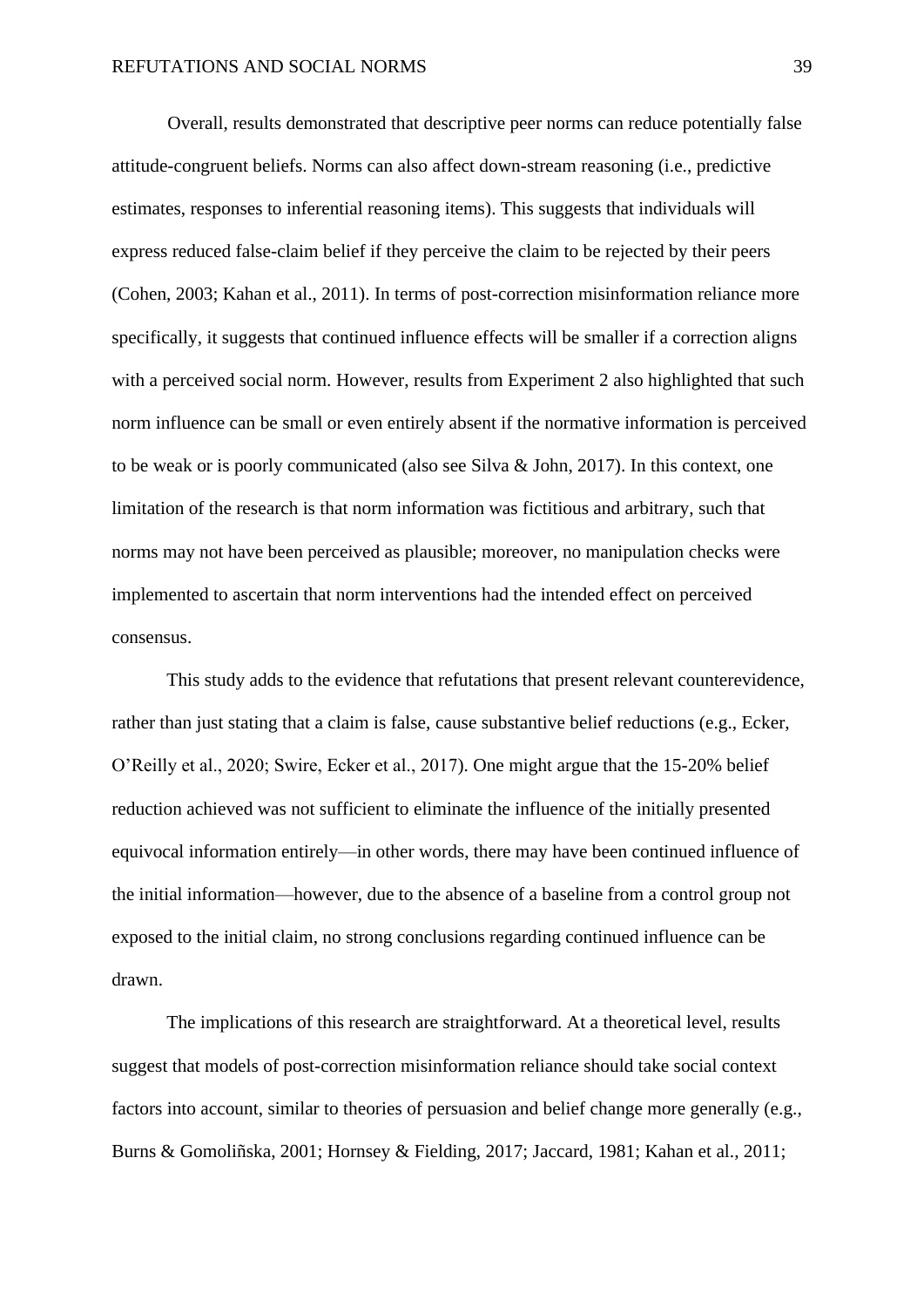Sherif & Hovland, 1961). For example, researchers have begun to incorporate factors such as the threat that corrections pose to a person's identity into their theories of belief updating and continued influence (Trevors, 2021). A particularly promising approach has been the development of Bayesian network models that explicitly account for the impact of trust and perceived source reliability (Connor Desai et al., 2020; Cook & Lewandowsky, 2016).

At the practical level, our study suggests that social norming interventions should be explored more systematically, especially in the field. In this regard, it was encouraging that wider norms seemed to be somewhat more influential, as real-world norm distributions will not tend to be as narrow as the narrow distribution implemented in Experiment 3. Replication with realistic norms would also be important given the norms in the current study were fictional and arbitrary. In general, exploration of social norming interventions is important because false beliefs that deviate from a social consensus are not only potential drivers of misinformed and thus potentially harmful behaviours (e.g., Bauman & Geher, 2002; Botvin, Botvin, Baker, Dusenbury, & Goldberg, 1992), but they can also affect public discourse. Specifically, overestimation of the social acceptance of one's view (i.e., a false-consensus effect; Marks & Miller, 1987) can be detrimental if the view is ill-informed: For example, a person assuming that many others share the misconception that anthropogenic climate change is a hoax will be motivated to promote their false view and actively oppose mitigative action (e.g., Santos, Levin, & Vasconcelos, 2021). On the flipside, if a vocal minority keeps a false belief in the public spotlight, this can lead people who hold a factual majority belief to underestimate the social acceptance of their view and falsely assume they are in the minority (i.e., a false-uniqueness effect; Bosveld, Koomen, van der Pligt, Plaisier, 1995). The resulting pluralistic ignorance (see Lewandowsky, Facer, & Ecker, 2021; Prentice & Miller, 1993; Sargent & Newman, 2021; Shamir & Shamir, 1997) can lead to hesitation to express concerns about an issue if people incorrectly assume the concern is not shared by others (e.g.,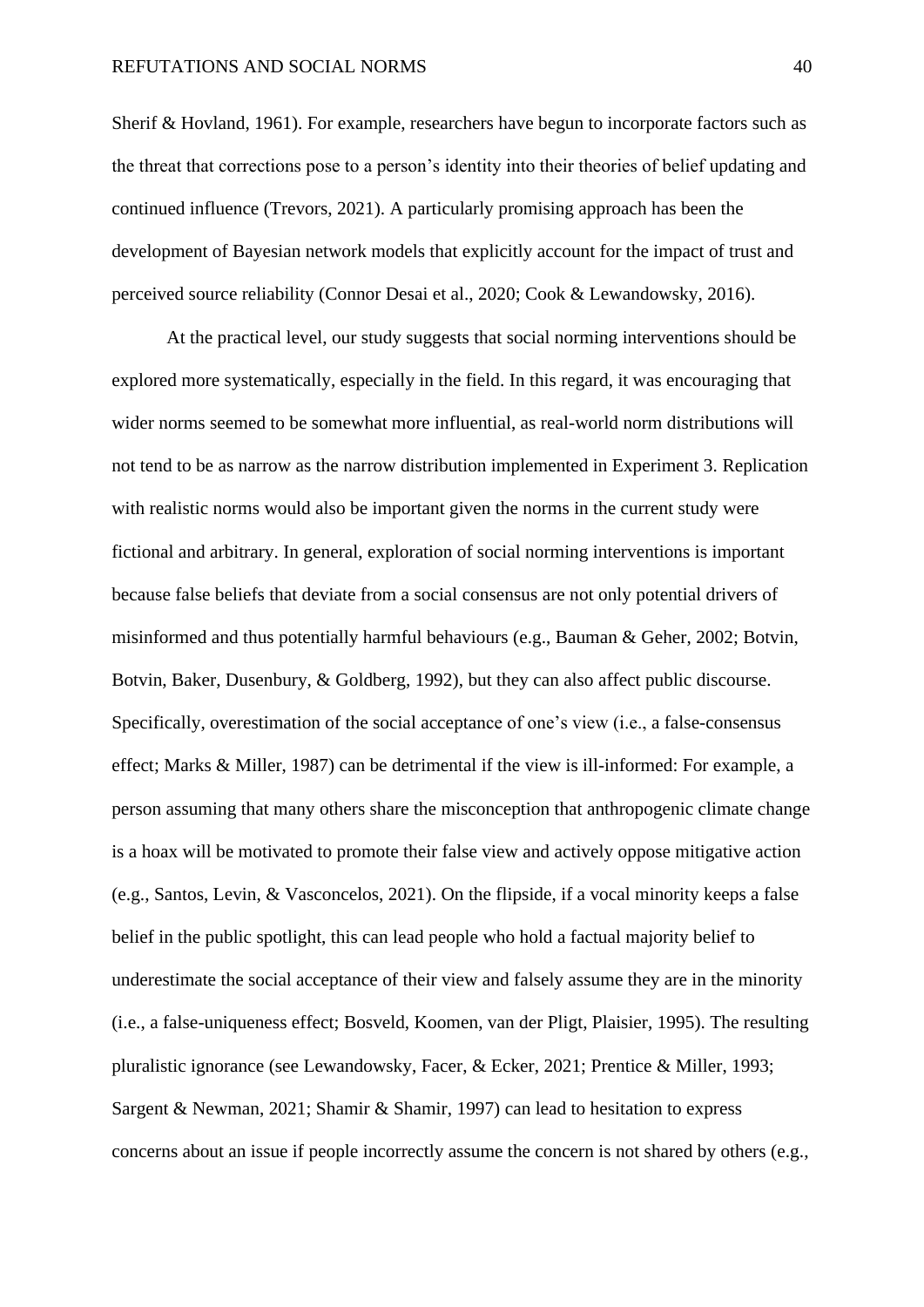Geiger & Swim, 2016; Santos et al., 2021), and can ultimately affect policy decisions in a manner that is fundamentally at odds with democratic ideals (Todorov & Mandisodza, 2004). People's attitudes also often move towards the perceived majority opinion (e.g., Prentice & Miller, 1993), meaning that others' views can drive attitude adjustment at the expense of people's actual preferences, and thus unduly shape public opinion. It is therefore advisable to harness peer consensus information where it is available in order to avoid such biases.

The present results provide support for the continued investigation of social norms in the context of misinformation processing. Future research may consider testing the impact of injunctive norms (i.e., norms that refer to the social acceptability of a belief or behaviour; Cialdini et al., 1990), as previous research has shown that presenting aligned descriptive and injunctive norms can result in larger attitudinal and behavioural changes than presenting either type of norm in isolation (Cialdini, 2003; Hamann, Reese, Seewald, & Loeschinger, 2015; Smith & Louis, 2008). Future work could also use claims that are not predictive in nature, but are instead selected to be objectively false. The speculative nature of predictive claims may be associated with less-firmly held views, and thus participants may not have been overly motivated to maintain their beliefs and defend them against change. Such research would be especially valuable if it made use of formal models of decision making to derive and then test quantitative predictions in a principled manner. Future work could also explore the role of pre-existing attitudes and perceived subject-matter knowledge, which could influence the extent to which people are motivated to defend potentially entrenched misconceptions (e.g., see Motta, Callaghan, & Sylvester, 2018). In this vein, it may be useful to replicate this work using non-student samples and a larger and more diverse set of claims, for better generalizability. Finally, future studies could investigate if dynamic norms (e.g., "more and more people dispute this claim") may be especially powerful due to bandwagon effects.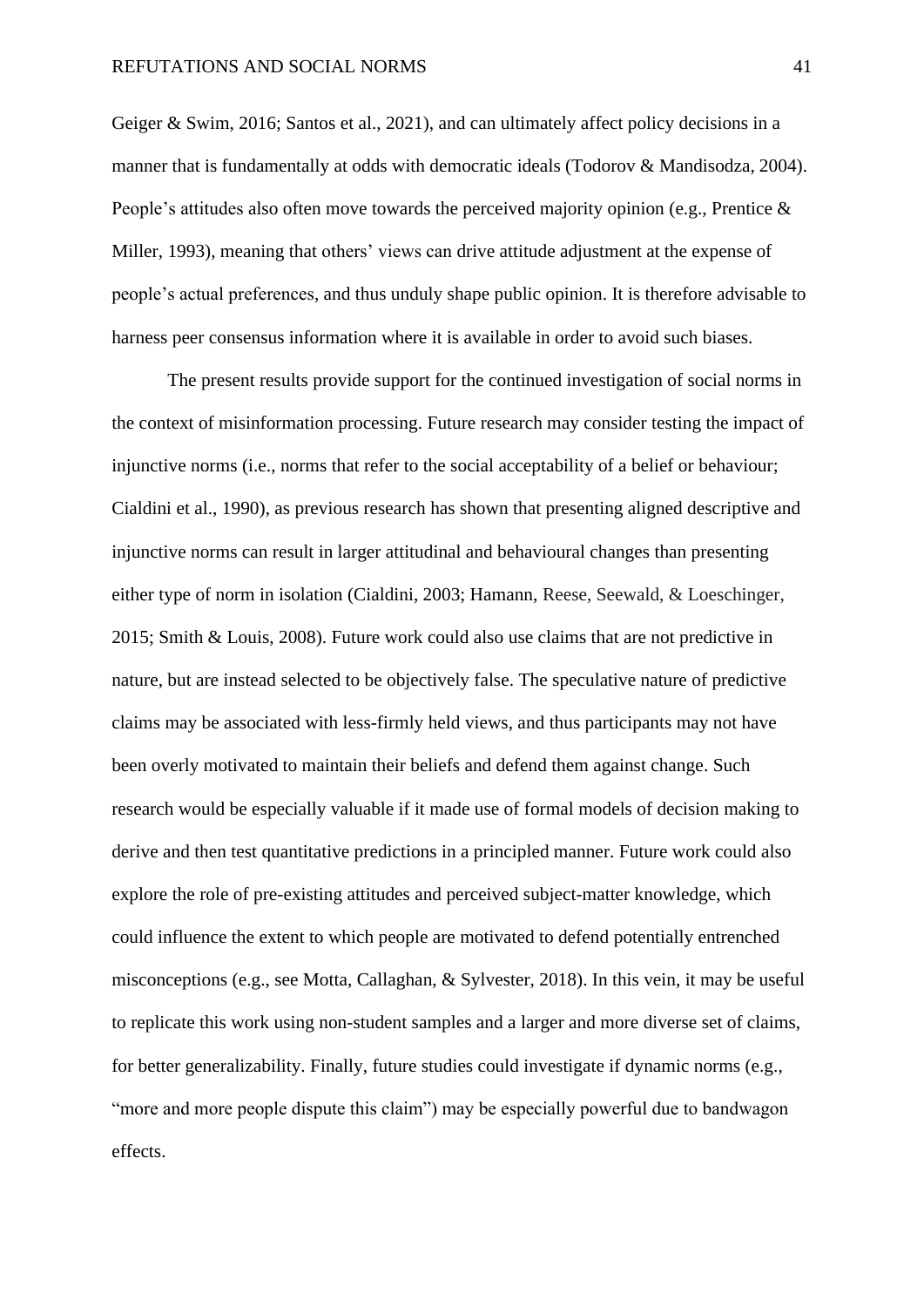In sum, while much remains to be explored, this study has presented a proof-ofconcept that social factors can affect revision of potentially false beliefs, and that social norm information may be a useful tool in the arsenal of the debunking practitioner.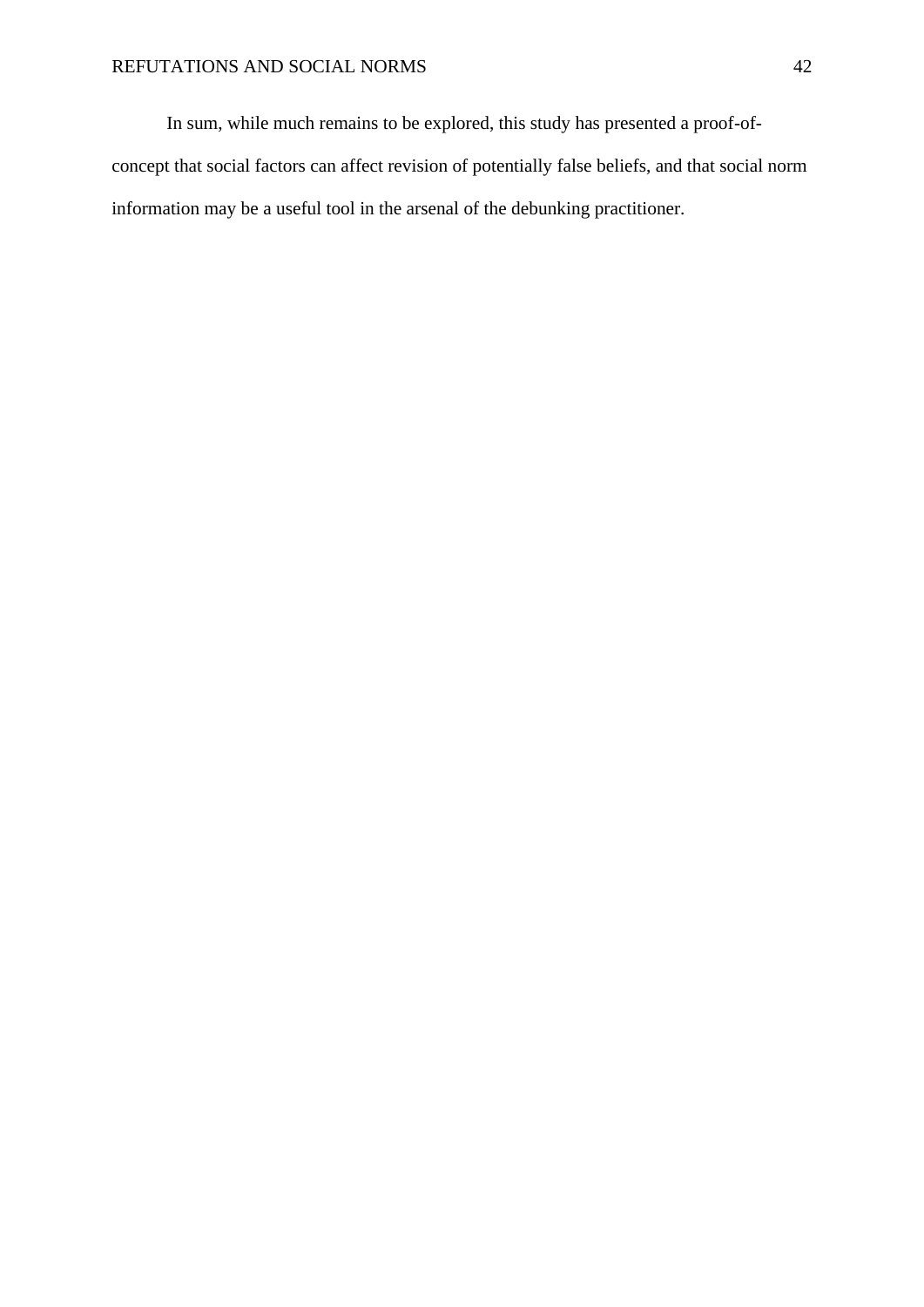#### References

- Abrams, D., Wetherell, M., Cochrane, S., Hogg, M. A., & Turner, J. C. (1990). Knowing what to think by knowing who you are: Self-categorization and the nature of norm formation, conformity and group polarization. *British Journal of Social Psychology, 29*(2), 97-119.<https://doi.org/10.1111/j.2044-8309.1990.tb00892.x>
- Albarracín, D., Kumkale, G. T., & Poyner-Del Vento, P. (2017). How people can become persuaded by weak messages presented by credible communicators: Not all sleeper effects are created equal. *Journal of Experimental Social Psychology, 68*, 171-180. <https://doi.org/10.1016/j.jesp.2016.06.009>
- Aldrovandi, S., Brown, G. D. A., & Wood, A. M. (2015). Social norms and rank-based nudging: Changing willingness to pay for healthy food. *Journal of Experimental Psychology: Applied*, *21*(3), 242-254.<https://doi.org/10.1037/xap0000048>
- Aldrovandi, S., Wood, A. M., Maltby, J., & Brown, G. D. A. (2015). Students' concern about indebtedness: a rank based social norms account. *Studies in Higher Education, 40*(7), 1307-1327. <https://doi.org/10.1080/03075079.2014.881349>
- Amin, A. B., Bednarczyk, R. A., Ray, C. E., Melchiori, K. J., Graham, J., Huntsinger, J. R., & Omer, S. B. (2017)*.* Association of moral values with vaccine hesitancy. *Nature Human Behaviour, 1*, 873–880.<https://doi.org/10.1038/s41562-017-0256-5>
- Ancker, J., Senathirajah, Y., Kukafka, R., & Starren, J. (2006). Design features of graphs in health risk communication: a systematic review. *Journal of the American Medical Informatics Association, 13*(6), 608-618.<https://doi.org/10.1197/jamia.M2115>
- Andı, S., & Akesson, J. (2021) Nudging away false news: Evidence from a social norms experiment. *Digital Journalism, 9*, 106-125. <https://doi.org/10.1080/21670811.2020.1847674>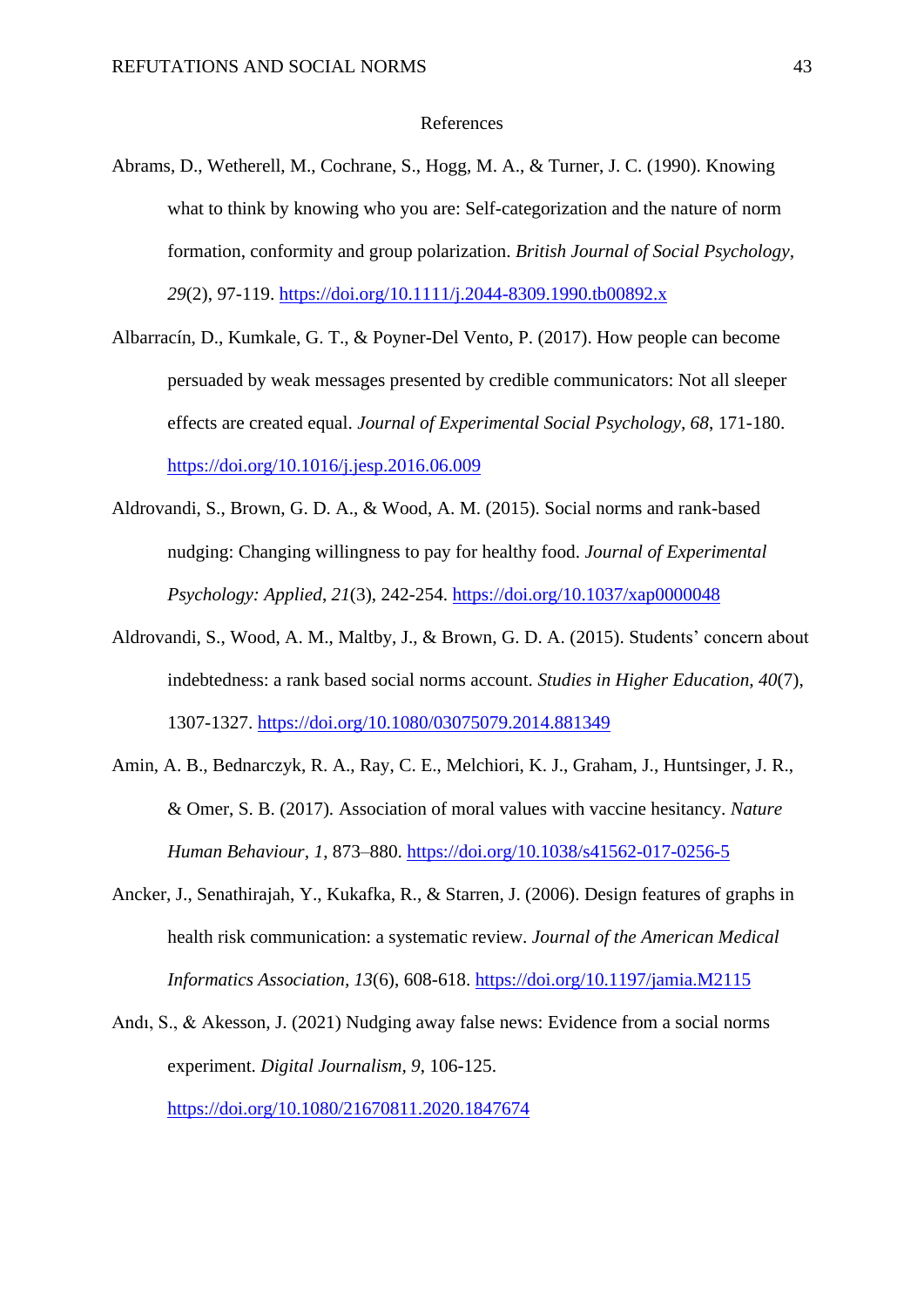- Angner, E. (2006). Economists as experts: Overconfidence in theory and practice. *Journal of Economic Methodology, 13*(1), 1-24. <https://doi.org/10.1080/13501780600566271>
- Aronson, E., Turner, J. A., & Carlsmith, J. M. (1963). Communicator credibility and communication discrepancy as determinants of opinion change. *The Journal of Abnormal and Social Psychology*, *67*(1), 31-36. <https://doi.org/10.1037/h0045513>
- Asch, S. E. (1956). Studies of independence and conformity: A minority of one against a unanimous majority. *Psychological Monographs: General and Applied, 70*, 1-70. <https://doi.org/10.1037/h0093718>
- Bauman, K. P., & Geher, G. (2002). We think you agree: The detrimental impact of the false consensus effect on behavior. *Current Psychology, 21* (4), 293-318. <https://doi.org/10.1007/s12144-002-1020-0>
- Berinsky, A. J. (2017). Rumors and health care reform: Experiments in political misinformation. *British Journal of Political Science, 47*, 241-262. <https://doi.org/10.1017/s0007123415000186>
- Bode, L. & Vraga, E. K. (2018). See something, say something: Correction of global health misinformation on social media. *Health Communication, 33*(9), 1131-1140. <https://doi.org/10.1080/10410236.2017.1331312>
- Bolsen, T., Leeper, T. J., & Shapiro, M. A. (2014). Doing what others do: Norms, science, and collective action on global warming. *American Politics Research*, *42*(1), 65-89. <https://doi.org/10.1177/1532673X13484173>
- Bosveld, W., Koomen, W., van der Pligt, J., & Plaisier, J. W. (1995). Differential construal as an explanation for false consensus and false uniqueness effects. *Journal of Experimental Social Psychology, 31*(6), 518-532. <https://doi.org/10.1006/jesp.1995.1023>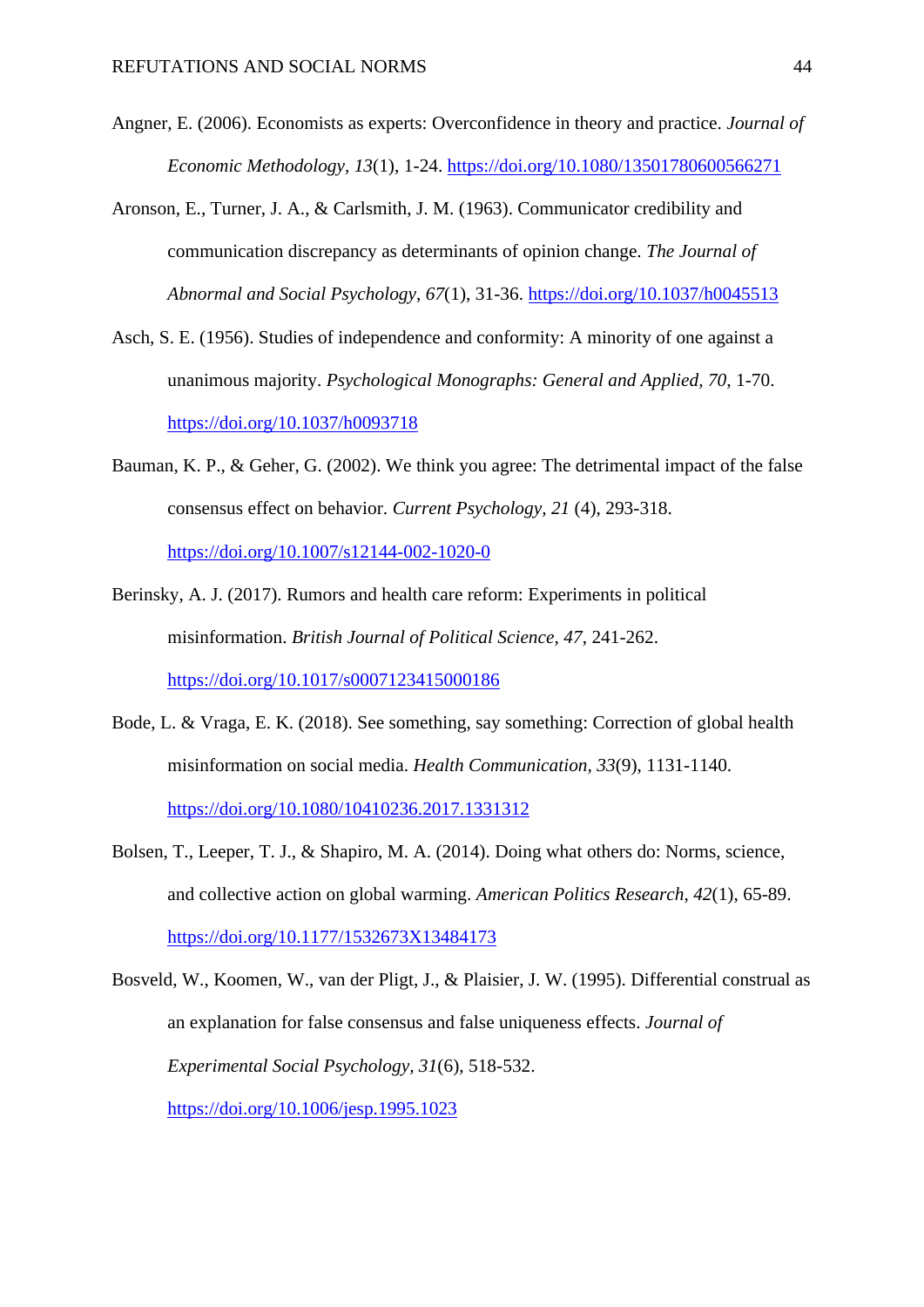- Botvin, G. J., Botvin, E. M., Baker, E., Dusenbury, L., & Goldberg, C. J. (1992). The false consensus effect: Predicting adolescents' tobacco use from normative expectations. *Psychological Reports, 70*(1), 171–178. [https://doi.org/10.2466/PR0.70.1.171-178](https://psycnet.apa.org/doi/10.2466/PR0.70.1.171-178)
- Brown, G. D. A., Lewandowsky, S., & Huang, Z. (2021). Social sampling and expressed attitudes: Authenticity preference and social extremeness aversion lead to social norm effects and polarization. *Psychological Review*.
- Burns, T. R., & Gomoliñska, A. (2001). Socio-cognitive mechanisms of belief change: Applications of generalized game theory to belief revision, social fabrication, and self-fulfilling prophesy. *Cognitive Systems Research, 2*(1), 39-54. [https://doi.org/10.1016/S1389-0417\(01\)00014-6](https://doi.org/10.1016/S1389-0417(01)00014-6)
- Chan, M.-P. S., Jones, C. R., Hall Jamieson, K., & Albarracín, D. (2017). Debunking: A meta-analysis of the psychological efficacy of messages countering misinformation. *Psychological Science, 28*, 1531-1546.<https://doi.org/10.1177/0956797617714579>
- Cialdini, R. B. (2003). Crafting normative messages to protect the environment. *Current Directions in Psychological Science, 12*(4), 105–109. [https://doi.org/10.1111/1467-](https://doi.org/10.1111/1467-8721.01242) [8721.01242](https://doi.org/10.1111/1467-8721.01242)
- Cialdini, R. B., & Goldstein, N. J. (2004). Social influence: Compliance and conformity. *Annual Review of Psychology*, *55*, 591-621.

<https://doi.org/10.1146/annurev.psych.55.090902.142015>

Cialdini, R. B., Reno, R. R., & Kallgren, C. A. (1990). A focus theory of normative conduct: Recycling the concept of norms to reduce littering in public places. *Journal of Personality and Social Psychology*, *58*(6), 1015-1026. [https://doi.org/10.1037/0022-](https://doi.org/10.1037/0022-3514.58.6.1015) [3514.58.6.1015](https://doi.org/10.1037/0022-3514.58.6.1015)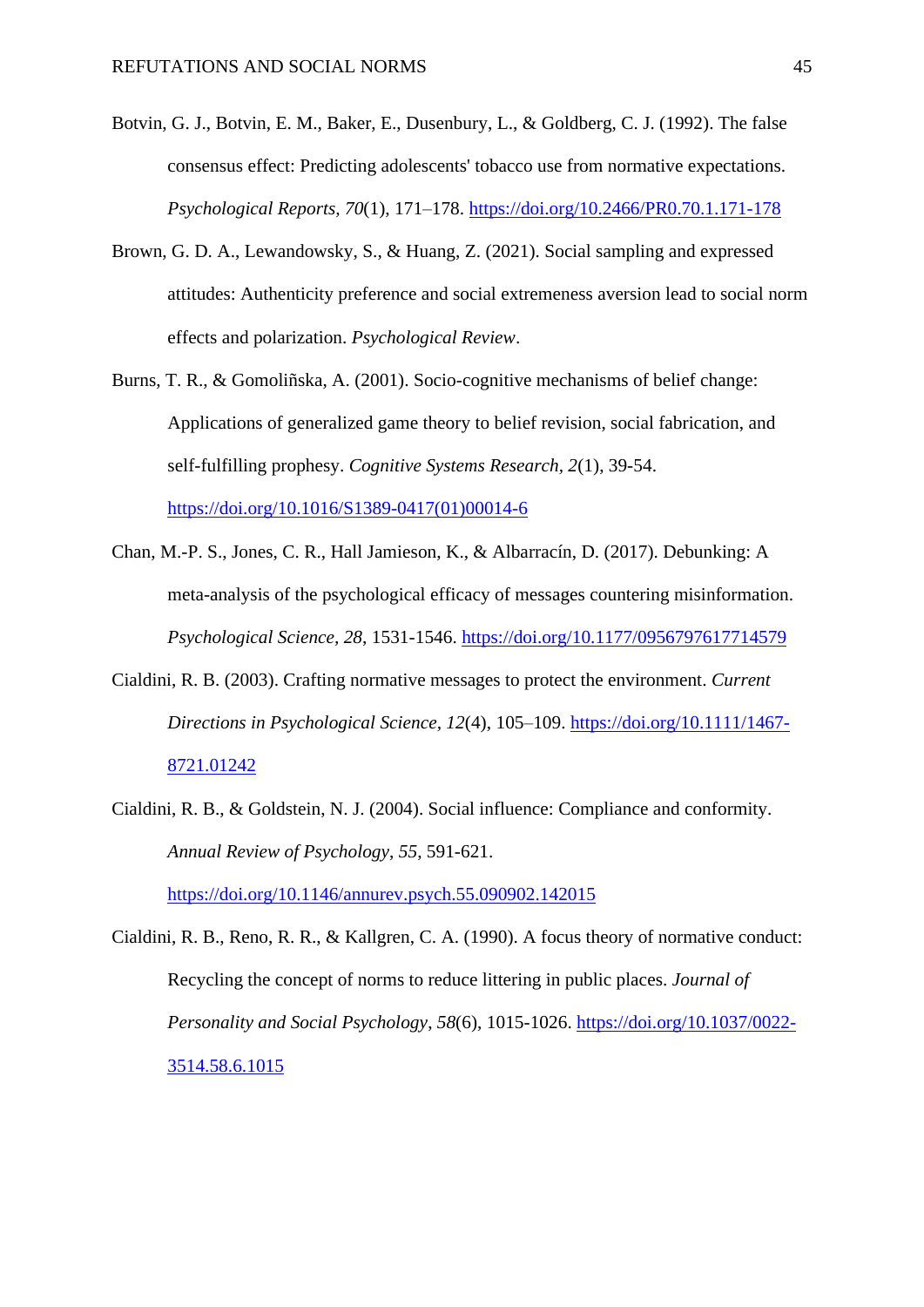- Cialdini, R. B., & Trost, M. R. (1998). Social influence: Social norms, conformity and compliance. *The Handbook of Social Psychology, Vols. 1-2, 4th ed* (pp. 151-192). New York, NY, US: McGraw-Hill.
- Cohen, G. L. (2003). Party over policy: The dominating impact of group influence on political beliefs. *Journal of Personality and Social Psychology 85*(5), 808–22. <https://doi.org/10.1037/0022-3514.85.5.808>
- Cohen, G. L., & Prinstein, M. J. (2006). Peer contagion of aggression and health risk behavior among adolescent males: An experimental investigation of effects on public conduct and private attitudes. *Child Development, 77*, 967-983. <https://doi.org/10.1111/j.1467-8624.2006.00913.x>
- Connor Desai, S. A., Pilditch, T. D. & Madsen, J. K. (2020). The rational continued influence of misinformation. *Cognition, 205*, 104453.

<https://doi.org/10.1016/j.cognition.2020.104453>

- Cook, J., & Lewandowsky, S. (2016). Rational irrationality: Modeling climate change belief polarization using Bayesian networks. *Topics in Cognitive Science, 8*, 160-179. <https://doi.org/10.1111/tops.12186>
- Darke, P. R., Chaiken, S., Bohner, G., Einwiller, S., Erb, H. P., & Hazlewood, J. D. (1998). Accuracy motivation, consensus information, and the law of large numbers: Effects on attitude judgement in the absence of argumentation. *Personality and Social Psychology Bulletin*, *24*(11), 1205-1215.<https://doi.org/10.1177/01461672982411007>
- Deutsch, M., & Gerard, H. B. (1955). A study of normative and informational social influences upon individual judgment. *Journal of Abnormal and Social Psychology, 51*(3), 629–636. [https://doi.org/10.1037/h0046408](https://psycnet.apa.org/doi/10.1037/h0046408)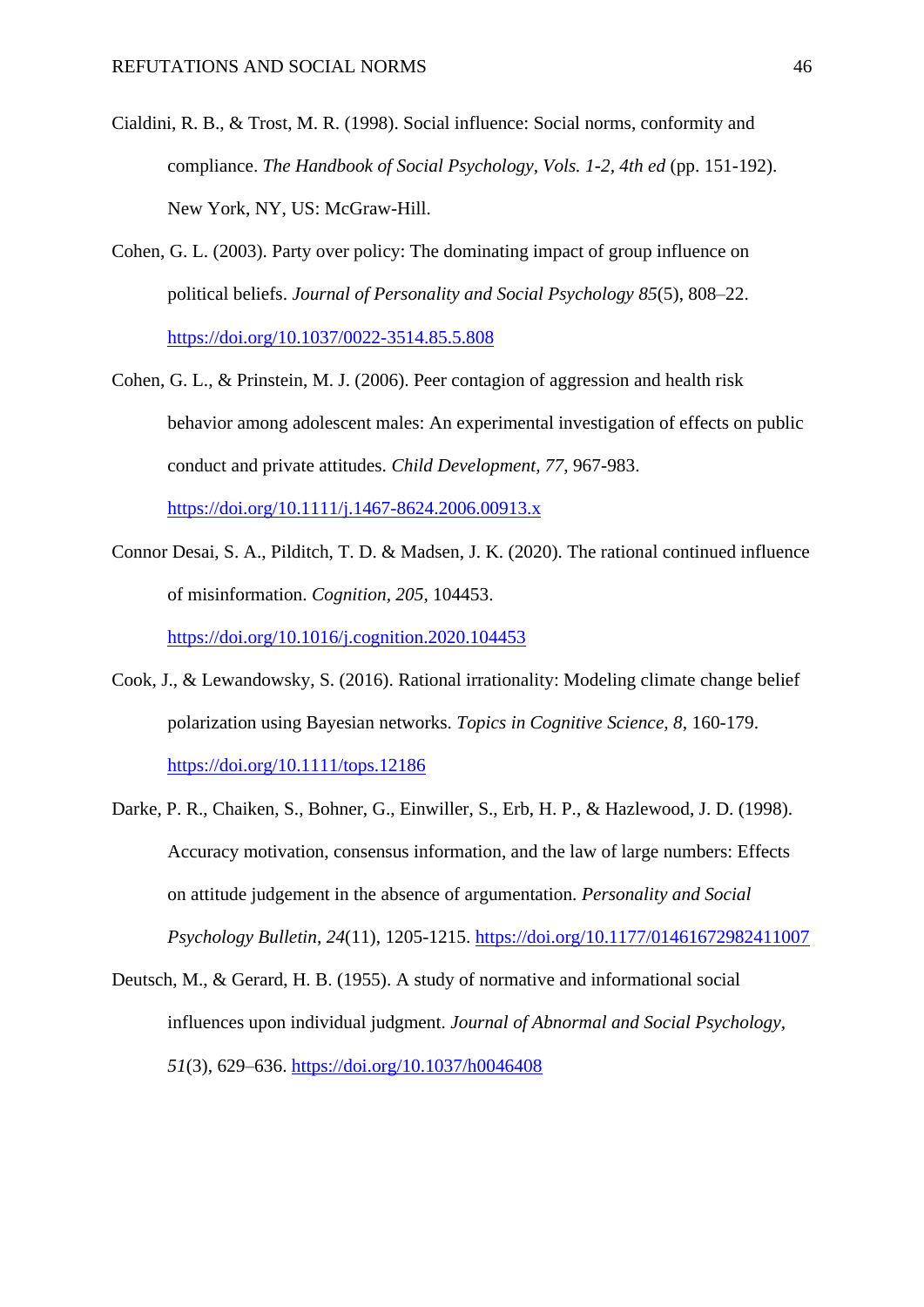- Dias, N., Pennycook, G., & Rand, D. G. (2020). Emphasizing publishers does not effectively reduce susceptibility to misinformation on social media. *Harvard Kennedy School Misinformation Review.* <https://doi.org/10.37016/mr-2020-001>
- Eberhard, K. (2021). The effects of visualization on judgment and decision-making: A systematic literature review. *Management Review Quarterly*. <https://doi.org/10.1007/s11301-021-00235-8>
- Ecker, U. K. H., & Ang, L. C. (2019). Political attitudes and the processing of misinformation corrections. *Political Psychology, 40*, 241-260.<https://doi.org/10.1111/pops.12494>
- Ecker, U. K. H., & Antonio, L. M. (2021). Can you believe it? An investigation into the impact of retraction source credibility on the continued influence effect. *Memory & Cognition, 49*, 631-644.<https://doi.org/10.3758/s13421-020-01129-y>
- Ecker, U. K. H., Hogan, J. L., & Lewandowsky, S. (2017). Reminders and repetition of misinformation: Helping or hindering its retraction? *Journal of Applied Research in Memory and Cognition, 6*, 185-192.<https://doi.org/10.1016/j.jarmac.2017.01.014>
- Ecker, U. K. H., Lewandowsky, S., & Apai, J. (2011). Terrorists brought down the plane!— No, actually it was a technical fault: Processing corrections of emotive information. *Quarterly Journal of Experimental Psychology, 64*, 283-310. <https://doi.org/10.1080/17470218.2010.497927>
- Ecker, U. K. H., Lewandowsky, S., & Chadwick. M. (2020). Can corrections spread misinformation to new audiences? Testing for the elusive familiarity backfire effect. *Cognitive Research: Principles and Implications, 5*, 41*.* <https://doi.org/10.1186/s41235-020-00241-6>
- Ecker, U. K. H., Lewandowsky, S., Cook, J., Schmid, P., Fazio, L. K., Brashier, N., Kendeou, P., Vraga, E. K., & Amazeen, M. A. (2022). The psychological drivers of misinformation belief and its resistance to correction. *Nature Reviews Psychology.*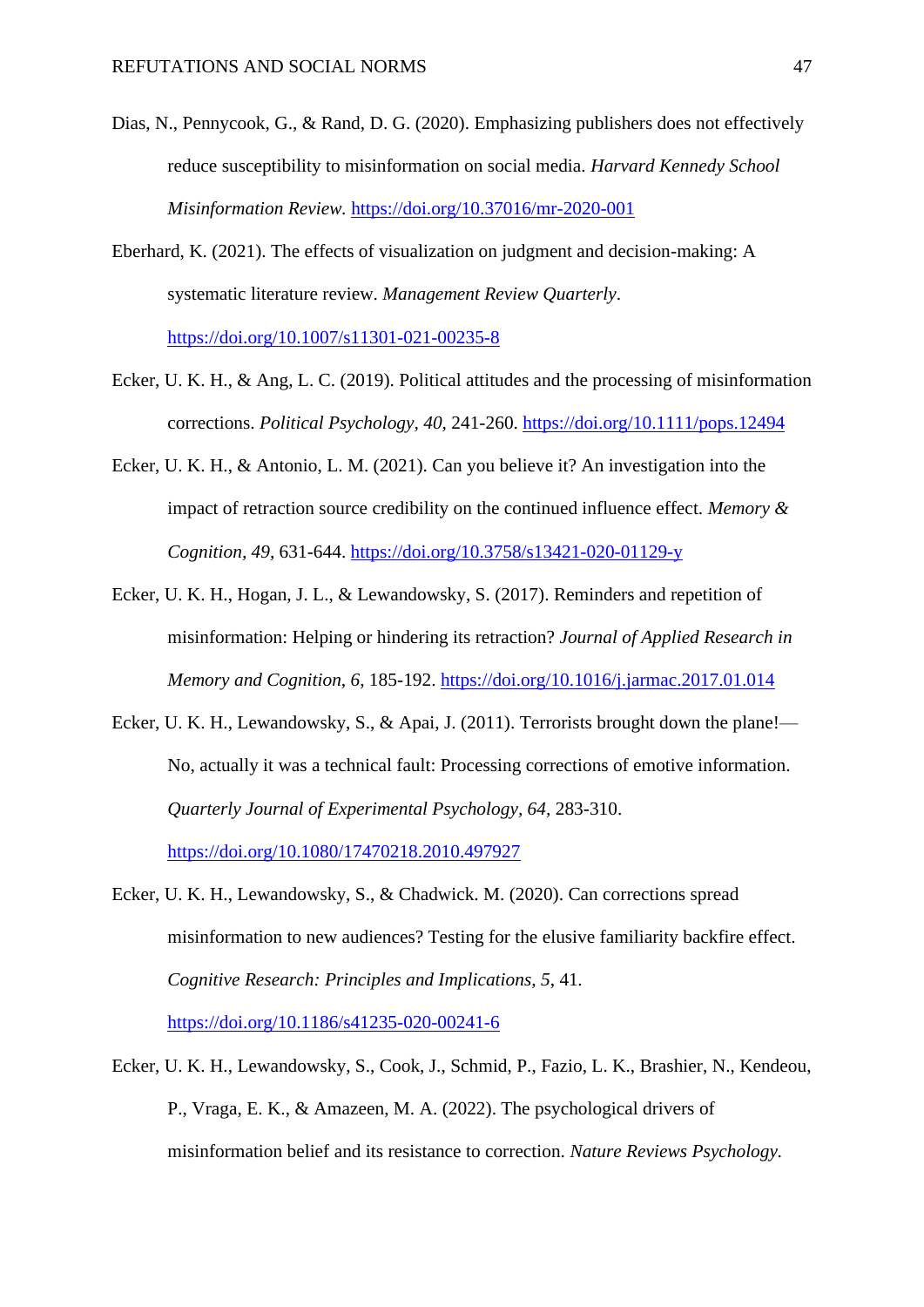- Ecker, U. K. H., Lewandowsky, S., Jayawardana, K., & Mladenovic, A. (2019). Refutations of equivocal claims: No evidence for an ironic effect of counterargument number. *Journal of Applied Research in Memory and Cognition, 8*, 98-107*.*  <https://doi.org/10.1016/j.jarmac.2018.07.005>
- Ecker, U. K. H., O'Reilly, Z., Reid, J. S., & Chang, E. P. (2020). The effectiveness of shortformat refutational fact-checks. *British Journal of Psychology, 111*, 36-54. <https://doi.org/10.1111/bjop.12383>
- Ecker, U. K. H., Sze, B. K. N., & Andreotta, M. (2021). Corrections of political misinformation: No evidence for an effect of partisan worldview in a US convenience sample. *Philosophical Transactions of the Royal Society B*, *376*(1822), 20200145. <https://doi.org/10.1098/rstb.2020.0145>
- Edwards, K., & Smith, E. E. (1996). A disconfirmation bias in the evaluation of arguments. *Journal of Personality and Social Psychology*, *71*, 5-24. <https://doi.org/10.1037/0022-3514.71.1.5>
- Ferraro, P. J., & Price, M. K. (2013). Using nonpecuniary strategies to influence behavior: Evidence from a large-scale field experiment. *Review of Economics and Statistics*, *95*(1), 64-73. [https://doi.org/10.1162/REST\\_a\\_00344](https://doi.org/10.1162/REST_a_00344)
- Festinger, L. (1957). *A theory of cognitive dissonance*. Stanford University Press.
- Galassi, J. P., DeLo, J. S., Galassi, M. D., & Bastien, S. (1974). The college self-expression scale: A measure of assertiveness. *Behavior Therapy*, *5*(2), 165-171. [https://doi.org/10.1016/S0005-7894\(74\)80131-0](https://doi.org/10.1016/S0005-7894(74)80131-0)

Geiger, N., & Swim, J. K. (2016). Climate of silence: Pluralistic ignorance as a barrier to climate change discussion. *Journal of Environmental Psychology*, *47*, 79–90. <https://doi.org/10.1016/j.jenvp.2016.05.002>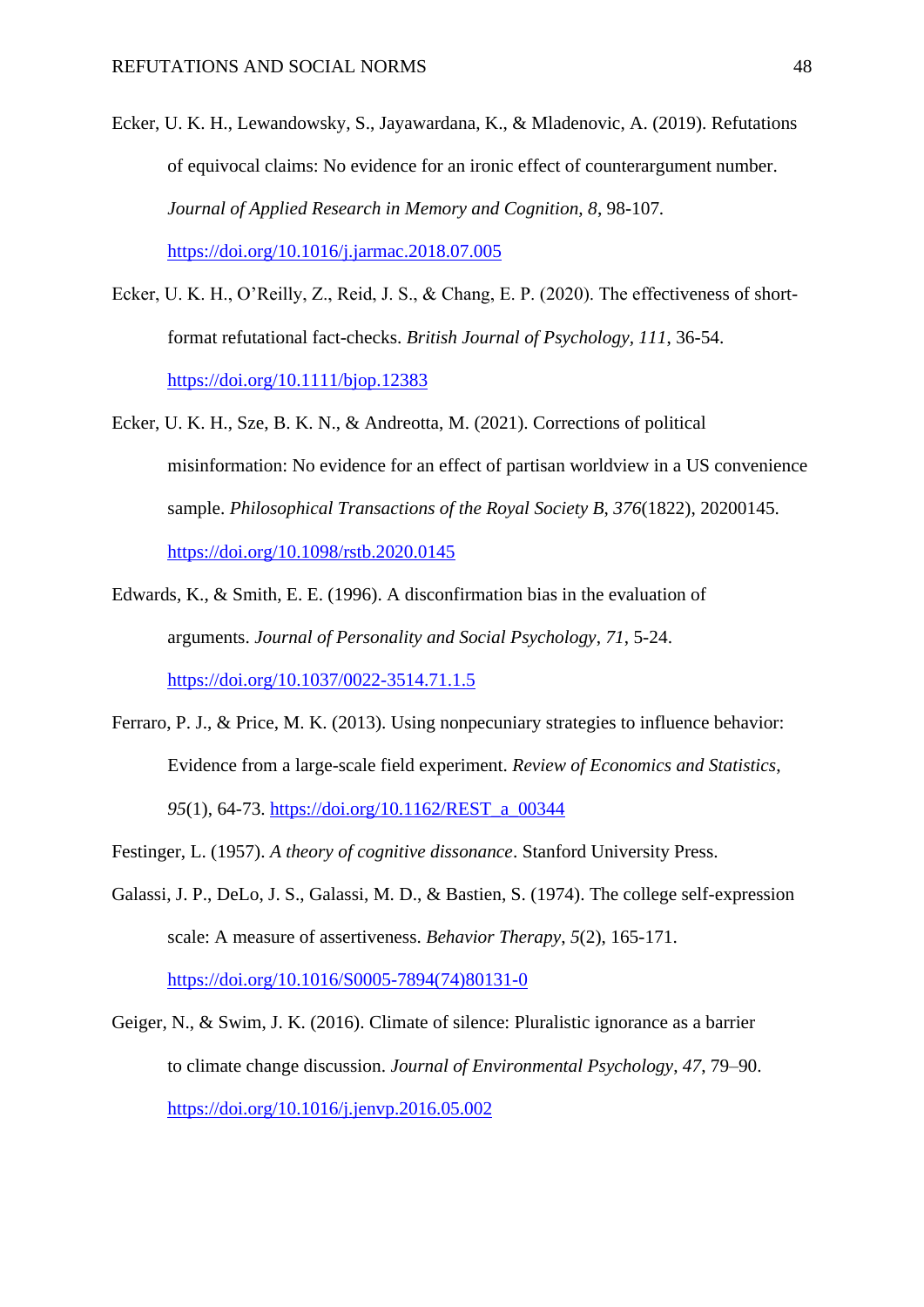- Gelman, A., Pasarica, C., & Dodhia, R. (2002). Let's practice what we preach: Turning tables into graphs. *American Statistician*, *56*(2), 121-130. <https://doi.org/10.1198/000313002317572790>
- Gimpel, H., Heger, S., Olenberger, C., & Utz, L. (2021). The effectiveness of social norms in fighting fake news on social media. *Journal of Management Information Systems, 38*(1), 196-221.<https://doi.org/10.1080/07421222.2021.1870389>
- Goldberg, M. H., van der Linden, S., Leiserowitz, A., & Maibach, E. (2020). Perceived social consensus can reduce ideological biases on climate change. *Environment and Behavior*, *52*(5), 495–517.<https://doi.org/10.1177/0013916519853302>
- Gordon, A., Quadflieg, S., Brooks, J. C. W., Ecker, U. K. H., & Lewandowsky, S. (2019). Keeping track of 'alternative facts': The neural correlates of processing misinformation corrections. *NeuroImage, 193*, 46-56. <https://doi.org/10.1016/j.neuroimage.2019.03.014>
- Graves, L., & Amazeen, M. (2019). Fact-checking as idea and practice in journalism. *Oxford Research Encyclopedia of Communication.*

<https://doi.org/10.1093/acrefore/9780190228613.013.808>

- Guillory, J. J., & Geraci, L. (2013). Correcting erroneous inferences in memory: The role of source credibility. *Journal of Applied Research in Memory and Cognition, 2*, 201- 209.<https://doi.org/10.1016/j.jarmac.2013.10.001>
- Hamann, K. R. S., Reese, G., Seewald, D., & Loeschinger, D. C. (2015). Affixing the theory of normative conduct (to your mailbox): Injunctive and descriptive norms as predictors of anti-ads sticker use. *Journal of Environmental Psychology, 44,* 1-9. [https://doi.org/10.1016/j.jenvp.2015.08.003](https://psycnet.apa.org/doi/10.1016/j.jenvp.2015.08.003)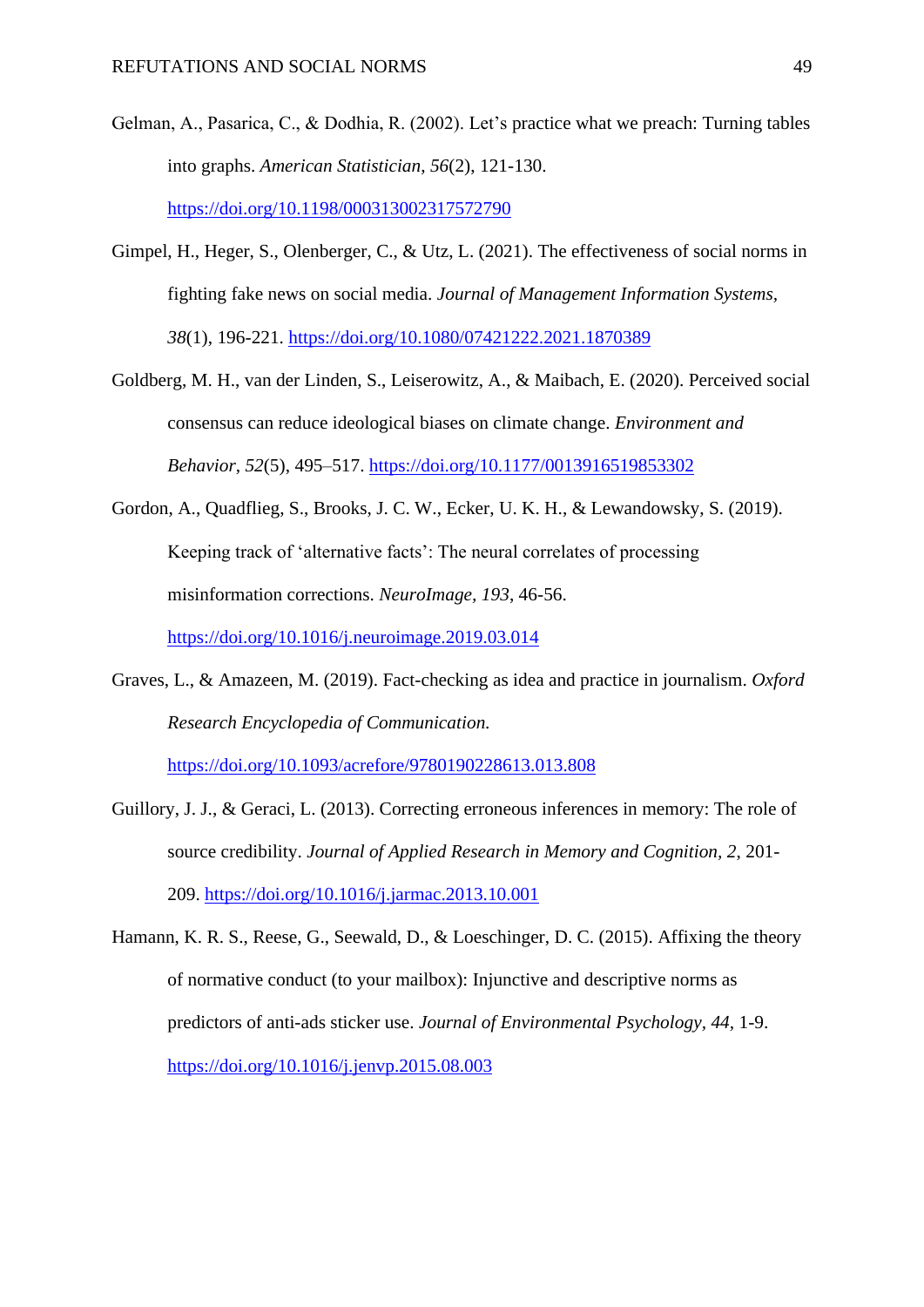- Hameleers, M., & van der Meer, T. G. L. A. (2020). Misinformation and polarization in a high-choice media environment: How effective are political fact-checkers? *Communication Research*, *47*(2), 227-250. <https://doi.org/10.1177/0093650218819671>
- Hannak, A., Margolin, D. B., Keegan, B., & Weber, I. (2014). Get back! You don't know me like that: The social mediation of fact checking interventions in Twitter conversations. *Proceedings of the International AAAI Conference on Web and Social Media*, *8*(1), 187-196.
- Hornsey, M. J., & Fielding, K. S. (2017). Attitude roots and jiu jitsu persuasion: Understanding and overcoming the motivated rejection of science. *American Psychologist, 72*(5), 459-473. [https://doi.org/10.1037/a0040437](https://psycnet.apa.org/doi/10.1037/a0040437)
- Hornsey, M. J., & Jetten, J. (2004). The individual within the group: Balancing the need to belong with the need to be different. *Personality and Social Psychology Review, 8*(3), 248-264. [https://doi.org/10.1207/s15327957pspr0803\\_2](https://doi.org/10.1207/s15327957pspr0803_2)
- Jaccard, J. (1981). Toward theories of persuasion and belief change. *Journal of Personality and Social Psychology*, *40*(2), 260-269.<https://doi.org/10.1037/0022-3514.40.2.260>
- Jaeger, A., Lauris, P., Selmeczy, D., & Dobbins, I. G. (2012). The costs and benefits of memory conformity. *Memory & Cognition*, *40*, 101-112.

<https://doi.org/10.3758/s13421-011-0130-z>

- Jellison, J. M., & Mills, J. (1969). Effect of public commitment upon opinions. *Journal of Experimental Social Psychology*, *5*(3), 340-346. [https://doi.org/10.1016/0022-](https://doi.org/10.1016/0022-1031(69)90058-4) [1031\(69\)90058-4](https://doi.org/10.1016/0022-1031(69)90058-4)
- Kahan, D. (2013). Ideology, motivated reasoning, and cognitive reflection. *Judgment and Decision Making, 8,* 407-424. <https://doi.org/10.2139/ssrn.2182588>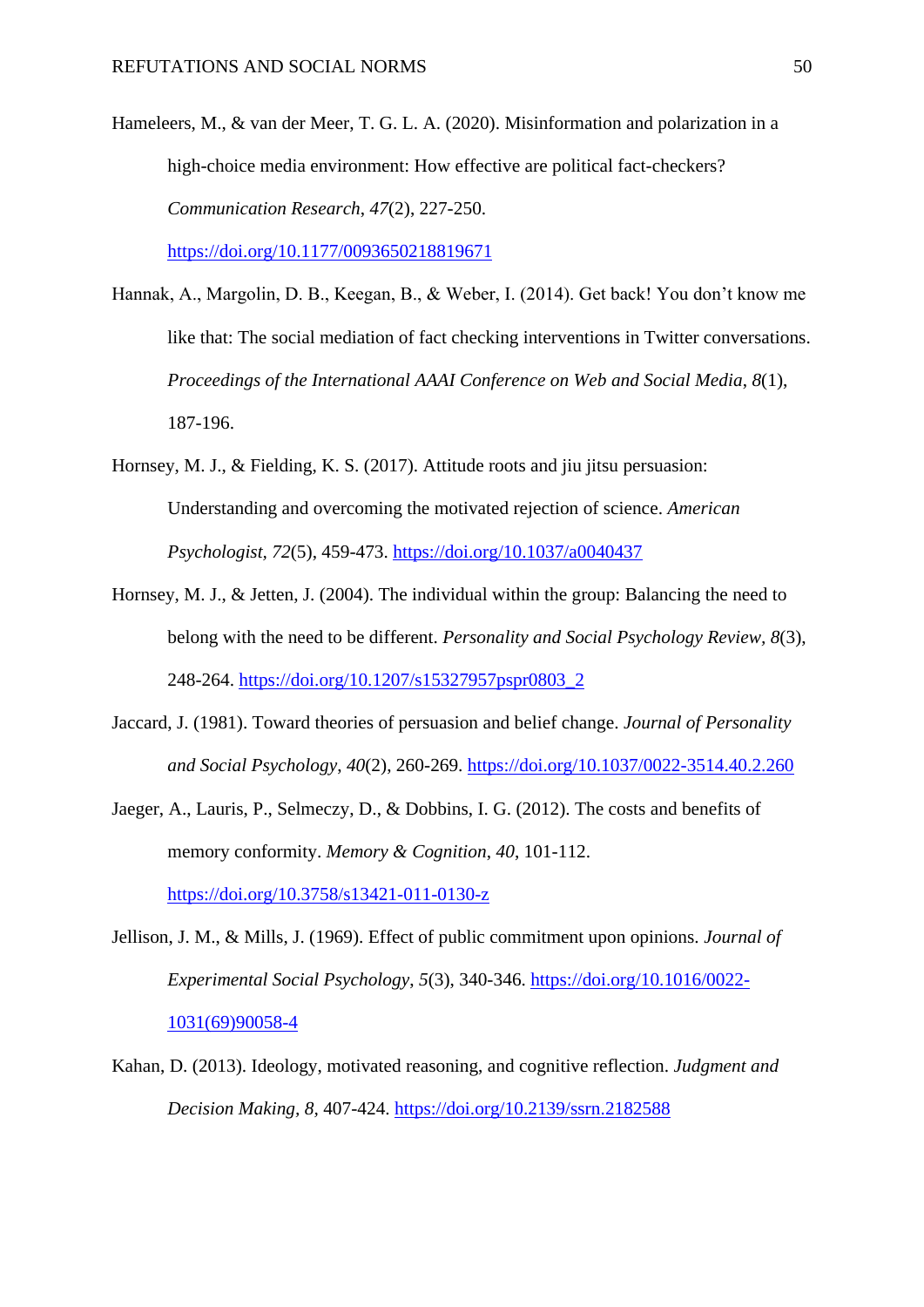- Kahan, D. M., Jenkins-Smith, H., & Braman, D. (2011). Cultural cognition of scientific consensus. *Journal of Risk Research, 14*(2), 147-174. <http://doi/org/10.1080/13669877.2010.511246>
- Kaplan, M. F., & Miller, C. E. (1987). Group decision making and normative versus informational influence: Effects of type of issue and assigned decision rule. *Journal of Personality and Social Psychology, 53*(2), 306-313. [https://doi.org/10.1037/0022-](https://doi.org/10.1037/0022-3514.53.2.306) [3514.53.2.306](https://doi.org/10.1037/0022-3514.53.2.306)
- Kendeou, P., Butterfuss, R., Kim, J., & van Boekel, M. (2019). Knowledge revision through the lenses of the three-pronged approach. *Memory & Cognition, 47*, 33-46. <https://doi.org/10.3758/s13421-018-0848-y>
- Kendeou, P., Walsh, E. K., Smith, E. R., & O'Brien, E. J. (2014). Knowledge revision processes in refutation texts. *Discourse Processes*, *51*, 374-397. <https://doi.org/10.1080/0163853x.2014.913961>
- Koop, G. J., King, A., & Kauffman, K. J. (2021). Infrequent but adaptive outsourcing in recognition memory. *Journal of Memory and Language*, *118*, 104216. <https://doi.org/10.1016/j.jml.2020.104216>
- Kunda, Z. (1990). The case for motivated reasoning. *Psychological Bulletin, 108*, 480-498. <https://doi.org/10.1037/0033-2909.108.3.480>
- Lapinski, M. K., & Rimal, R. N. (2005). An explication of social norms. *Communication Theory, 15,* 127-147.<https://doi.org/10.1111/j.1468-2885.2005.tb00329.x>
- Lewandowsky, S., Cook, J., Fay, N.,& Gignac, G. (2019). Science by social media: Attitudes towards climate change are mediated by perceived social consensus. *Memory & Cognition, 47,* 1445-1456.<https://doi.org/10.3758/s13421-019-00948-y>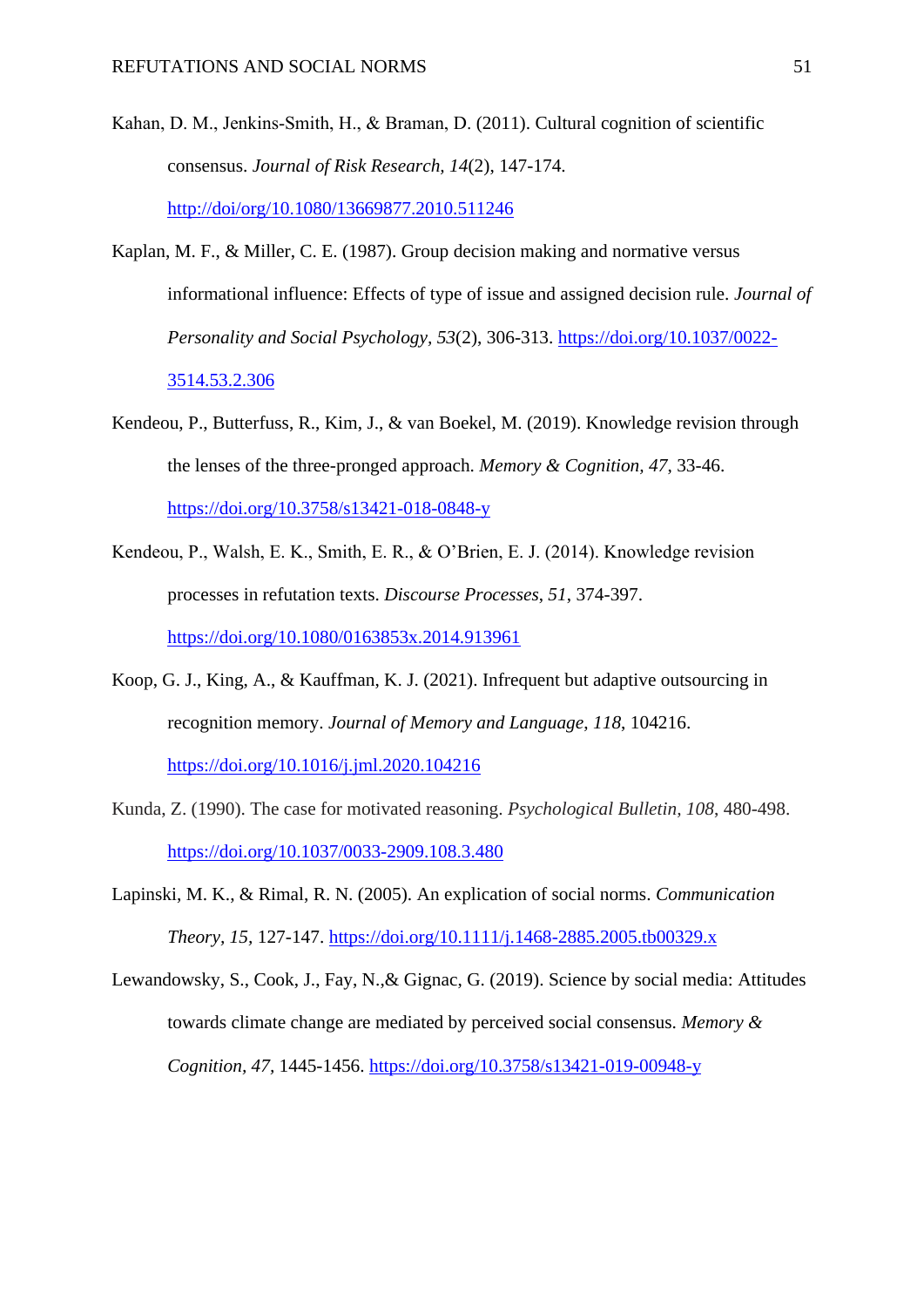Lewandowsky, S., Ecker, U. K. H., Seifert, C. M., Schwarz, N., & Cook, J. (2012). Misinformation and its correction: Continued influence and successful debiasing. *Psychological Science in the Public Interest*, *13*, 106-131. <https://doi.org/10.1177/1529100612451018>

- Lewandowsky, S., Facer, K., & Ecker, U. K. H. (2021). Losses, hopes, and expectations for sustainable futures after COVID. *Humanities & Social Sciences Communications, 8*, 296*.* <https://doi.org/10.1057/s41599-021-00961-0>
- Lewandowsky, S., Gignac, G., & Vaughan, S. (2013). The pivotal role of perceived scientific consensus in acceptance of science. *Nature Climate Change*, *3*, 399–404. <https://doi.org/10.1038/nclimate1720>
- MacDonald, G., & Nail, P. R. (2005). Attitude change and the public–private attitude distinction. *British Journal of Social Psychology, 44*, 15-28. <https://doi.org/10.1348/014466604X23437>
- Mannes, A. E. (2009). Are we wise about the wisdom of crowds? The use of group judgements in belief revision. *Management Science*, *55*(8), 1267-1279. <https://doi.org/10.1287/mnsc.1090.1031>
- Margolin, D. B., Hannak, A., & Weber, I. (2018). Political fact-checking on Twitter: When do corrections have an effect? *Political Communication, 35*(2), 196-219, <https://doi.org/10.1080/10584609.2017.1334018>
- Marks, G., & Miller, N. (1987). Ten years of research on the false-consensus effect: An empirical and theoretical review. *Psychological Bulletin, 102*(1), 72-90. <https://doi.org/10.1037/0033-2909.102.1.72>
- Meyer, J., Shamo, M. K., & Gopher, D. (1999). Information structure and the relative efficacy of tables and graphs. *Human Factors, 41*(4), 570–587. <https://doi.org/10.1518/001872099779656707>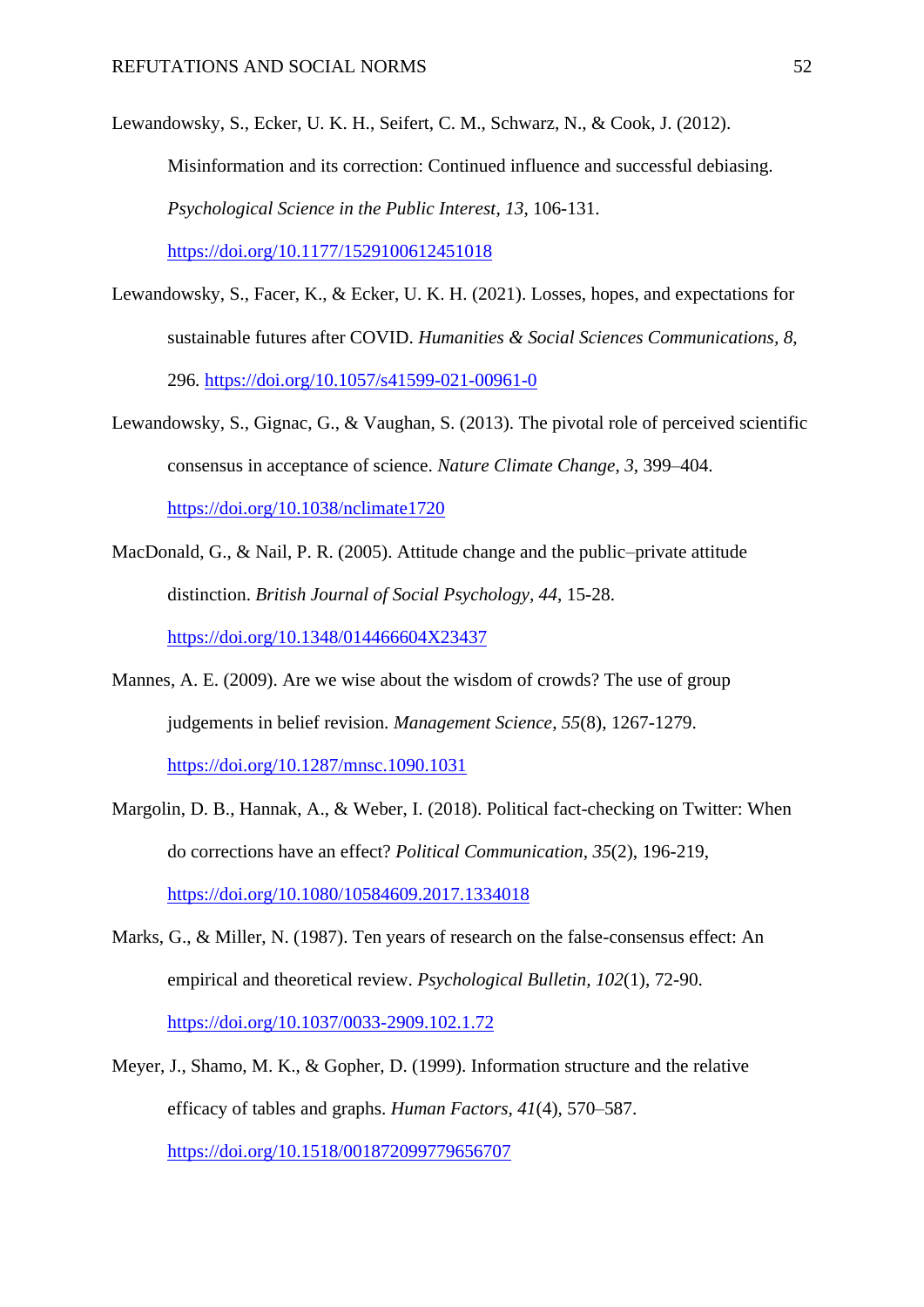- Molleman, L., Tump, A. N., Gradassi, A., Herzog, S., Jayles, B., Kurvers, R. H. J. M., & van den Bos, W. (2020). Strategies for integrating disparate social information. *Proceedings of the Royal Society B: Biological Sciences*, *287*(1939), 20202413. <https://doi.org/10.1098/rspb.2020.2413>
- Moore, S. C., Wood, A. M., Moore, L., Shepherd, J., Murphy, S., & Brown, G. D. A. (2016). A rank based social norms model of how people judge their levels of drunkenness whilst intoxicated. *BMC Public Health*, *16*(1), 798. [https://doi.org/10.1186/s12889-](https://doi.org/10.1186/s12889-016-3469-z) [016-3469-z](https://doi.org/10.1186/s12889-016-3469-z)
- Moscovici, S. (1980). Toward a theory of conversion behavior. *Advances in Experimental Social Psychology, 13*, 209-239. [https://doi.org/10.1016/S0065-2601\(08\)60133-1.](https://doi.org/10.1016/S0065-2601(08)60133-1)
- Mosleh, M., Martel, C., Eckles, D., & Rand, D. G. (20210. Perverse downstream consequences of debunking: Being corrected by another user for posting false political news increases subsequent sharing of low quality, partisan, and toxic content in a Twitter field experiment. *Proceedings of the 2021 CHI Conference on Human Factors in Computing Systems*, *182*, 1-13.<https://doi.org/10.1145/3411764.3445642>
- Motta, M., Callaghan, T., & Sylvester, S. (2018). Knowing less but presuming more: Dunning-Kruger effects and the endorsement of anti-vaccine policy attitudes. *Social Science & Medicine, 211*, 274-281.<https://doi.org/10.1016/j.socscimed.2018.06.032>
- Moussaïd, M., Kämmer, J. E., Analytis, P. P., & Neth, H. (2013). Social influence and the collective dynamics of opinion formation. *PLOS ONE*, *8*(11), 78433. <https://doi.org/10.1371/journal.pone.0078433>
- Nolan, J. M., Schultz, P. W., Cialdini, R. B., Goldstein, N. J., & Griskevicius, V. (2008). Normative social influence is underdetected. *Personality and Social Psychology Bulletin*, *34*, 913-923.<https://doi.org/10.1177/0146167208316691>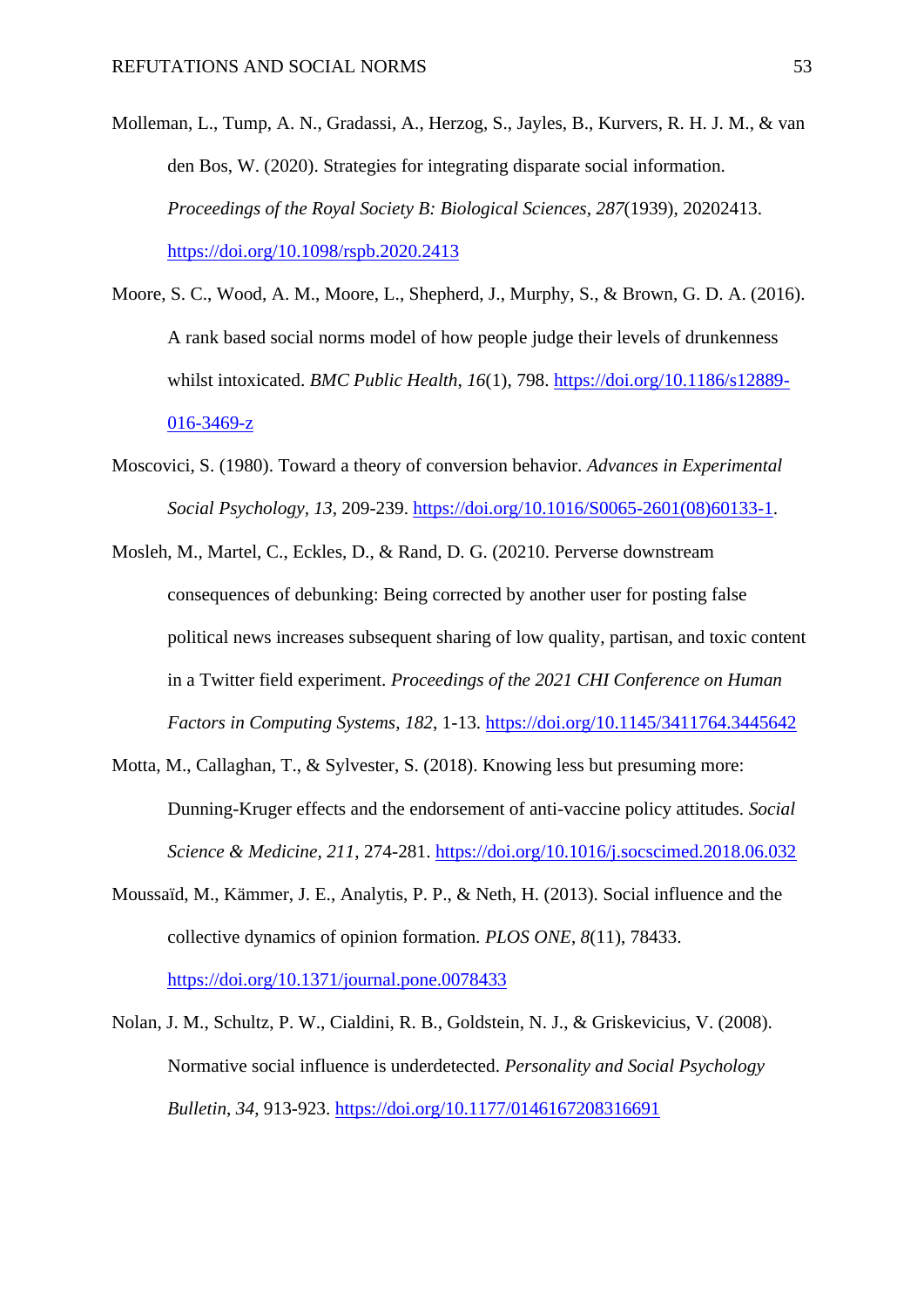- Nyhan, B., & Reifler, J. (2010). When corrections fail: The persistence of political misperceptions. *Political Behavior*, *32*, 303-330. [https://doi.org/10.1007/s11109-010-](https://doi.org/10.1007/s11109-010-9112-2) [9112-2](https://doi.org/10.1007/s11109-010-9112-2)
- O'Rear, A. E., & Radvansky, G. A. (2020). Failure to accept retractions: A contribution to the continued influence effect. *Memory & Cognition, 48*, 127-144. <https://doi.org/10.3758/s13421-019-00967-9>
- Parducci, A. (1965). Category judgment: A range-frequency model. *Psychological Review, 72*(6), 407-418. [https://doi.org/10.1037/h0022602](https://psycnet.apa.org/doi/10.1037/h0022602)
- Paynter, J., Luskin-Saxby, S., Keen, D., Fordyce, K., Frost, G., Imms, C., Miller, S., Trembath, D., Tucker, M., & Ecker, U. K. H. (2019). Evaluation of a template for countering misinformation—Real-world Autism treatment myth debunking. *PLOS ONE, 14*(1), e0210746.<https://doi.org/10.1371/journal.pone.0210746>
- Pennycook, G, & Rand, D. G. (2020). Who falls for fake news? The roles of bullshit receptivity, overclaiming, familiarity, and analytic thinking. *Journal of Personality*, *88*, 185-200.<https://doi.org/10.1111/jopy.12476>
- Pornpitakpan, C. (2004). The persuasiveness of source credibility: A critical review of five decades evidence. *Journal of Applied Social Psychology, 34*, 243-281. <https://doi.org/10.1111/j.1559-1816.2004.tb02547.x>
- Prasad, M., Perrin, A. J., Bezila, K., Hoffman, S. G., Kindleberger, K., Manturuk, K., & Powers, A. S. (2009). "There must be a reason": Osama, Saddam, and inferred justification. *Sociological Inquiry, 79*, 142-162. [https://doi.org/10.1111/j.1475-](https://doi.org/10.1111/j.1475-682x.2009.00280.x) [682x.2009.00280.x](https://doi.org/10.1111/j.1475-682x.2009.00280.x)
- Prentice, D. A., & Miller, D. T. (1993). Pluralistic ignorance and alcohol use on campus: Some consequences of misperceiving the social norm. *Journal of Personality and Social Psychology*, *64*, 243-256.<https://doi.org/10.1037/0022-3514.64.2.243>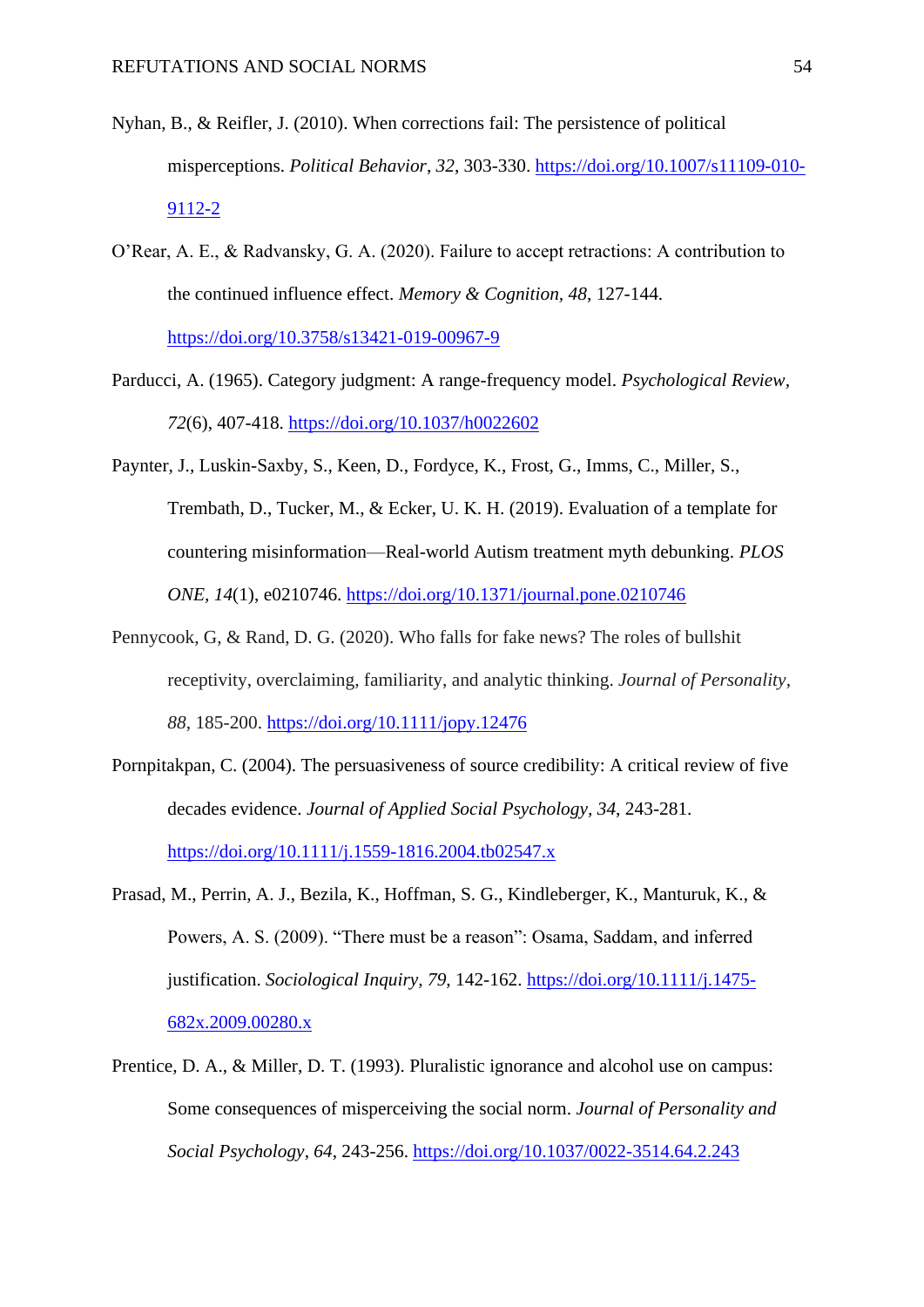- Puhl, R. M., Schwartz, M. B., & Brownell, K. D. (2005). Impact of perceived consensus on stereotypes about obese people: A new approach for reducing bias. *Health Psychology, 24*(5), 517-525. [https://doi.org/10.1037/0278-6133.24.5.517](https://psycnet.apa.org/doi/10.1037/0278-6133.24.5.517)
- Quekett, H. (2016). *Does social context affect belief change? – Private vs. public expressions of belief and the continued influence of misinformation*. Unpublished thesis. University of Western Australia.
- R Core Team (2013). R: A language and environment for statistical computing. [http://www.R-project.org/](http://www.r-project.org/)
- Santee, R. T., & Maslach, C. (1982). To agree or not to agree: Personal dissent amid social pressure to conform. *Journal of Personality and Social Psychology, 42*(4), 690–700. [https://doi.org/10.1037/0022-3514.42.4.690](https://psycnet.apa.org/doi/10.1037/0022-3514.42.4.690)
- Santos, F. P., Levin, S. A., & Vasconcelos, V. V. (2021). Biased perceptions explain collective action deadlocks and suggest new mechanisms to prompt cooperation. *iScience*, *24*(4), 102375.<https://doi.org/10.1016/j.isci.2021.102375>
- Sargent, R. H., & Newman, L. S. (2021). Pluralistic ignorance research in psychology: A scoping review of topic and method variation and directions for future research. *Review of General Psychology, 25*(2), 163-184.

<https://doi.org/10.1177/1089268021995168>

- Schmiege, S. J., Klein, W. M., & Bryan, A. D. (2010). The effect of peer comparison information in the context of expert recommendations on risk perceptions and subsequent behavior. *European Journal of Social Psychology*, *40*, 746-759. <https://doi.org/10.1002/ejsp.645>
- Schultz, P. W., Nolan, J. M., Cialdini, R. B., Goldstein, N. J., & Griskevicius, V. (2007). The constructive, destructive, and reconstructive power of social norms. *Psychological Science, 18*(5), 429-434.<https://doi.org/10.1111/j.1467-9280.2007.01917.x>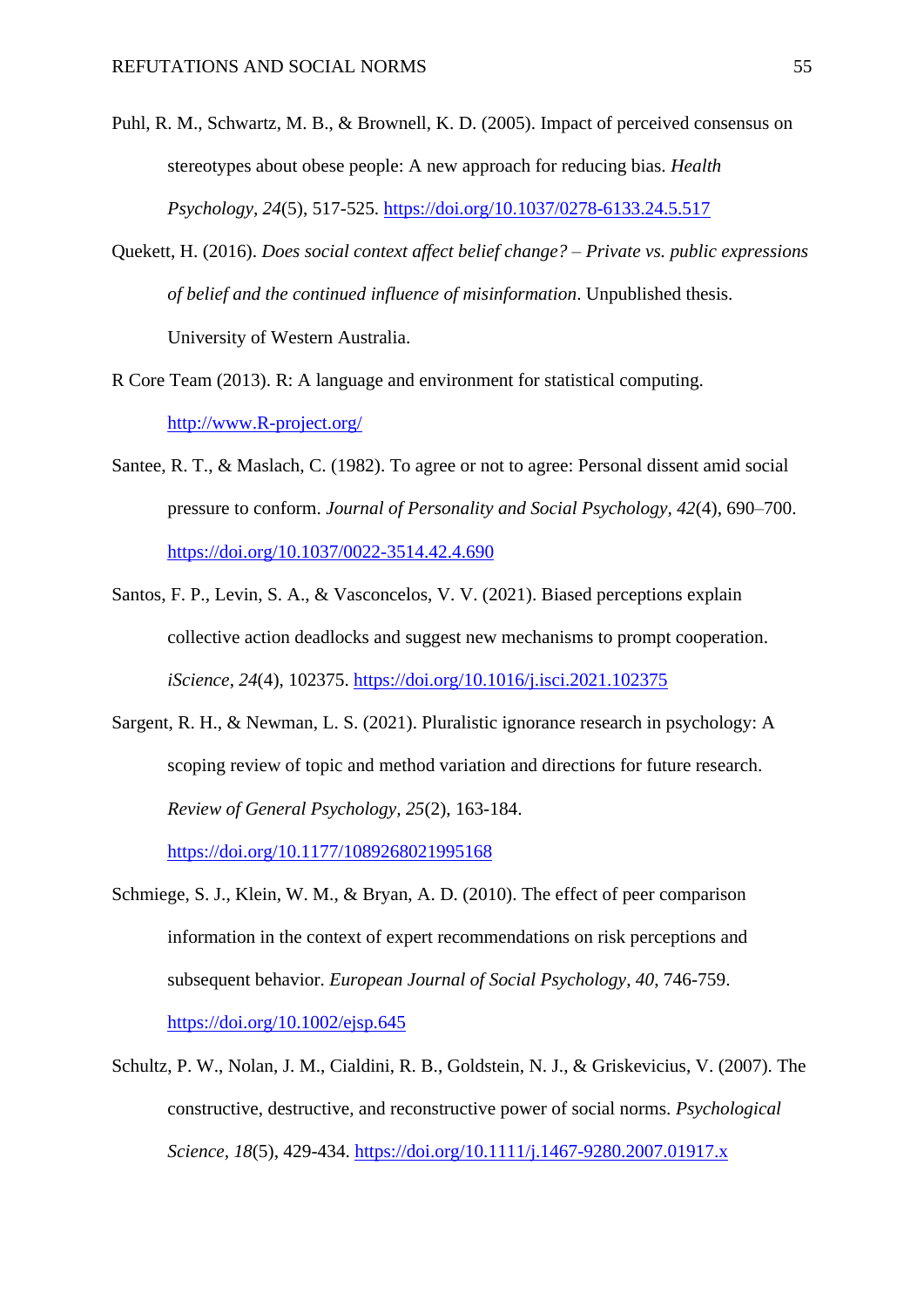- Sechrist, G. B., & Milford, L. R. (2007). The influence of social consensus information on intergroup helping behavior. *Basic and Applied Social Psychology, 29*(4), 365-374. [https://doi.org/10.1080/01973530701665199](https://psycnet.apa.org/doi/10.1080/01973530701665199)
- Seifert, C. M. (2002). The continued influence of misinformation in memory: What makes a correction effective? *Psychology of Learning and Motivation, 41*, 265-292. [https://doi.org/10.1016/S0079-7421\(02\)80009-3](https://doi.org/10.1016/S0079-7421(02)80009-3)
- Shamir, J., & Shamir, M. (1997). Pluralistic ignorance across issues and over time: Information cues and biases. *Public Opinion Quarterly*, *61*(2), 227-260. <https://doi.org/10.1086/297794>
- Sherif, M., & Hovland, C. I. (1961). *Social judgment: Assimilation and contrast effects in communication and attitude change.* Yale University Press.
- Silva A., & John, P. (2017). Social norms don't always work: An experiment to encourage more efficient fees collection for students. *PLOS ONE, 12*(5), e0177354. <https://doi.org/10.1371/journal.pone.0177354>
- Sleegers, W. W. A., Proulx, T., & van Beest, I. (2019). Confirmation bias and misconceptions: Pupillometric evidence for a confirmation bias in misconceptions feedback. *Biological Psychology, 145*, 76-83.

<https://doi.org/10.1016/j.biopsycho.2019.03.018>

- Smith, J. R., & Louis, W. R. (2008). Do as we say and as we do: the interplay of descriptive and injunctive group norms in the attitude-behaviour relationship. *British Journal of Social Psychology*, *47*(4), 647–666.<https://doi.org/10.1348/014466607X269748>
- Sparks, J. R., & Rapp, D. N. (2011). Readers' reliance on source credibility in the service of comprehension. *Journal of Experimental Psychology: Learning Memory and Cognition, 37*, 230-247.<https://doi.org/10.1037/a0021331>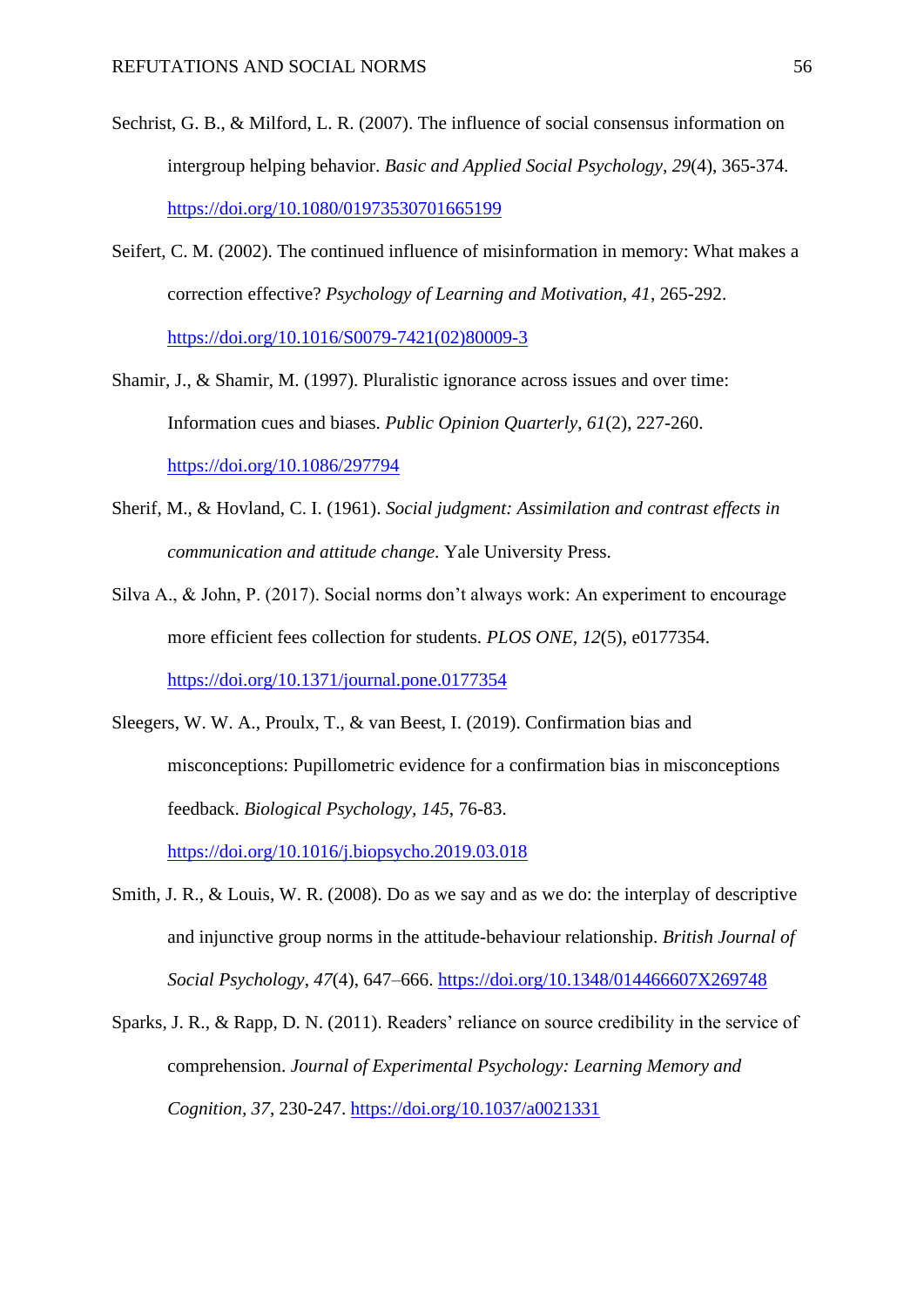- Stangor, C., Sechrist, G. B., & Jost, J. T. (2001). Changing racial beliefs by providing consensus information. *Personality and Social Psychology Bulletin*, *27*, 486-496. <https://doi.org/10.1177/0146167201274009>
- Stewart, N., Chater, N., & Brown, G. D. A. (2006). Decision by sampling. *Cognitive Psychology*, *53*(1), 1-26.<https://doi.org/10.1016/j.cogpsych.2005.10.003>
- Swire, B., Berinsky, A. J., Lewandowsky, S., & Ecker, U. K. H. (2017). Processing political misinformation—Comprehending the Trump phenomenon. *Royal Society Open Science, 4*, 160802.<https://doi.org/10.1098/rsos.160802>
- Swire, B., Ecker, U. K. H., & Lewandowsky, S. (2017). The role of familiarity in correcting inaccurate information. *Journal of Experimental Psychology: Learning, Memory, & Cognition, 43*, 1948-1961*.* <https://doi.org/10.1037/xlm0000422>
- Swire-Thompson, B., DeGutis, J., & Lazer, D. (2020). Searching for the backfire effect: Measurement and design considerations. *Journal of Applied Research in Memory and Cognition, 9*(3), 286-299.<https://doi.org/10.1016/j.jarmac.2020.06.006>
- Swire-Thompson, B., Ecker, U. K. H., , Lewandowsky, S., & Berinsky, A. (2020). They might be a liar but they're my liar: Source evaluation and the prevalence of misinformation. *Political Psychology, 41*, 21-34*.* <https://doi.org/10.1111/pops.12586>
- Swire-Thompson, B., Miklaucic, N., Wihbey, J., Lazer, D., & DeGutis, J. (2021). Backfire effects after correcting misinformation are strongly associated with reliability. *Journal of Experimental Psychology: General.* <https://doi.org/10.31234/osf.io/e3pvx>
- Tankard, M. E., & Paluck, E. L. (2016). Norm perception as a vehicle for social change. *Social Issues and Policy Review, 10*, 181-211.<https://doi.org/10.1111/sipr.12022>
- Terry, D. J., & Hogg, M. A. (1996). Group norms and the attitude–behavior relationship: A role for group identification. *Personality and Social Psychology Bulletin, 22*(8), 776- 793. [https://doi.org/10.1177/0146167296228002](https://psycnet.apa.org/doi/10.1177/0146167296228002)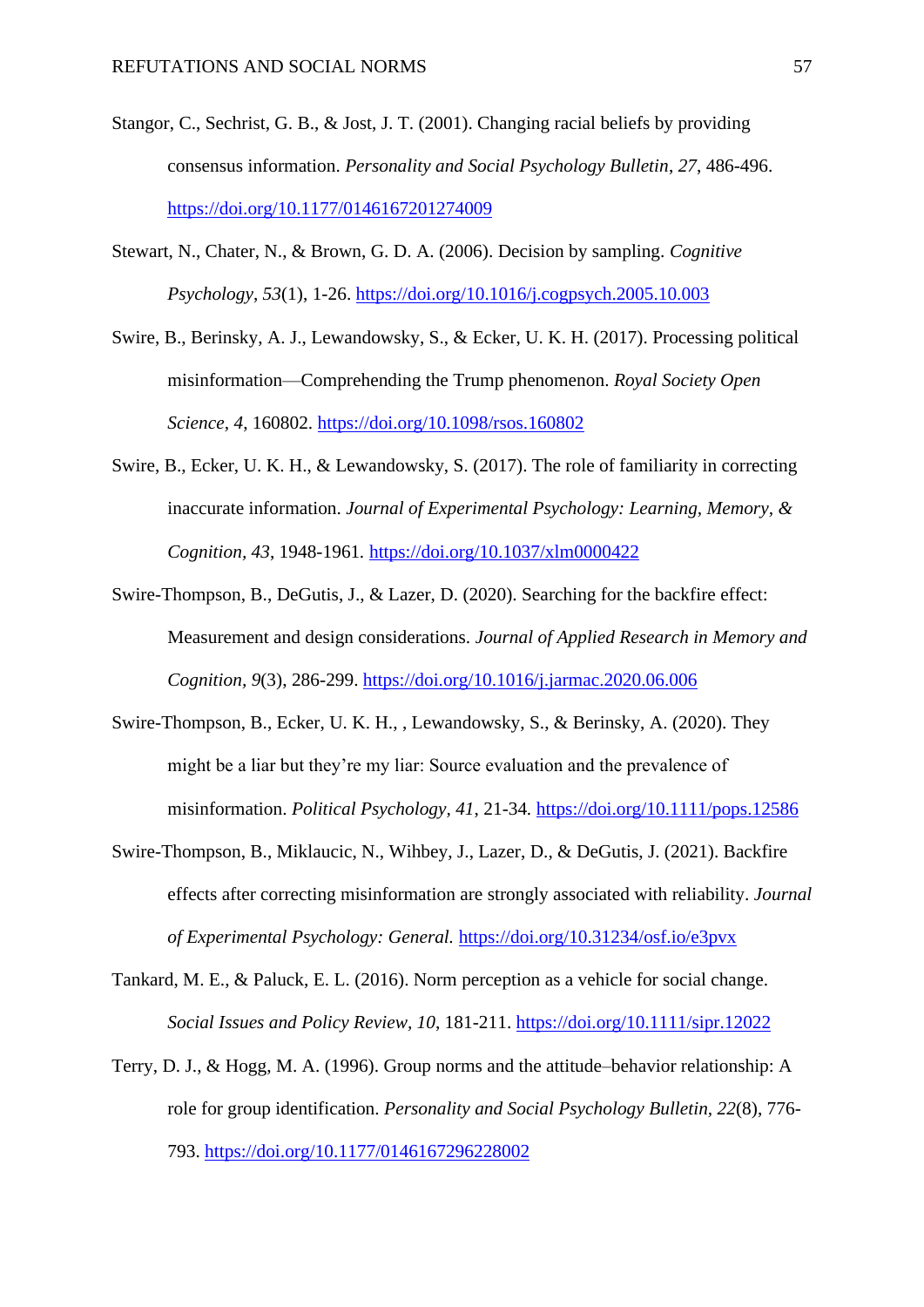- Terry, D. J., Hogg, M. A., & White, K. M. (1999). The theory of planned behaviour: Selfidentity, social identity and group norms. *British Journal of Social Psychology, 38*(3), 225-244. [https://doi.org/10.1348/014466699164149](https://psycnet.apa.org/doi/10.1348/014466699164149)
- Thombs, D., Dotterer, S., Olds, R., Sharp, K., & Raub, C. (2004). A close look at why one social norms campaign did not reduce student drinking. *Journal of American College Health*, *53*(2), 61-68.<https://doi.org/10.3200/JACH.53.2.61-70>
- Todorov, A., & Mandisodza, A. N. (2004). Public opinion on foreign policy: The multilateral public that perceives itself as unilateral. *Public Opinion Quarterly, 68*(3), 323-348. [https://doi.org/10.1093/poq/nfh036](https://psycnet.apa.org/doi/10.1093/poq/nfh036)
- Trevors, G. J. (2021). The roles of identity conflict, emotion, and threat in learning from refutation texts on vaccination and immigration. *Discourse Processes.* <https://doi/org/10.1080/0163853X.2021.1917950>
- van der Linden, S. L., Leiserowitz, A. A., Feinberg, G. D., & Maibach, E. W. (2015). The scientific consensus on climate change as a gateway belief: Experimental evidence. *PLOS ONE*, *10*, e0118489. <https://doi.org/10.1371/journal.pone.0118489>
- van der Linden, S., Leiserowitz, A., & Maibach, E. (2019). The gateway belief model: A large-scale replication. *Journal of Environmental Psychology*, *62*, 49-58. <https://doi.org/10.1016/j.jenvp.2019.01.009>
- van der Meer, T. G. L. A. & Jin, Y. (2020). Seeking formula for misinformation treatment in public health crises: The effects of corrective information type and source. *Health Communication, 35*(5), 560-575. <https://doi.org/10.1080/10410236.2019.1573295>
- Vlasceanu, M., & Coman, A. (2021). The impact of social norms on belief update. *Applied Psychology: Health and Well-Being*.<https://doi.org/10.1111/aphw.12313>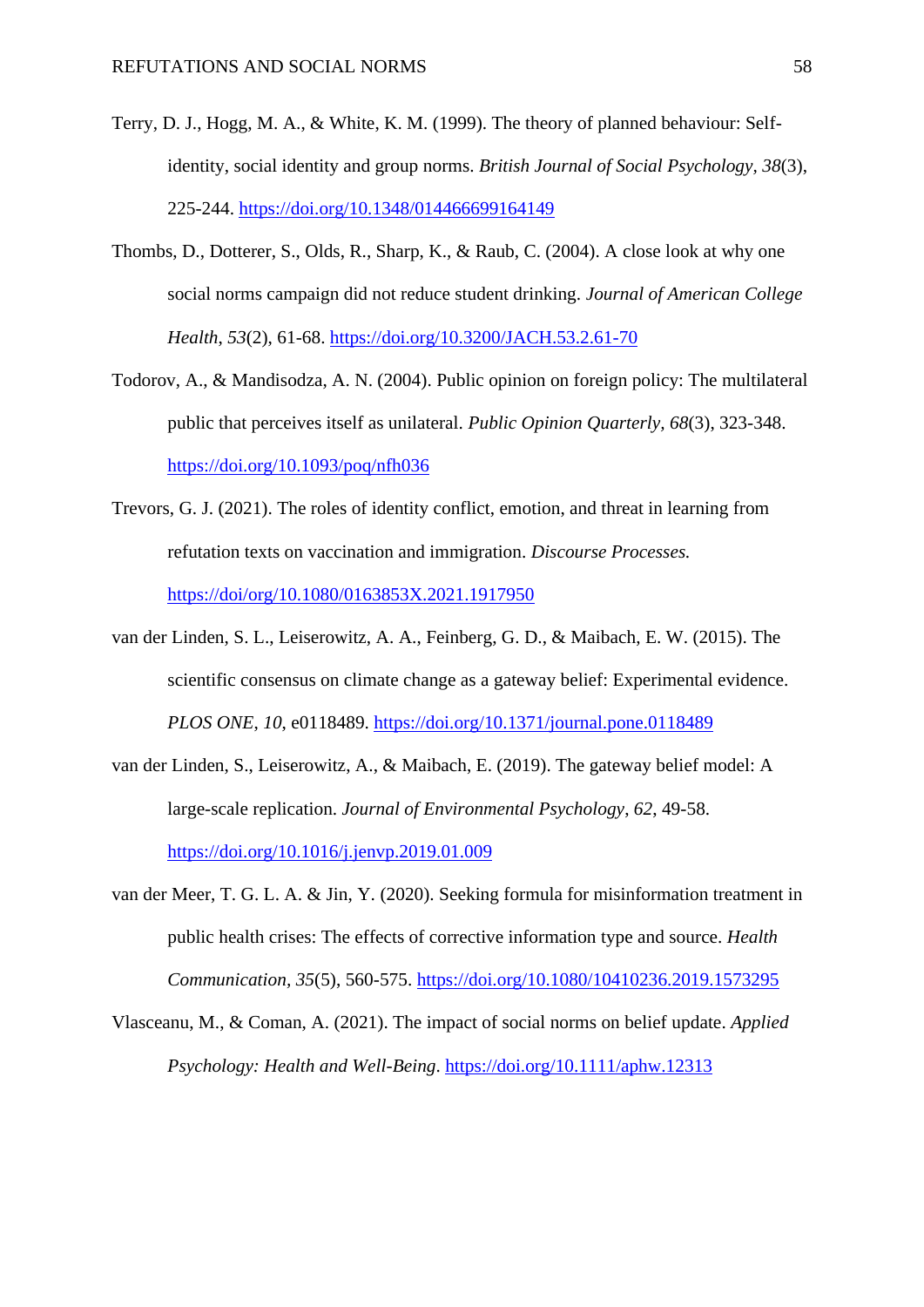- Vlasceanu, M., Morais, M. J., Duker, A., & Coman, A. (2020). The synchronization of collective beliefs: From dyadic interactions to network convergence. *Journal of Experimental Psychology: Applied*, *26*, 453-464.<https://doi.org/10.1037/xap0000265>
- Vraga, E. K., & Bode, L. (2017). Using expert sources to correct health misinformation in social media. *Science Communication, 39*, 621-645.

<https://doi.org/10.1177/1075547017731776>

- Walter, N., & Tukachinsky, R. (2020). A meta-analytic examination of the continued influence of misinformation in the face of correction: How powerful is it, why does it happen, and how to stop it? *Communication Research, 47*, 155-177. <https://doi.org/10.1177/0093650219854600>
- Weeks, B. E. (2015). Emotions, partisanship, and misperceptions: How anger and anxiety moderate the effect of partisan bias on susceptibility to political misinformation. *Journal of Communication, 65*, 699-719.<https://doi.org/10.1111/jcom.12164>
- Williams, J. M., & Warchal, J. (1981). The relationship between assertiveness, internalexternal locus of control, and overt conformity. *Journal of Psychology, 109,* 1, 93-96, <https://doi.org/10.1080/00223980.1981.9915291>
- Wood, W. (2000). Attitude change: Persuasion and social influence. *Annual Review of Psychology*, *51*(1), 539-570. <https://doi.org/10.1146/annurev.psych.51.1.539>
- Wood, A. M., Linley, P. A., Maltby, J., Baliousis, M., & Joseph, S. (2008). The authentic personality: A theoretical and empirical conceptualization and the development of the Authenticity Scale. *Journal of Counseling Psychology*, *55*(3), 385-399. <http://dx.doi.org/10.1037/0022-0167.55.3.385>
- Wood, T., & Porter, E. (2019). The elusive backfire effect: Mass attitudes' steadfast factual adherence. *Political Behavior*, *41*, 135-163. [https://doi.org/10.1007/s11109-018-9443-](https://doi.org/10.1007/s11109-018-9443-y)

[y](https://doi.org/10.1007/s11109-018-9443-y)